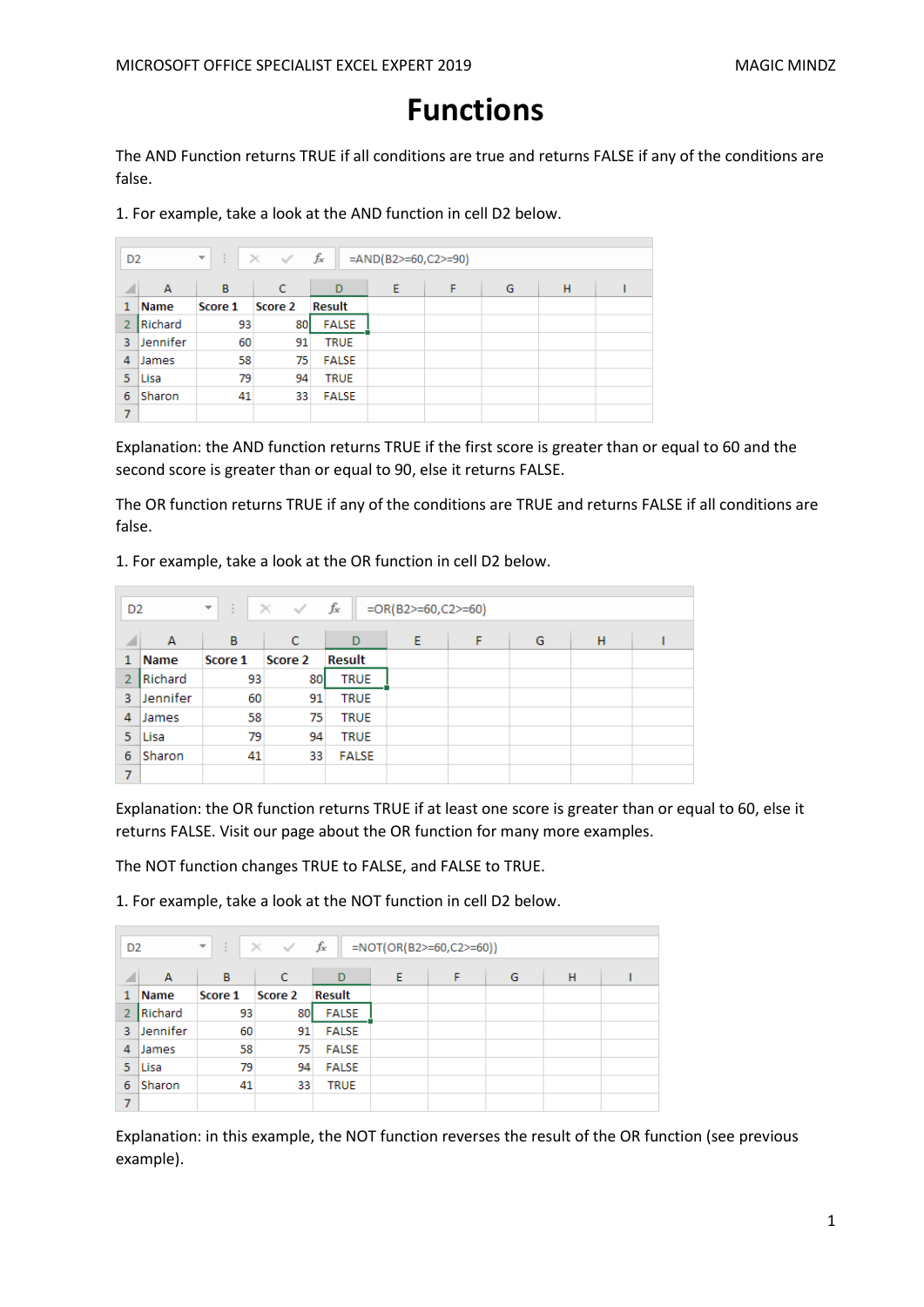#### SWITCH

This example teaches you how to use the SWITCH function in Excel 2016 or later instead of the IFS function.

1a. For example, the IFS function below finds the correct states.

|                | =IFS(RIGHT(A2,2)="UT","Utah",RIGHT(A2,2)="TX","Texas",RIGHT(A2,2)="OH","Ohio",TRUE,"?") |              |   |   |   |   |   |   |  |  |  |
|----------------|-----------------------------------------------------------------------------------------|--------------|---|---|---|---|---|---|--|--|--|
|                | A                                                                                       | B            | C | D | E | F | G | н |  |  |  |
| $\mathbf{1}$   | Code                                                                                    | <b>State</b> |   |   |   |   |   |   |  |  |  |
| $\overline{2}$ | 85-UT                                                                                   | <b>Utah</b>  |   |   |   |   |   |   |  |  |  |
| 3              | 192-TX                                                                                  | Texas        |   |   |   |   |   |   |  |  |  |
| 4              | 6-OH                                                                                    | Ohio         |   |   |   |   |   |   |  |  |  |
| 5              | 74-TX                                                                                   | Texas        |   |   |   |   |   |   |  |  |  |
| 6              | $18 - UT$                                                                               | Utah         |   |   |   |   |   |   |  |  |  |
| 7              | 23-OH                                                                                   | Ohio         |   |   |   |   |   |   |  |  |  |
| 8              | 125-TX                                                                                  | Texas        |   |   |   |   |   |   |  |  |  |
| 9              | 480-OH                                                                                  | Ohio         |   |   |   |   |   |   |  |  |  |
|                | 10 91-XR                                                                                | 5            |   |   |   |   |   |   |  |  |  |
|                | $11$ 37-TX                                                                              | Texas        |   |   |   |   |   |   |  |  |  |
| 12             |                                                                                         |              |   |   |   |   |   |   |  |  |  |

Explanation: cell A2 contains the string 85-UT. The RIGHT function extracts the 2 rightmost characters from this string (UT). As a result, the IFS function returns the correct state (Utah). If the 2 rightmost characters are not equal to UT, TX or OH, the IFS function returns a question mark. Instead of TRUE, you can also use 1=1 or something else that is always TRUE.

1b. The SWITCH function below produces the exact same result but is much easier to read.

| <b>B2</b>      |                | ÷<br>₩. |              | =SWITCH(RIGHT(A2,2),"UT","Utah","TX","Texas","OH","Ohio","?") |   |   |   |   |  |
|----------------|----------------|---------|--------------|---------------------------------------------------------------|---|---|---|---|--|
|                | $\overline{A}$ | B       | $\mathsf{C}$ | D                                                             | E | F | G | H |  |
| $\mathbf{1}$   | Code           | State   |              |                                                               |   |   |   |   |  |
| $\overline{2}$ | 85-UT          | Utah    |              |                                                               |   |   |   |   |  |
| 3              | 192-TX         | Texas   |              |                                                               |   |   |   |   |  |
| 4              | $6-OH$         | Ohio    |              |                                                               |   |   |   |   |  |
| 5.             | 74-TX          | Texas   |              |                                                               |   |   |   |   |  |
| 6              | $18 - UT$      | Utah    |              |                                                               |   |   |   |   |  |
| $\mathcal{I}$  | 23-OH          | Ohio    |              |                                                               |   |   |   |   |  |
| 8              | $ 125-TX$      | Texas   |              |                                                               |   |   |   |   |  |
| 9              | 480-OH         | Ohio    |              |                                                               |   |   |   |   |  |
|                | 10 91-XR       | P       |              |                                                               |   |   |   |   |  |
|                | $11$ 37-TX     | Texas   |              |                                                               |   |   |   |   |  |
| 12             |                |         |              |                                                               |   |   |   |   |  |

Explanation: if the first argument (RIGHT(A2,2) in this example) equals UT, the SWITCH function returns Utah. If TX, Texas. If OH, Ohio. The last argument (a question mark in this example) is always the default value (if there's no match).

2. Why not always use the SWITCH function in Excel? There are many examples where you cannot use the SWITCH function instead of the IFS function.

| B1 | $\overline{\phantom{a}}$ | $\parallel$ =IFS(A1<60,"F",A1<70,"D",A1<80,"C",A1<90,"B",A1>=90,"A") |  |  |  |  |  |  |  |  |
|----|--------------------------|----------------------------------------------------------------------|--|--|--|--|--|--|--|--|
|    |                          |                                                                      |  |  |  |  |  |  |  |  |
|    |                          |                                                                      |  |  |  |  |  |  |  |  |
|    |                          |                                                                      |  |  |  |  |  |  |  |  |

Explanation: because we use"<" and ">=" symbols in this IFS function, we cannot use the SWITCH function.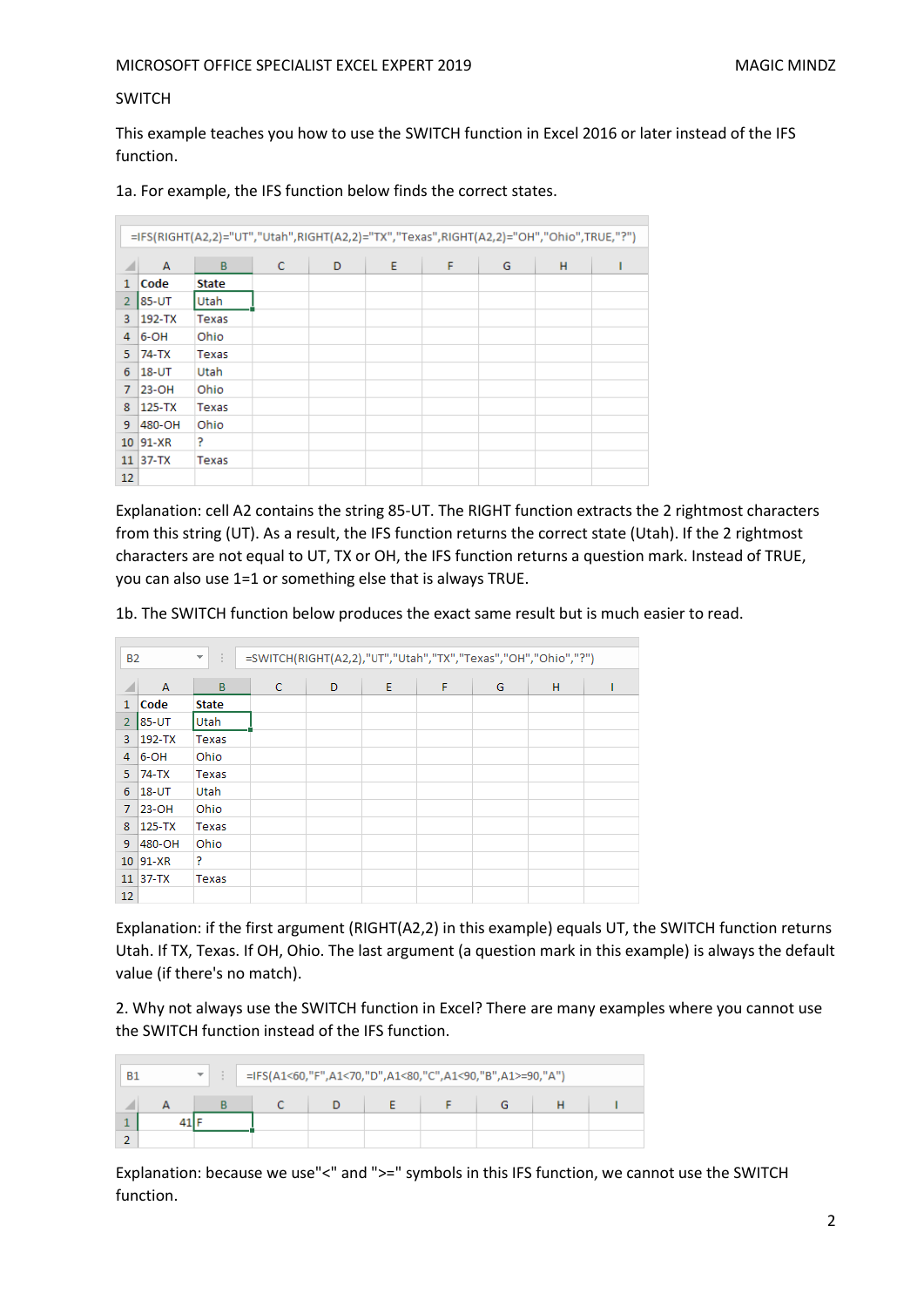Sumif

To sum cells based on one criteria (for example, greater than 9), use the following SUMIF function (two arguments).

|                | $\times$ $\hspace{0.1cm} \checkmark$ $\hspace{0.1cm}$ $f_{\!x}$<br>=SUMIF(B1:B5,">9")<br>÷.<br><b>B7</b><br>$\overline{\mathbf{v}}$ |    |   |   |   |   |   |   |  |  |
|----------------|-------------------------------------------------------------------------------------------------------------------------------------|----|---|---|---|---|---|---|--|--|
|                | Α                                                                                                                                   | B  | C | D | Ε | F | G | H |  |  |
| 1              |                                                                                                                                     | 10 |   |   |   |   |   |   |  |  |
| $\overline{2}$ |                                                                                                                                     |    |   |   |   |   |   |   |  |  |
| 3              |                                                                                                                                     |    |   |   |   |   |   |   |  |  |
| $\overline{4}$ |                                                                                                                                     | 20 |   |   |   |   |   |   |  |  |
| 5              |                                                                                                                                     | 3  |   |   |   |   |   |   |  |  |
| 6              |                                                                                                                                     |    |   |   |   |   |   |   |  |  |
| -              |                                                                                                                                     | 30 |   |   |   |   |   |   |  |  |
| 8              |                                                                                                                                     |    |   |   |   |   |   |   |  |  |

To sum cells based on one criteria (for example, green), use the following SUMIF function (three arguments, last argument is the range to sum).

|                 | $\times$ $\hspace{0.1cm} \checkmark$ $\hspace{0.1cm}$ $f_{\hspace{-0.1cm} \checkmark}$<br>=SUMIF(A1:A5,"green",B1:B5)<br>÷.<br><b>B7</b><br>$\overline{\mathcal{M}}$ |    |   |   |   |   |   |   |  |
|-----------------|----------------------------------------------------------------------------------------------------------------------------------------------------------------------|----|---|---|---|---|---|---|--|
|                 | $\overline{A}$                                                                                                                                                       | B  | C | D | E | F | G | H |  |
| 1               | red                                                                                                                                                                  | 10 |   |   |   |   |   |   |  |
| 2               | green                                                                                                                                                                |    |   |   |   |   |   |   |  |
| 3               | red                                                                                                                                                                  |    |   |   |   |   |   |   |  |
| 4               | green                                                                                                                                                                | 20 |   |   |   |   |   |   |  |
| 5               | red                                                                                                                                                                  | 3  |   |   |   |   |   |   |  |
| $6\phantom{1}6$ |                                                                                                                                                                      |    |   |   |   |   |   |   |  |
| ⇁               |                                                                                                                                                                      | 21 |   |   |   |   |   |   |  |
| 8               |                                                                                                                                                                      |    |   |   |   |   |   |   |  |

The AVERAGEIF function in Excel calculates the average of cells that meet one criteria. AVERAGEIFS calculates the average of cells that meet multiple criteria.

1. For example, the AVERAGEIF function below (two arguments) calculates the average of all values in the range A1:A7 that are greater than 0.

| A <sub>9</sub> | $f_{\!x}$<br>$\times$ $\hspace{0.1cm} \checkmark$<br>÷<br>=AVERAGEIF(A1:A7,">0")<br>$\overline{\phantom{a}}$ |   |   |   |   |   |   |   |  |  |
|----------------|--------------------------------------------------------------------------------------------------------------|---|---|---|---|---|---|---|--|--|
| ◢              | $\overline{A}$                                                                                               | B | C | D | E | F | G | н |  |  |
| $\mathbf{1}$   | 0                                                                                                            |   |   |   |   |   |   |   |  |  |
| $\overline{2}$ | 10                                                                                                           |   |   |   |   |   |   |   |  |  |
| 3              | 0                                                                                                            |   |   |   |   |   |   |   |  |  |
| $\overline{4}$ | 0                                                                                                            |   |   |   |   |   |   |   |  |  |
| 5              | 20                                                                                                           |   |   |   |   |   |   |   |  |  |
| 6              | 0                                                                                                            |   |   |   |   |   |   |   |  |  |
| $\overline{7}$ | 0                                                                                                            |   |   |   |   |   |   |   |  |  |
| 8              |                                                                                                              |   |   |   |   |   |   |   |  |  |
| 9              | 15 <sup>1</sup>                                                                                              |   |   |   |   |   |   |   |  |  |
| 10             |                                                                                                              |   |   |   |   |   |   |   |  |  |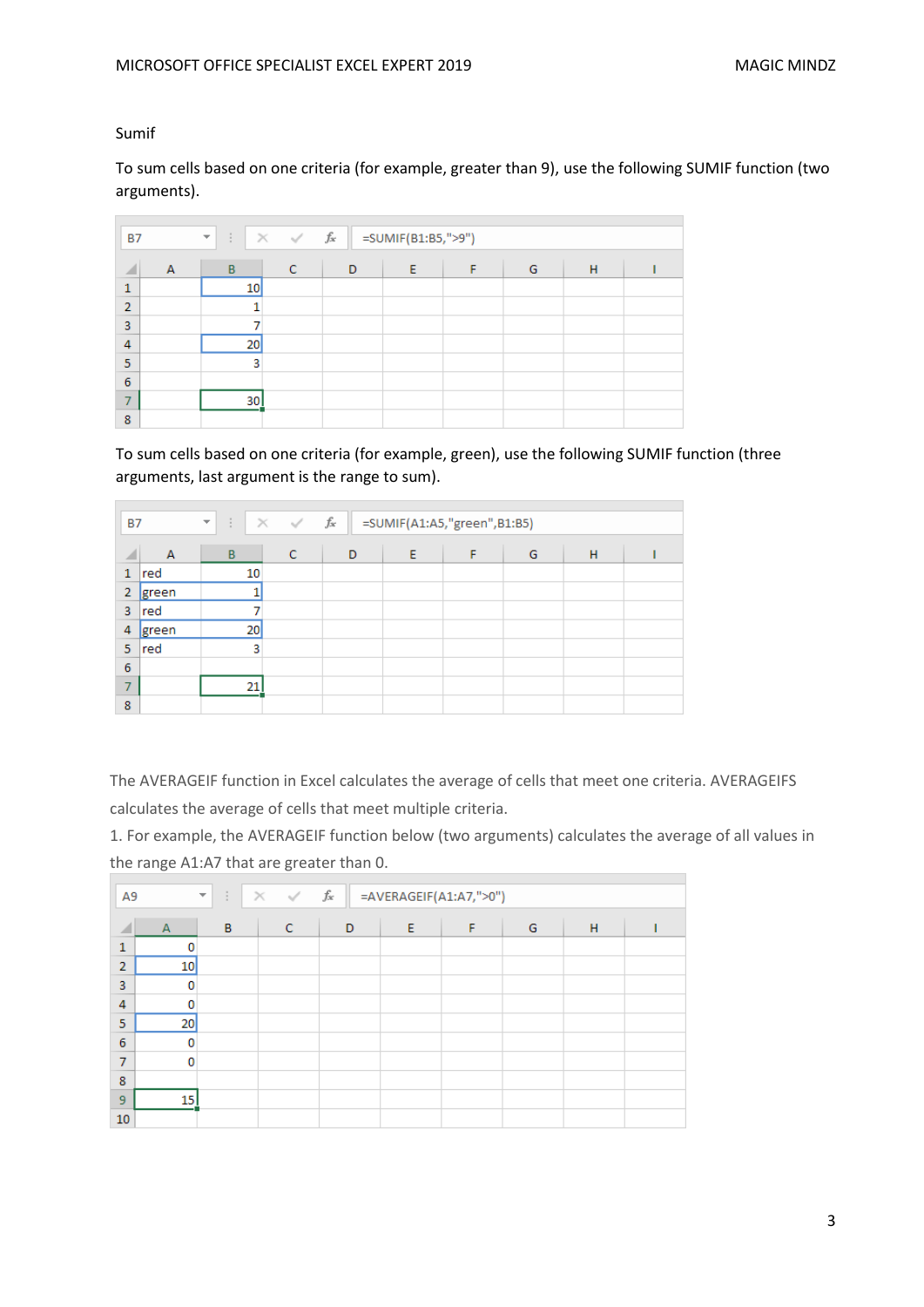2. The AVERAGEIF function below (three arguments, last argument is the range to average) calculates the average of all values in the range B1:B7 if the corresponding cells in the range A1:A7 contain exactly Apple.

| <b>B9</b>      | $\overline{\phantom{a}}$ | ÷  | $\times$ $\checkmark$ | fx | =AVERAGEIF(A1:A7,"Apple",B1:B7) |   |   |   |  |
|----------------|--------------------------|----|-----------------------|----|---------------------------------|---|---|---|--|
|                |                          |    |                       |    |                                 |   |   |   |  |
| ◢              | A                        | B  | $\mathsf{C}$          | D  | E                               | F | G | н |  |
| 1              | Banana                   | 70 |                       |    |                                 |   |   |   |  |
| $\overline{2}$ | Strawberry               |    |                       |    |                                 |   |   |   |  |
| 3              | Apple                    |    |                       |    |                                 |   |   |   |  |
| 4              | Pear                     | 60 |                       |    |                                 |   |   |   |  |
| 5              | Kiwi                     | 20 |                       |    |                                 |   |   |   |  |
| 6              | Raspberry                | 5  |                       |    |                                 |   |   |   |  |
| 7              | Apple                    | 8  |                       |    |                                 |   |   |   |  |
| 8              |                          |    |                       |    |                                 |   |   |   |  |
| 9              |                          | 6  |                       |    |                                 |   |   |   |  |
| 10             |                          |    |                       |    |                                 |   |   |   |  |

3. The AVERAGEIF function below calculates the average of all values in the range B1:B7 if the

| corresponding cells in the range A1:A7 do not contain exactly Banana. |  |
|-----------------------------------------------------------------------|--|
|-----------------------------------------------------------------------|--|

|                | fx<br>$\overline{\phantom{a}}$<br>÷.<br>$\times$ $\checkmark$<br>=AVERAGEIF(A1:A7," <banana",b1:b7)<br><b>B9</b></banana",b1:b7)<br> |          |              |   |   |   |   |   |  |  |
|----------------|--------------------------------------------------------------------------------------------------------------------------------------|----------|--------------|---|---|---|---|---|--|--|
| ◢              | A                                                                                                                                    | B        | $\mathsf{C}$ | D | E | F | G | H |  |  |
| $\mathbf{1}$   | Banana                                                                                                                               | 70       |              |   |   |   |   |   |  |  |
| $\overline{2}$ | Strawberry                                                                                                                           |          |              |   |   |   |   |   |  |  |
| 3              | Apple                                                                                                                                | 4        |              |   |   |   |   |   |  |  |
| 4              | Pear                                                                                                                                 | 60       |              |   |   |   |   |   |  |  |
| 5              | Kiwi                                                                                                                                 | 20       |              |   |   |   |   |   |  |  |
| 6              | Raspberry                                                                                                                            | 5        |              |   |   |   |   |   |  |  |
| 7              | Apple                                                                                                                                | 8        |              |   |   |   |   |   |  |  |
| 8              |                                                                                                                                      |          |              |   |   |   |   |   |  |  |
| 9              |                                                                                                                                      | 16.33333 |              |   |   |   |   |   |  |  |
| 10             |                                                                                                                                      |          |              |   |   |   |   |   |  |  |

4. The AVERAGEIF function below calculates the average of all values in the range B1:B7 if the corresponding cells in the range A1:A7 contain a series of zero or more characters + berry. An asterisk (\*) matches a series of zero or more characters.

| B <sub>9</sub> | $\times$ $\hspace{0.1cm} \hspace{0.1cm} \hspace{0.1cm} \hspace{0.1cm} f_{\hspace{-0.1cm}\text{x}}$<br>$\overline{\mathbf{v}}$ .<br>$\mathbb{R}^n$<br>=AVERAGEIF(A1:A7,"*berry",B1:B7) |    |              |   |   |   |   |   |  |  |
|----------------|---------------------------------------------------------------------------------------------------------------------------------------------------------------------------------------|----|--------------|---|---|---|---|---|--|--|
| ◢              | A                                                                                                                                                                                     | B  | $\mathsf{C}$ | D | E | F | G | H |  |  |
| 1              | Banana                                                                                                                                                                                | 70 |              |   |   |   |   |   |  |  |
| $\overline{2}$ | Strawberry                                                                                                                                                                            |    |              |   |   |   |   |   |  |  |
| 3              | Apple                                                                                                                                                                                 | 4  |              |   |   |   |   |   |  |  |
| 4              | Pear                                                                                                                                                                                  | 60 |              |   |   |   |   |   |  |  |
| 5.             | Kiwi                                                                                                                                                                                  | 20 |              |   |   |   |   |   |  |  |
| 6              | Raspberry                                                                                                                                                                             | 5  |              |   |   |   |   |   |  |  |
| 7              | Apple                                                                                                                                                                                 | 8  |              |   |   |   |   |   |  |  |
| 8              |                                                                                                                                                                                       |    |              |   |   |   |   |   |  |  |
| 9              |                                                                                                                                                                                       | 3  |              |   |   |   |   |   |  |  |
| 10             |                                                                                                                                                                                       |    |              |   |   |   |   |   |  |  |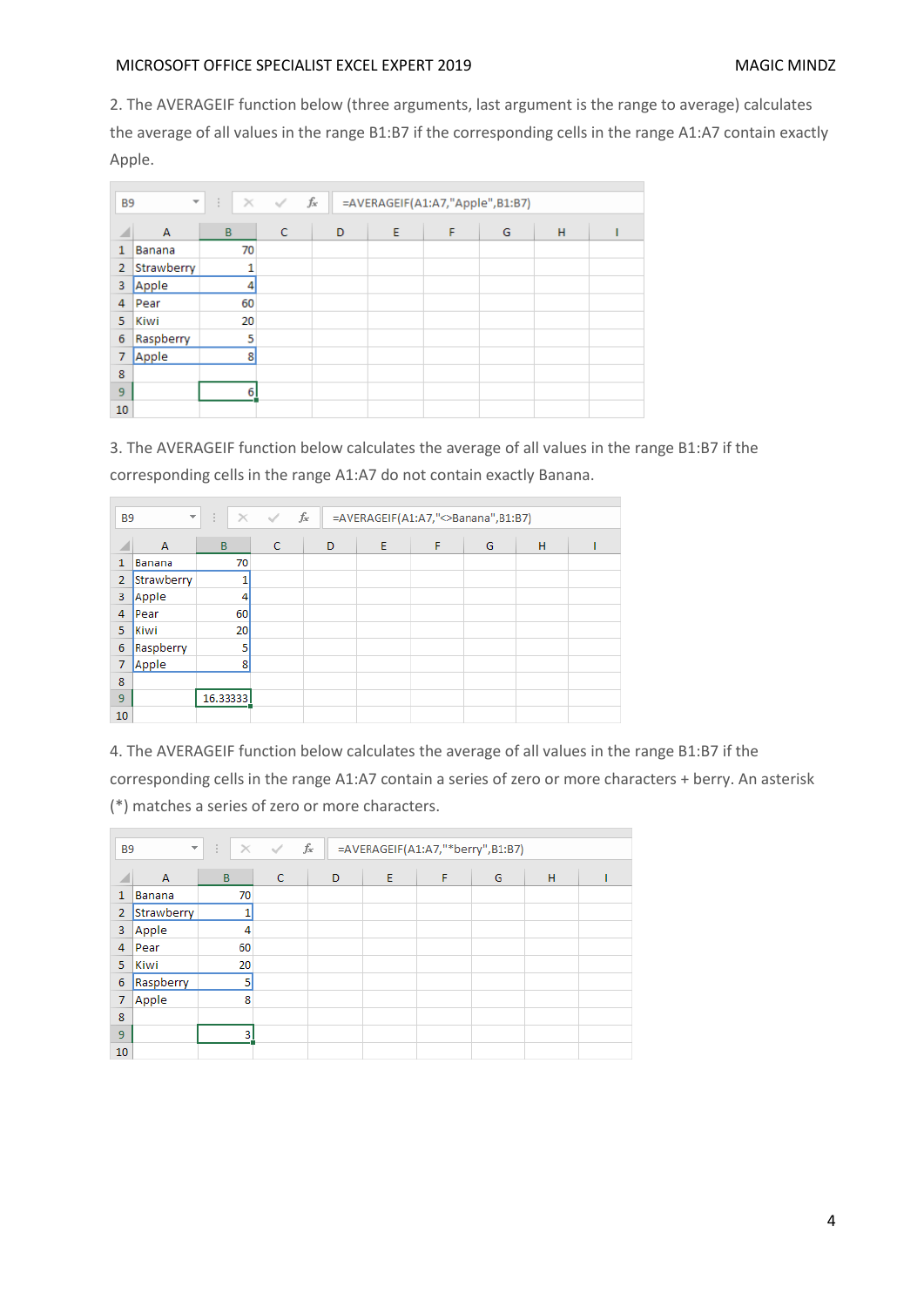5. The AVERAGEIF function below calculates the average of all values in the range B1:B7 if the

corresponding cells in the range A1:A7 contain exactly 4 characters. A question mark (?) matches exactly one character.

| <b>B9</b>      |                | $f_x$<br>$\times$ $\vee$<br>$\overline{\mathbf{v}}$<br>÷.<br>=AVERAGEIF(A1:A7,"????",B1:B7) |              |   |   |   |   |   |  |  |
|----------------|----------------|---------------------------------------------------------------------------------------------|--------------|---|---|---|---|---|--|--|
| A              | $\overline{A}$ | B                                                                                           | $\mathsf{C}$ | D | E | F | G | H |  |  |
| 1              | Banana         | 70                                                                                          |              |   |   |   |   |   |  |  |
| $\overline{2}$ | Strawberry     | 1                                                                                           |              |   |   |   |   |   |  |  |
| 3              | Apple          | 4                                                                                           |              |   |   |   |   |   |  |  |
| 4              | lPear.         | 60                                                                                          |              |   |   |   |   |   |  |  |
| 5              | Kiwi           | 20 <sub>2</sub>                                                                             |              |   |   |   |   |   |  |  |
| 6              | Raspberry      | 5                                                                                           |              |   |   |   |   |   |  |  |
| 7              | Apple          | 8                                                                                           |              |   |   |   |   |   |  |  |
| 8              |                |                                                                                             |              |   |   |   |   |   |  |  |
| 9              |                | 40                                                                                          |              |   |   |   |   |   |  |  |
| 10             |                |                                                                                             |              |   |   |   |   |   |  |  |

The AVERAGEIFS function (with the letter S at the end) in Excel calculates the average of cells that meet multiple criteria.

6. The AVERAGEIFS function below calculates the average of all values in the range A1:A7 that are greater than or equal to 500 and less than or equal to 1000.

| A <sub>9</sub> | fx<br>÷<br>$\times$<br>=AVERAGEIFS(A1:A7,A1:A7,">=500",A1:A7,"<=1000")<br>$\checkmark$<br>$\overline{\phantom{a}}$ |   |   |   |   |   |   |   |  |
|----------------|--------------------------------------------------------------------------------------------------------------------|---|---|---|---|---|---|---|--|
| ◢              | $\overline{A}$                                                                                                     | B | c | D | E | F | G | H |  |
| 1              | 58                                                                                                                 |   |   |   |   |   |   |   |  |
| $\overline{2}$ | 1000                                                                                                               |   |   |   |   |   |   |   |  |
| 3              | 4                                                                                                                  |   |   |   |   |   |   |   |  |
| 4              | 1200                                                                                                               |   |   |   |   |   |   |   |  |
| 5              | 12                                                                                                                 |   |   |   |   |   |   |   |  |
| 6              | 600                                                                                                                |   |   |   |   |   |   |   |  |
| 7              | 9                                                                                                                  |   |   |   |   |   |   |   |  |
| 8              |                                                                                                                    |   |   |   |   |   |   |   |  |
| 9              | 800                                                                                                                |   |   |   |   |   |   |   |  |
| 10             |                                                                                                                    |   |   |   |   |   |   |   |  |

Note: first argument is the range to average, followed by two or more range/criteria pairs.

7. The AVERAGEIFS function below calculates the average of all values in the range C1:C7 if the corresponding cells in the range A1:A7 contain exactly Apple and the corresponding cells in the range B1:B7 contain exactly Red.

| C <sub>9</sub> |        | ÷<br>$\overline{\phantom{a}}$ | $\times$<br>$\sim$ | fx<br>=AVERAGEIFS(C1:C7,A1:A7,"Apple",B1:B7,"Red") |   |   |   |   |  |
|----------------|--------|-------------------------------|--------------------|----------------------------------------------------|---|---|---|---|--|
| ◢              | A      | B                             | C                  | D                                                  | E | F | G | н |  |
| 1              | Apple  | Green                         | 58                 |                                                    |   |   |   |   |  |
| 2              | Banana | Yellow                        | 1000               |                                                    |   |   |   |   |  |
| 3              | Banana | Yellow                        | 4                  |                                                    |   |   |   |   |  |
| 4              | Apple  | Red                           | 1200               |                                                    |   |   |   |   |  |
| 5              | Apple  | Green                         | 12                 |                                                    |   |   |   |   |  |
| 6              | Apple  | Red                           | 600                |                                                    |   |   |   |   |  |
| 7              | Banana | Yellow                        | 9                  |                                                    |   |   |   |   |  |
| 8              |        |                               |                    |                                                    |   |   |   |   |  |
| 9              |        |                               | 900                |                                                    |   |   |   |   |  |
| 10             |        |                               |                    |                                                    |   |   |   |   |  |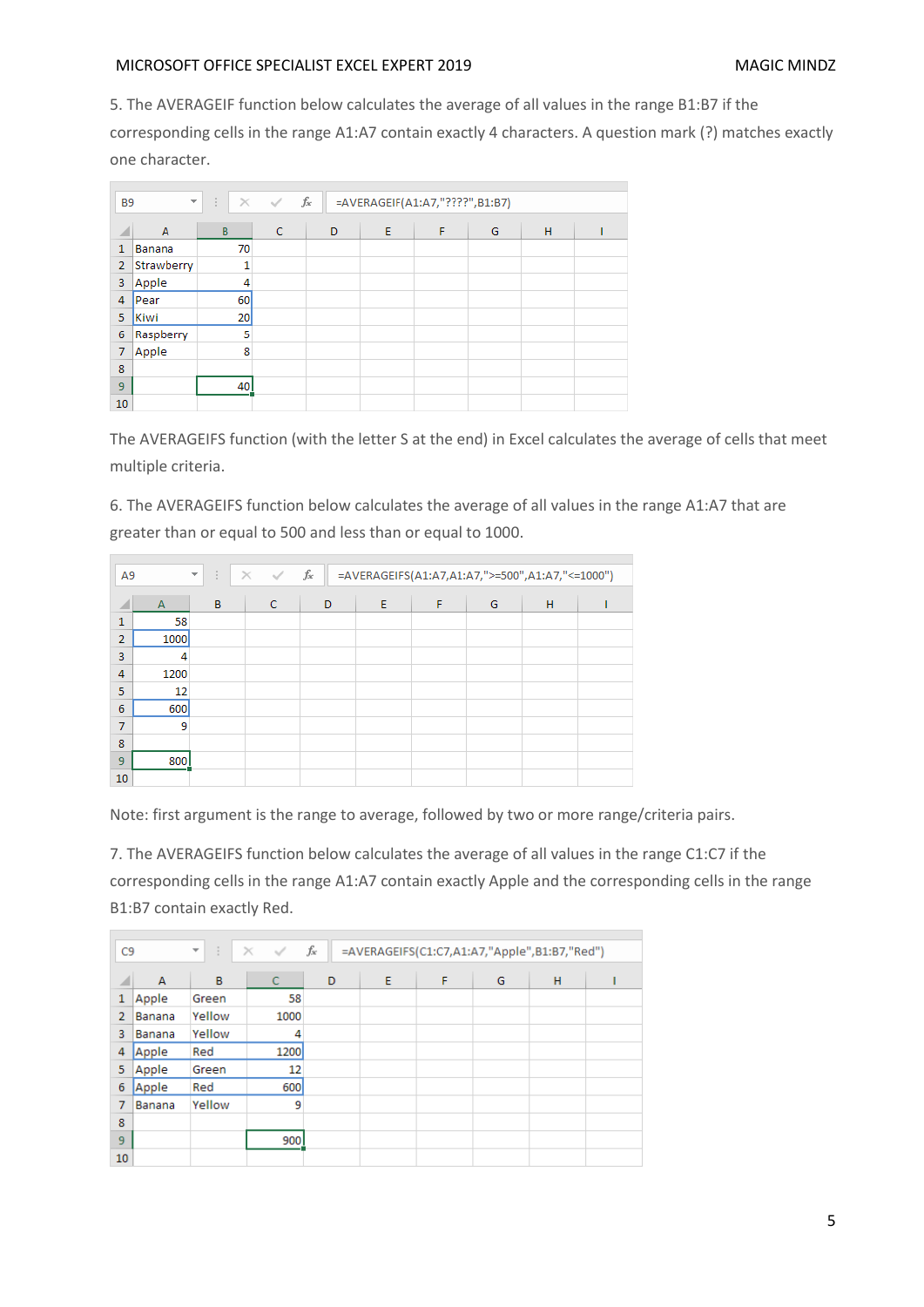The powerful COUNTIF function in Excel counts cells based on one criteria. This page contains many easy to follow COUNTIF examples.

Countif with Numeric Criteria

You can use the COUNTIF function in Excel to count cells that contain a specific value, count cells that are greater than or equal to a value, etc.

1. For example, the COUNTIF function below counts the number of cells that contain the value 20.

| A7             |                | ÷<br>$\overline{\mathbf{v}}$ | $\times$ $\checkmark$ fx |   | $=$ COUNTIF(A1:A5,20) |   |   |   |  |
|----------------|----------------|------------------------------|--------------------------|---|-----------------------|---|---|---|--|
| ◢              | $\overline{A}$ | B                            | c                        | D | E                     | F | G | н |  |
| n              | 10             |                              |                          |   |                       |   |   |   |  |
| $\overline{2}$ | ۰              |                              |                          |   |                       |   |   |   |  |
| 3              |                |                              |                          |   |                       |   |   |   |  |
| 4              | 20             |                              |                          |   |                       |   |   |   |  |
| 5              | 3              |                              |                          |   |                       |   |   |   |  |
| 6              |                |                              |                          |   |                       |   |   |   |  |
| 7              |                |                              |                          |   |                       |   |   |   |  |
| 8              |                |                              |                          |   |                       |   |   |   |  |

2. The following COUNTIF function gives the exact same result. It counts the number of cells that are equal to the value in cell C1.

| A7             | $\times$ $\checkmark$ fx<br>$=$ COUNTIF(A1:A5,C1)<br>÷.<br>$\overline{\phantom{a}}$ |   |    |   |   |   |   |   |  |
|----------------|-------------------------------------------------------------------------------------|---|----|---|---|---|---|---|--|
| ×              | $\overline{A}$                                                                      | B | c  | D | E | F | G | H |  |
| ٠              | 10                                                                                  |   | 20 |   |   |   |   |   |  |
| $\overline{2}$ | ٠                                                                                   |   |    |   |   |   |   |   |  |
| 3              |                                                                                     |   |    |   |   |   |   |   |  |
| 4              | 20                                                                                  |   |    |   |   |   |   |   |  |
| 5              | 3                                                                                   |   |    |   |   |   |   |   |  |
| 6              |                                                                                     |   |    |   |   |   |   |   |  |
| 7              |                                                                                     |   |    |   |   |   |   |   |  |
| 8              |                                                                                     |   |    |   |   |   |   |   |  |

3. The COUNTIF function below counts the number of cells that are greater than or equal to 10.

| A7              | $\times$ $\hspace{0.1cm} \hspace{0.1cm} \hspace{0.1cm} \hspace{0.1cm} f_{\hspace{-0.1cm}\text{x}}$<br>=COUNTIF(A1:A5,">=10")<br>÷<br>$\overline{\phantom{a}}$ |   |   |   |   |   |   |   |  |
|-----------------|---------------------------------------------------------------------------------------------------------------------------------------------------------------|---|---|---|---|---|---|---|--|
|                 | $\overline{A}$                                                                                                                                                | B | c | D | Æ | F | G | H |  |
| 1               | 10                                                                                                                                                            |   |   |   |   |   |   |   |  |
| $\overline{2}$  |                                                                                                                                                               |   |   |   |   |   |   |   |  |
| $\overline{3}$  |                                                                                                                                                               |   |   |   |   |   |   |   |  |
| $\overline{4}$  | 20                                                                                                                                                            |   |   |   |   |   |   |   |  |
| 5               | 3                                                                                                                                                             |   |   |   |   |   |   |   |  |
| $6\phantom{1}6$ |                                                                                                                                                               |   |   |   |   |   |   |   |  |
|                 |                                                                                                                                                               |   |   |   |   |   |   |   |  |
| 8               |                                                                                                                                                               |   |   |   |   |   |   |   |  |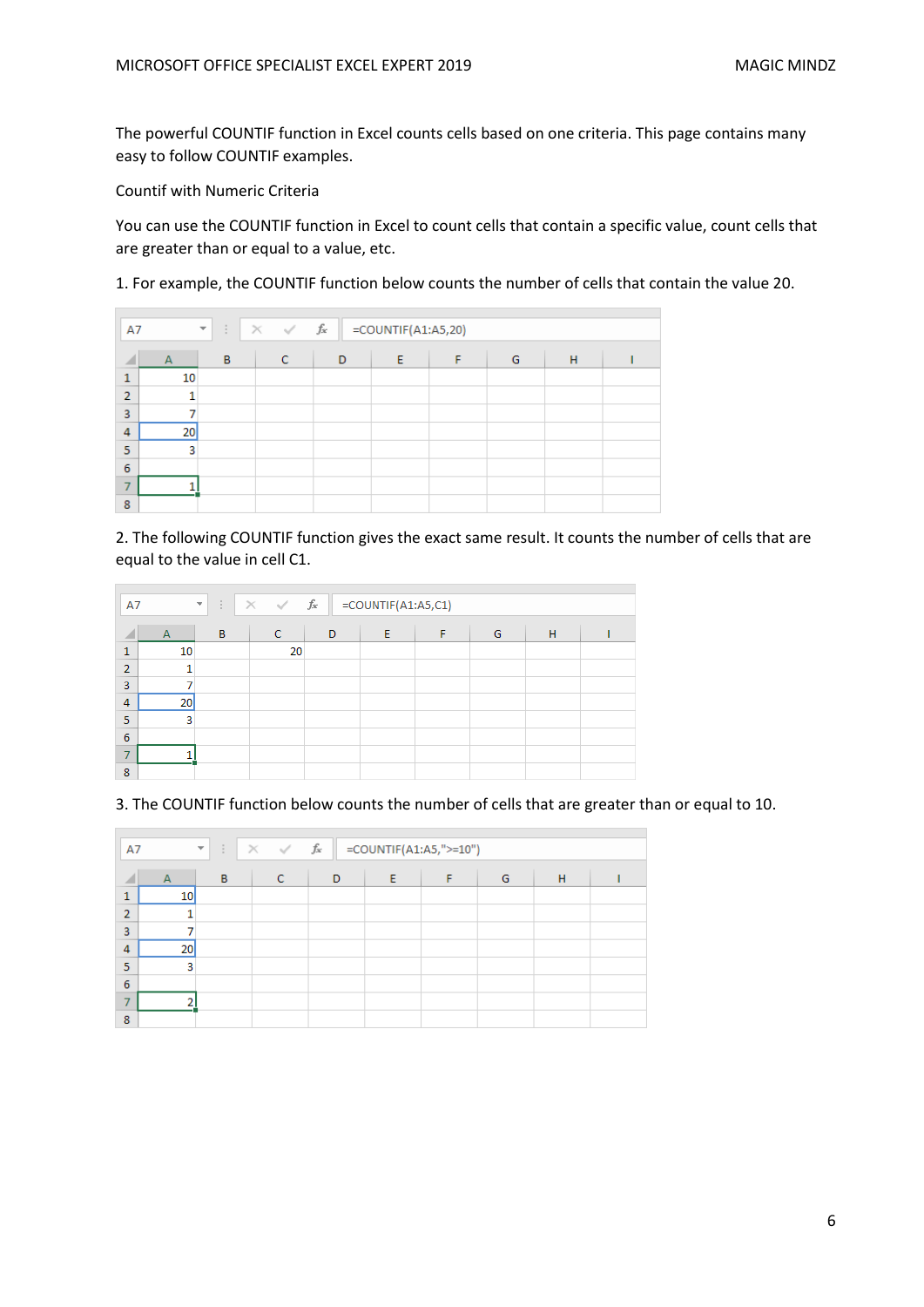4. The following COUNTIF function gives the exact same result. The & operator joins the 'greater than or equal to' symbol and the value in cell C1.

| A7             | $\times$ $\hspace{0.1cm} \hspace{0.1cm} \hspace{0.1cm} \hspace{0.1cm} f_{x}$<br>=COUNTIF(A1:A5,">="&C1)<br>÷.<br>$\overline{\mathcal{M}}$ |   |    |   |   |   |   |   |  |
|----------------|-------------------------------------------------------------------------------------------------------------------------------------------|---|----|---|---|---|---|---|--|
|                | $\overline{A}$                                                                                                                            | B | c  | D | Ε | F | G | H |  |
| 1              | 10                                                                                                                                        |   | 10 |   |   |   |   |   |  |
| <sup>2</sup>   |                                                                                                                                           |   |    |   |   |   |   |   |  |
| 3              |                                                                                                                                           |   |    |   |   |   |   |   |  |
| $\overline{4}$ | 20                                                                                                                                        |   |    |   |   |   |   |   |  |
| 5              | 3                                                                                                                                         |   |    |   |   |   |   |   |  |
| 6              |                                                                                                                                           |   |    |   |   |   |   |   |  |
|                |                                                                                                                                           |   |    |   |   |   |   |   |  |
| 8              |                                                                                                                                           |   |    |   |   |   |   |   |  |

5. The COUNTIF function below counts the number of cells that are not equal to 7.

| A7             | $\times$ $\checkmark$ fx<br>=COUNTIF(A1:A5,"<>7")<br>$\mathbb{R}^n$ .<br>$\overline{\mathcal{F}}$ |   |   |   |   |   |   |   |  |
|----------------|---------------------------------------------------------------------------------------------------|---|---|---|---|---|---|---|--|
|                | $\overline{A}$                                                                                    | B | c | D | F | F | G | H |  |
| 1              | 10                                                                                                |   |   |   |   |   |   |   |  |
| $\overline{2}$ |                                                                                                   |   |   |   |   |   |   |   |  |
| 3              |                                                                                                   |   |   |   |   |   |   |   |  |
| 4              | 20                                                                                                |   |   |   |   |   |   |   |  |
| 5              | 3                                                                                                 |   |   |   |   |   |   |   |  |
| 6              |                                                                                                   |   |   |   |   |   |   |   |  |
|                |                                                                                                   |   |   |   |   |   |   |   |  |
| 8              |                                                                                                   |   |   |   |   |   |   |   |  |

6. The COUNTIF functions below count the number of cells that are equal to 3 or 7.

| A7             |              | ÷.<br>$\overline{\phantom{a}}$ | $\times$ $\checkmark$ fx | =COUNTIF(A1:A5,3)+COUNTIF(A1:A5,7) |   |   |   |   |  |
|----------------|--------------|--------------------------------|--------------------------|------------------------------------|---|---|---|---|--|
|                | $\mathsf{A}$ | B                              | C                        | D                                  | E | F | G | H |  |
|                | 10           |                                |                          |                                    |   |   |   |   |  |
| $\overline{2}$ |              |                                |                          |                                    |   |   |   |   |  |
| 3              |              |                                |                          |                                    |   |   |   |   |  |
| 4              | 20           |                                |                          |                                    |   |   |   |   |  |
| 5              | 3            |                                |                          |                                    |   |   |   |   |  |
| 6              |              |                                |                          |                                    |   |   |   |   |  |
|                |              |                                |                          |                                    |   |   |   |   |  |
| 8              |              |                                |                          |                                    |   |   |   |   |  |

7. The COUNTIF function below counts the number of cells that are less than the average of the values (8.2).

| A7             |                | $\times$ $\checkmark$ fx<br>=COUNTIF(A1:A5,"<"&AVERAGE(A1:A5))<br>÷.<br>$\overline{\mathcal{M}}$ |   |   |   |   |   |   |  |
|----------------|----------------|--------------------------------------------------------------------------------------------------|---|---|---|---|---|---|--|
|                | $\overline{A}$ | B                                                                                                | c | D | F | F | G | H |  |
|                | 10             |                                                                                                  |   |   |   |   |   |   |  |
| $\overline{2}$ |                |                                                                                                  |   |   |   |   |   |   |  |
| 3              |                |                                                                                                  |   |   |   |   |   |   |  |
| 4              | 20             |                                                                                                  |   |   |   |   |   |   |  |
| 5              |                |                                                                                                  |   |   |   |   |   |   |  |
| 6              |                |                                                                                                  |   |   |   |   |   |   |  |
|                | ٩              |                                                                                                  |   |   |   |   |   |   |  |
| 8              |                |                                                                                                  |   |   |   |   |   |   |  |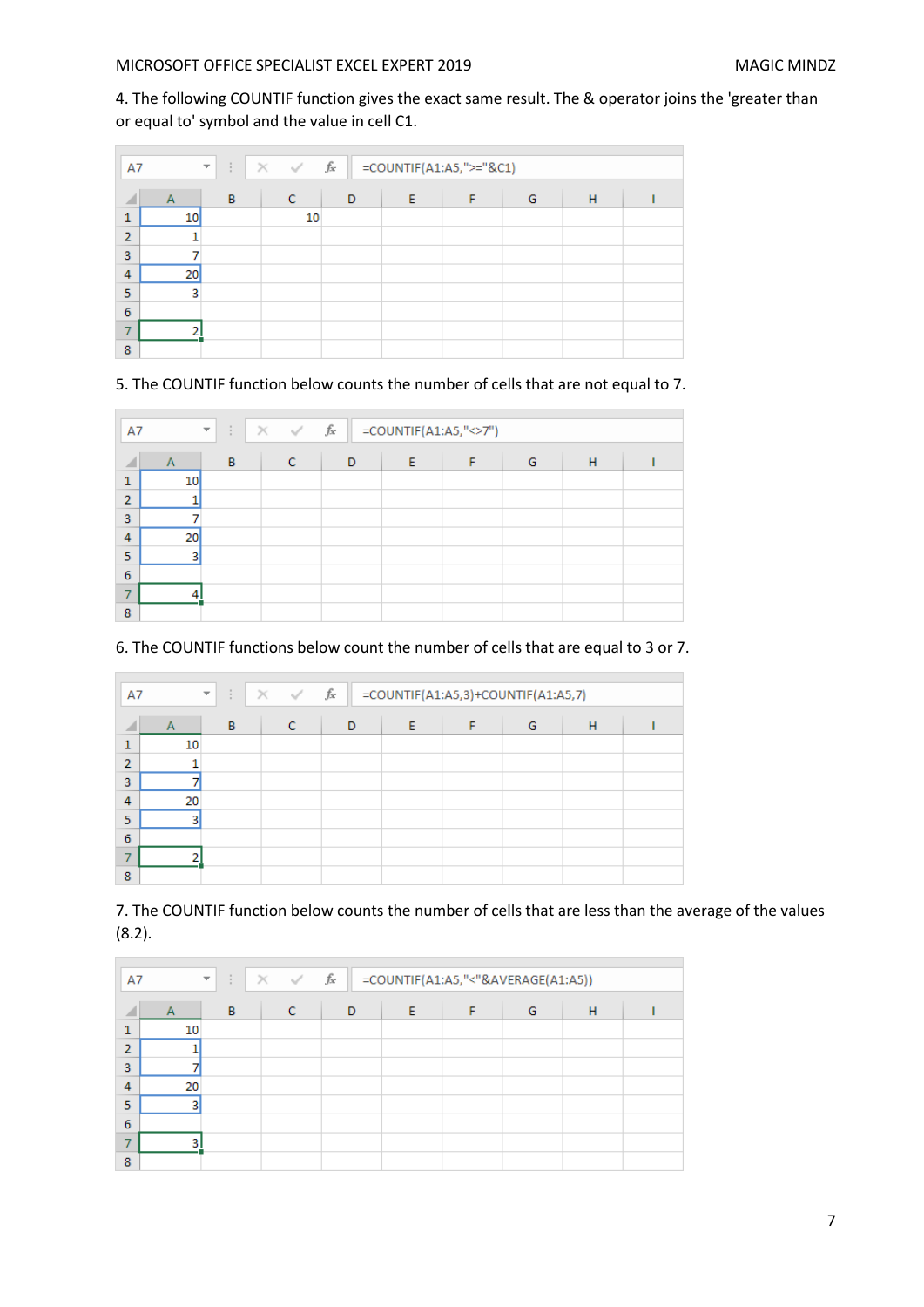## Countif with Text Criteria

You can also use the COUNTIF function in Excel to count cells that contain specific text. Always enclose text in double quotation marks. You can even use wildcards.

1. For example, the COUNTIF function below counts the number of cells that contain exactly star.

| A <sub>9</sub> | $\times$ $\hspace{0.1cm} \hspace{0.1cm} \hspace{0.1cm} \hspace{0.1cm} f_{x}$<br>=COUNTIF(A1:A7,"star")<br>÷<br>$\overline{\mathcal{F}}$ |   |   |             |   |   |   |   |   |  |
|----------------|-----------------------------------------------------------------------------------------------------------------------------------------|---|---|-------------|---|---|---|---|---|--|
|                | $\overline{A}$                                                                                                                          |   | B | $\mathbf C$ | D | Ε | F | G | H |  |
| 1              | star                                                                                                                                    |   |   |             |   |   |   |   |   |  |
| 2              | moon                                                                                                                                    |   |   |             |   |   |   |   |   |  |
| 3              | stars                                                                                                                                   |   |   |             |   |   |   |   |   |  |
| 4              |                                                                                                                                         | 9 |   |             |   |   |   |   |   |  |
| 5              | star                                                                                                                                    |   |   |             |   |   |   |   |   |  |
| 6              | star                                                                                                                                    |   |   |             |   |   |   |   |   |  |
| 7              | star12                                                                                                                                  |   |   |             |   |   |   |   |   |  |
| 8              |                                                                                                                                         |   |   |             |   |   |   |   |   |  |
| 9              |                                                                                                                                         | ŋ |   |             |   |   |   |   |   |  |
| 10             |                                                                                                                                         |   |   |             |   |   |   |   |   |  |

2. The COUNTIF function below counts the number of cells that contain exactly star + 1 character. A question mark (?) matches exactly one character.

| A9             | $\times$ $\hspace{0.1cm}$ $\hspace{0.1cm}\not\hspace{0.1cm}$ $\hspace{0.1cm}$ $\hspace{0.1cm}$ $\hspace{0.1cm}$ $\hspace{0.1cm}$ $\hspace{0.1cm}$ $\hspace{0.1cm}$ $\hspace{0.1cm}$ $\hspace{0.1cm}$ $\hspace{0.1cm}$ $\hspace{0.1cm}$ $\hspace{0.1cm}$<br>$\mathbb{R}^{\mathbb{Z}}$<br>=COUNTIF(A1:A7,"star?")<br>$\overline{\phantom{a}}$ |   |   |   |   |   |   |   |  |  |  |
|----------------|---------------------------------------------------------------------------------------------------------------------------------------------------------------------------------------------------------------------------------------------------------------------------------------------------------------------------------------------|---|---|---|---|---|---|---|--|--|--|
|                | $\overline{A}$                                                                                                                                                                                                                                                                                                                              | B | C | D | E | F | G | H |  |  |  |
| $\mathbf{1}$   | star                                                                                                                                                                                                                                                                                                                                        |   |   |   |   |   |   |   |  |  |  |
| $\overline{2}$ | moon                                                                                                                                                                                                                                                                                                                                        |   |   |   |   |   |   |   |  |  |  |
| 3              | stars                                                                                                                                                                                                                                                                                                                                       |   |   |   |   |   |   |   |  |  |  |
| 4              |                                                                                                                                                                                                                                                                                                                                             | 9 |   |   |   |   |   |   |  |  |  |
| 5              | star                                                                                                                                                                                                                                                                                                                                        |   |   |   |   |   |   |   |  |  |  |
| 6              | star                                                                                                                                                                                                                                                                                                                                        |   |   |   |   |   |   |   |  |  |  |
| $\overline{7}$ | star12                                                                                                                                                                                                                                                                                                                                      |   |   |   |   |   |   |   |  |  |  |
| 8              |                                                                                                                                                                                                                                                                                                                                             |   |   |   |   |   |   |   |  |  |  |
| 9              |                                                                                                                                                                                                                                                                                                                                             |   |   |   |   |   |   |   |  |  |  |
| 10             |                                                                                                                                                                                                                                                                                                                                             |   |   |   |   |   |   |   |  |  |  |

3. The COUNTIF function below counts the number of cells that contain exactly star + a series of zero or more characters. An asterisk (\*) matches a series of zero or more characters.

| A9             |                | ÷.<br>$\overline{\phantom{a}}$ | $\times$ $\hspace{0.1cm}$ $\hspace{0.1cm}\not\sim$ $\hspace{0.1cm}$ $f_{\hspace{-0.1cm}x}$ |   |   | =COUNTIF(A1:A7,"star*") |   |   |  |
|----------------|----------------|--------------------------------|--------------------------------------------------------------------------------------------|---|---|-------------------------|---|---|--|
|                | $\overline{A}$ | B                              | $\mathsf{C}$                                                                               | D | E | F                       | G | H |  |
| 1              | star           |                                |                                                                                            |   |   |                         |   |   |  |
| $\overline{2}$ | moon           |                                |                                                                                            |   |   |                         |   |   |  |
| 3              | stars          |                                |                                                                                            |   |   |                         |   |   |  |
| 4              |                | 9                              |                                                                                            |   |   |                         |   |   |  |
| 5              | star           |                                |                                                                                            |   |   |                         |   |   |  |
| 6              | star           |                                |                                                                                            |   |   |                         |   |   |  |
| 7              | star12         |                                |                                                                                            |   |   |                         |   |   |  |
| 8              |                |                                |                                                                                            |   |   |                         |   |   |  |
| 9              |                | 4                              |                                                                                            |   |   |                         |   |   |  |
| 10             |                |                                |                                                                                            |   |   |                         |   |   |  |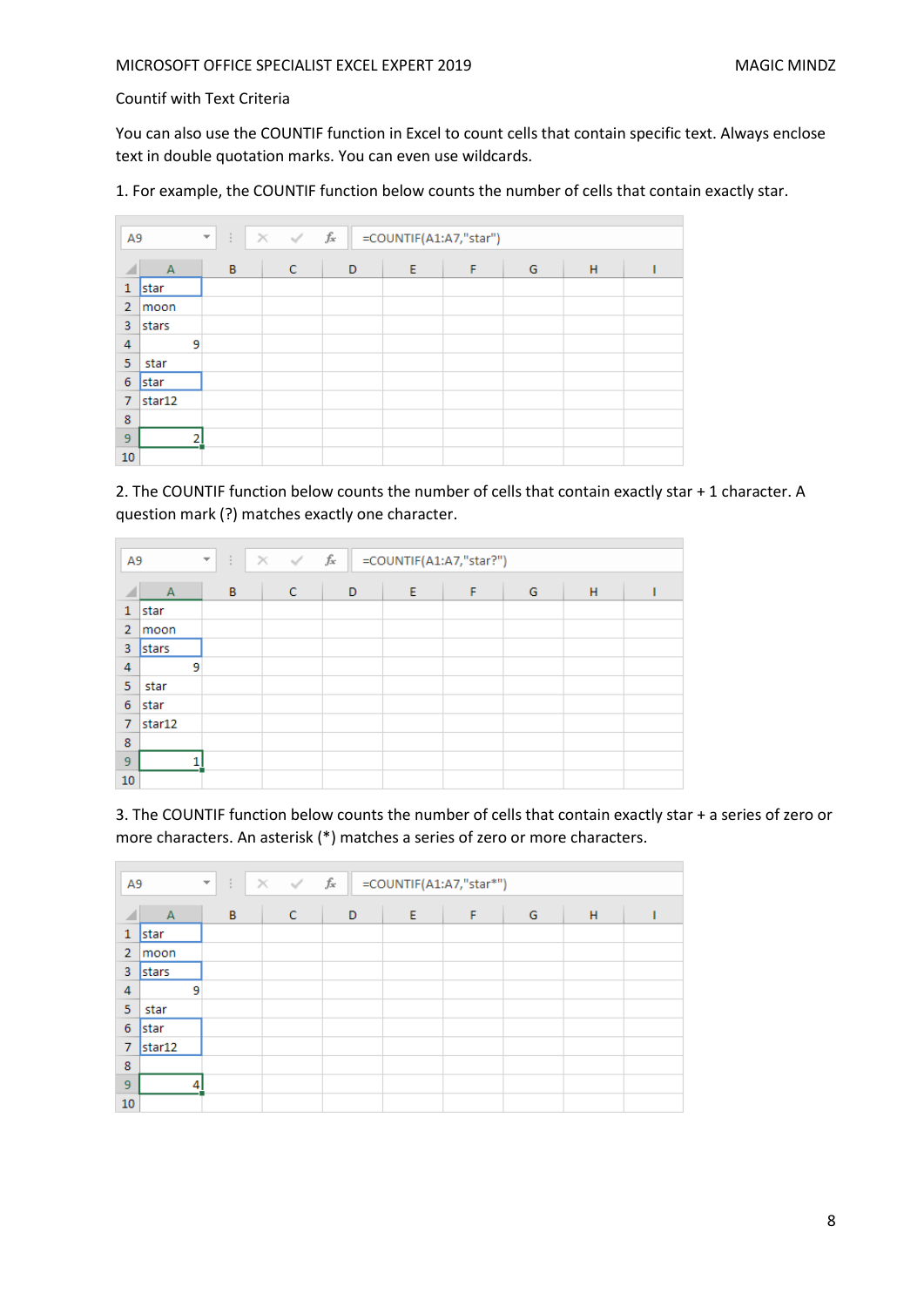4. The COUNTIF function below counts the number of cells that contain star in any way. No matter what is before or after star, this function finds all the cells that contain star in any way.

| A <sub>9</sub> | $\times$ $\hspace{0.1cm} \hspace{0.1cm} \hspace{0.1cm} \hspace{0.1cm} f_{x}$<br>=COUNTIF(A1:A7,"*star*")<br>÷.<br>$\overline{\mathbf v}$ |   |             |   |   |   |   |   |  |
|----------------|------------------------------------------------------------------------------------------------------------------------------------------|---|-------------|---|---|---|---|---|--|
|                | $\overline{A}$                                                                                                                           | B | $\mathbf C$ | D | E | F | G | H |  |
| 1              | star                                                                                                                                     |   |             |   |   |   |   |   |  |
| $\overline{2}$ | moon                                                                                                                                     |   |             |   |   |   |   |   |  |
| 3              | stars                                                                                                                                    |   |             |   |   |   |   |   |  |
| 4              | 9                                                                                                                                        |   |             |   |   |   |   |   |  |
| 5              | star                                                                                                                                     |   |             |   |   |   |   |   |  |
| 6              | <b>star</b>                                                                                                                              |   |             |   |   |   |   |   |  |
| 7              | star12                                                                                                                                   |   |             |   |   |   |   |   |  |
| 8              |                                                                                                                                          |   |             |   |   |   |   |   |  |
| 9              | 5                                                                                                                                        |   |             |   |   |   |   |   |  |
| 10             |                                                                                                                                          |   |             |   |   |   |   |   |  |

## 5. The COUNTIF function below counts the number of cells that contain text.

| A <sub>9</sub> | $\times$ $\hspace{0.1cm}$ $\hspace{0.1cm}\not\sim$ $\hspace{0.1cm}$ $f_{\hspace{-0.1cm}x}$<br>$=$ COUNTIF(A1:A7,"*")<br>÷<br>$\overline{\mathbf{v}}$ |   |             |   |   |   |   |   |  |
|----------------|------------------------------------------------------------------------------------------------------------------------------------------------------|---|-------------|---|---|---|---|---|--|
|                | $\overline{A}$                                                                                                                                       | B | $\mathbf C$ | D | E | F | G | H |  |
| 1              | star                                                                                                                                                 |   |             |   |   |   |   |   |  |
| $\overline{2}$ | lmoon                                                                                                                                                |   |             |   |   |   |   |   |  |
| 3              | <b>Istars</b>                                                                                                                                        |   |             |   |   |   |   |   |  |
| 4              | 9                                                                                                                                                    |   |             |   |   |   |   |   |  |
| 5              | star                                                                                                                                                 |   |             |   |   |   |   |   |  |
| 6              | <b>Istar</b>                                                                                                                                         |   |             |   |   |   |   |   |  |
| $\overline{7}$ | star12                                                                                                                                               |   |             |   |   |   |   |   |  |
| 8              |                                                                                                                                                      |   |             |   |   |   |   |   |  |
| 9              | 6                                                                                                                                                    |   |             |   |   |   |   |   |  |
| 10             |                                                                                                                                                      |   |             |   |   |   |   |   |  |

Count Booleans

You can also use the COUNTIF function in Excel to count Boolean values (TRUE or FALSE).

1. For example, the COUNTIF function below counts the number of cells that contain the Boolean TRUE.

| A7             |                | ÷<br>$\overline{\phantom{a}}$ | $\times$ $\hspace{0.1cm}$ $\hspace{0.1cm}\not\hspace{0.1cm}$ $\hspace{0.1cm}$ $\hspace{0.1cm}$ $\hspace{0.1cm}$ $\hspace{0.1cm}$ $\hspace{0.1cm}$ $\hspace{0.1cm}$ $\hspace{0.1cm}$ $\hspace{0.1cm}$ $\hspace{0.1cm}$ $\hspace{0.1cm}$ $\hspace{0.1cm}$ |   | =COUNTIF(A1:A5,TRUE) |   |   |   |  |
|----------------|----------------|-------------------------------|---------------------------------------------------------------------------------------------------------------------------------------------------------------------------------------------------------------------------------------------------------|---|----------------------|---|---|---|--|
|                |                |                               |                                                                                                                                                                                                                                                         |   |                      |   |   |   |  |
|                | $\overline{A}$ | B                             | C                                                                                                                                                                                                                                                       | D | Ε                    | F | G | H |  |
| 1              |                |                               |                                                                                                                                                                                                                                                         |   |                      |   |   |   |  |
| $\overline{2}$ | <b>TRUE</b>    |                               |                                                                                                                                                                                                                                                         |   |                      |   |   |   |  |
| 3              | sun            |                               |                                                                                                                                                                                                                                                         |   |                      |   |   |   |  |
| 4              | <b>FALSE</b>   |                               |                                                                                                                                                                                                                                                         |   |                      |   |   |   |  |
| 5              | <b>TRUE</b>    |                               |                                                                                                                                                                                                                                                         |   |                      |   |   |   |  |
| 6              |                |                               |                                                                                                                                                                                                                                                         |   |                      |   |   |   |  |
| ⇁              |                |                               |                                                                                                                                                                                                                                                         |   |                      |   |   |   |  |
| 8              |                |                               |                                                                                                                                                                                                                                                         |   |                      |   |   |   |  |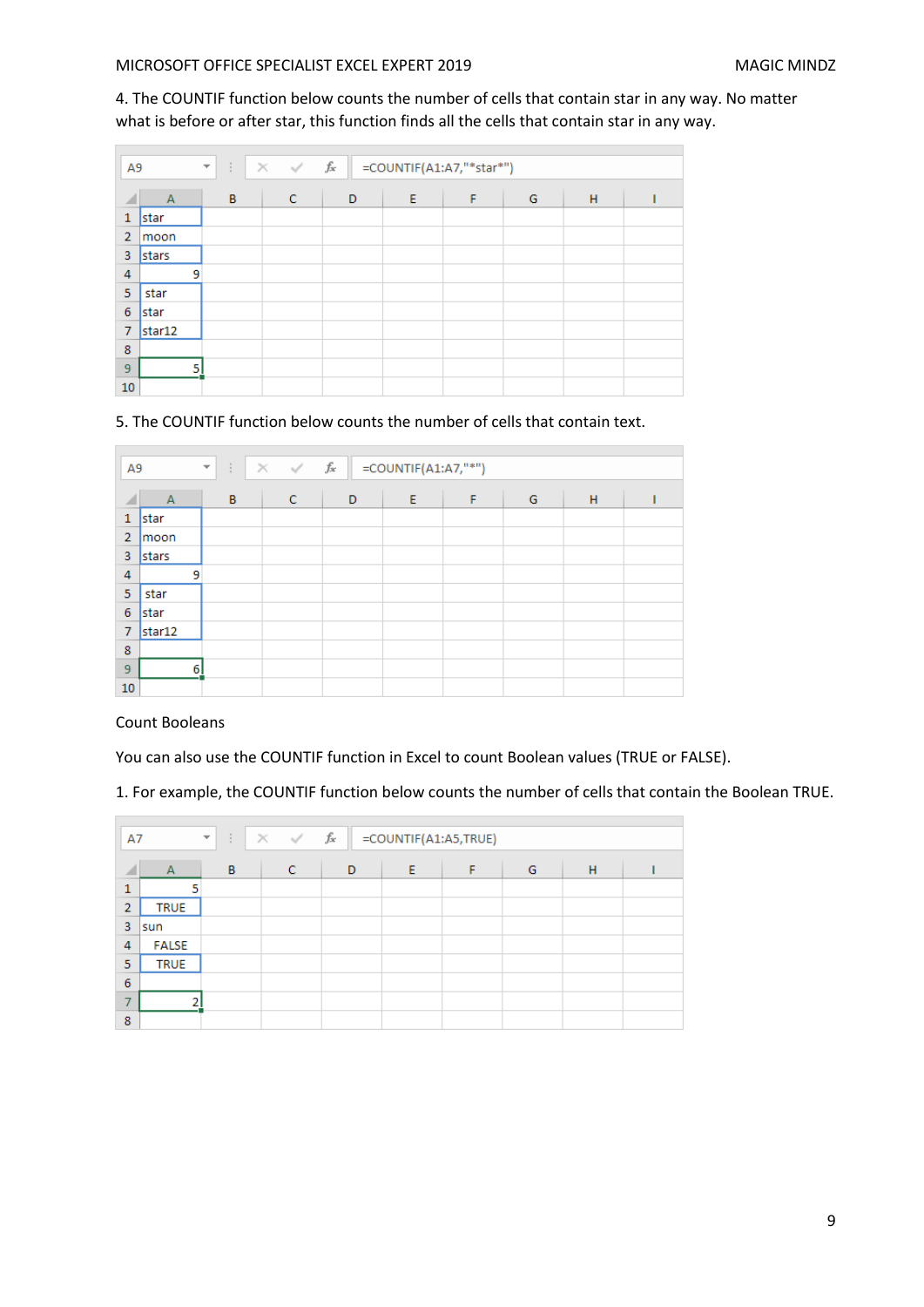## 2. The COUNTIF function below counts the number of cells that contain the Boolean FALSE.

| A7             | $\times$ $\hspace{0.1cm} \checkmark$ $\hspace{0.1cm}$ $f_{\!x}$<br>=COUNTIF(A1:A5,FALSE)<br>÷.<br>$\overline{\nabla}$ |   |   |   |   |   |   |   |  |
|----------------|-----------------------------------------------------------------------------------------------------------------------|---|---|---|---|---|---|---|--|
|                | $\overline{A}$                                                                                                        | B | c | D | E | F | G | H |  |
| 1              | 5                                                                                                                     |   |   |   |   |   |   |   |  |
| $\overline{2}$ | <b>TRUE</b>                                                                                                           |   |   |   |   |   |   |   |  |
| 3              | sun                                                                                                                   |   |   |   |   |   |   |   |  |
| 4              | <b>FALSE</b>                                                                                                          |   |   |   |   |   |   |   |  |
| 5              | <b>TRUE</b>                                                                                                           |   |   |   |   |   |   |   |  |
| 6              |                                                                                                                       |   |   |   |   |   |   |   |  |
| ⇁              |                                                                                                                       |   |   |   |   |   |   |   |  |
| 8              |                                                                                                                       |   |   |   |   |   |   |   |  |

## 3. The COUNTIF functions below count the number of cells that contain the Boolean TRUE or FALSE.

| A7             |              | $f_x$<br>$\times$ $\checkmark$<br>÷<br>=COUNTIF(A1:A5,TRUE)+COUNTIF(A1:A5,FALSE)<br>$\overline{\mathcal{M}}$ |   |   |   |   |   |   |  |
|----------------|--------------|--------------------------------------------------------------------------------------------------------------|---|---|---|---|---|---|--|
| 4              | A            | B                                                                                                            | c | D | E | F | G | H |  |
| 1              | 5            |                                                                                                              |   |   |   |   |   |   |  |
| $\overline{2}$ | <b>TRUE</b>  |                                                                                                              |   |   |   |   |   |   |  |
| 3              | sun          |                                                                                                              |   |   |   |   |   |   |  |
| 4              | <b>FALSE</b> |                                                                                                              |   |   |   |   |   |   |  |
| 5              | <b>TRUE</b>  |                                                                                                              |   |   |   |   |   |   |  |
| 6              |              |                                                                                                              |   |   |   |   |   |   |  |
|                | 3            |                                                                                                              |   |   |   |   |   |   |  |
| 8              |              |                                                                                                              |   |   |   |   |   |   |  |

## Count Errors

ř.

You can also use the COUNTIF function in Excel to count specific errors.

#### 1. For example, count the number of cells that contain the #NAME? error.

| D <sub>5</sub> |       | $\times$ $\hspace{0.1cm}\raisebox{0.1cm}{\textstyle\hspace{0.1cm}\swarrow\hspace{0.1cm}}}$ $f_{\hspace{-0.1cm}\raisebox{0.1cm}{\textstyle\hspace{0.1cm}\swarrow\hspace{0.1cm}}}$<br>$\mathbb{R}^+$<br>=COUNTIF(A1:C3,"#NAME?")<br>$\overline{\nabla}$ |               |   |   |  |   |   |  |
|----------------|-------|-------------------------------------------------------------------------------------------------------------------------------------------------------------------------------------------------------------------------------------------------------|---------------|---|---|--|---|---|--|
| a.             | A     | B                                                                                                                                                                                                                                                     | C             | D | Ε |  | G | н |  |
| 1              | #REF! |                                                                                                                                                                                                                                                       | #DIV/0!<br>21 |   |   |  |   |   |  |
| $\overline{2}$ | 4     |                                                                                                                                                                                                                                                       | 2             |   |   |  |   |   |  |
| 3              | 5     |                                                                                                                                                                                                                                                       | #NAME?<br>3   |   |   |  |   |   |  |
| 4              |       |                                                                                                                                                                                                                                                       |               |   |   |  |   |   |  |
| 5              |       |                                                                                                                                                                                                                                                       |               |   |   |  |   |   |  |
| 6              |       |                                                                                                                                                                                                                                                       |               |   |   |  |   |   |  |

## 2. The array formula below counts the total number of errors in a range of cells.

| D <sub>5</sub> |       | $\overline{\mathcal{F}}$ . | $\begin{array}{cc} \begin{array}{c} \hline \end{array} & \times \end{array}$ $\begin{array}{cc} \hline \end{array}$ $\begin{array}{cc} \hline \end{array}$ $\begin{array}{cc} \hline \end{array}$ $\begin{array}{cc} \hline \end{array}$ $\begin{array}{cc} \hline \end{array}$ $\begin{array}{cc} \hline \end{array}$ $\begin{array}{cc} \hline \end{array}$ $\begin{array}{cc} \hline \end{array}$ $\begin{array}{cc} \hline \end{array}$ $\begin{array}{cc} \hline \end{array}$ $\begin{array}{cc}$ |   |  |   |   |  |
|----------------|-------|----------------------------|--------------------------------------------------------------------------------------------------------------------------------------------------------------------------------------------------------------------------------------------------------------------------------------------------------------------------------------------------------------------------------------------------------------------------------------------------------------------------------------------------------|---|--|---|---|--|
|                | A     | в                          |                                                                                                                                                                                                                                                                                                                                                                                                                                                                                                        | D |  | G | н |  |
|                | #REF! | $\overline{2}$             | #DIV/0!                                                                                                                                                                                                                                                                                                                                                                                                                                                                                                |   |  |   |   |  |
| 2              |       |                            |                                                                                                                                                                                                                                                                                                                                                                                                                                                                                                        |   |  |   |   |  |
| 3              | 5     | 3                          | #NAME?                                                                                                                                                                                                                                                                                                                                                                                                                                                                                                 |   |  |   |   |  |
| 4              |       |                            |                                                                                                                                                                                                                                                                                                                                                                                                                                                                                                        |   |  |   |   |  |
| 5              |       |                            |                                                                                                                                                                                                                                                                                                                                                                                                                                                                                                        |   |  |   |   |  |
| 6              |       |                            |                                                                                                                                                                                                                                                                                                                                                                                                                                                                                                        |   |  |   |   |  |

Note: finish an array formula by pressing CTRL + SHIFT + ENTER. Excel adds the curly braces {}. Visit our page about Counting Errors for detailed instructions on how to create this array formula.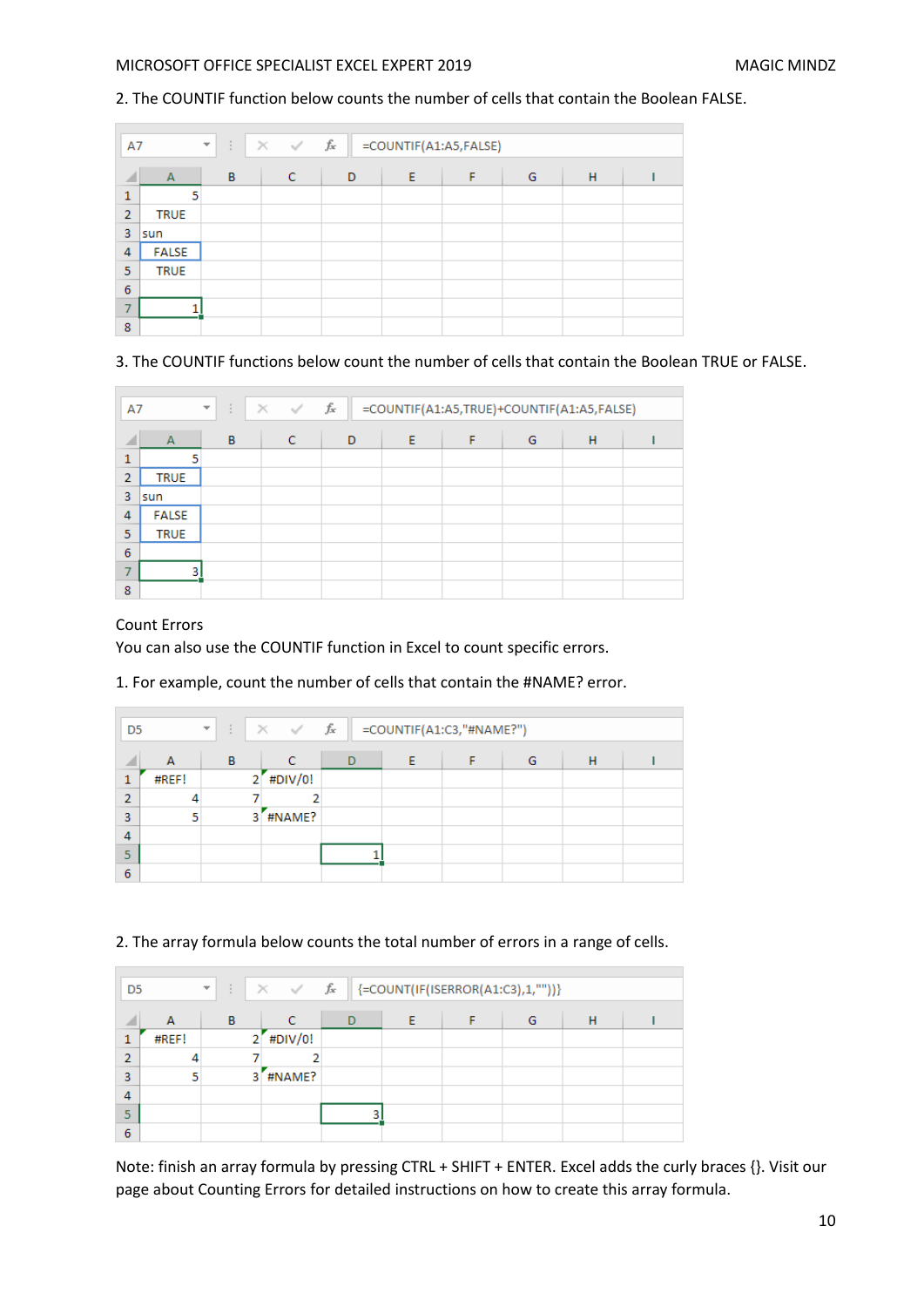The SUMIFS function (with the letter S at the end) below sums the sales between two dates.

| <b>B7</b> | $\overline{\mathbf{v}}$ | H.<br>=SUMIFS(B1:B5,A1:A5,">="&DATE(2017,6,1),A1:A5,"<="&DATE(2017,12,31)) |   |   |   |  |   |   |  |  |  |  |
|-----------|-------------------------|----------------------------------------------------------------------------|---|---|---|--|---|---|--|--|--|--|
|           | A                       | B                                                                          | C | D | E |  | G | H |  |  |  |  |
|           | 1/21/2018               | 10                                                                         |   |   |   |  |   |   |  |  |  |  |
| 2         | 9/25/2017               |                                                                            |   |   |   |  |   |   |  |  |  |  |
| 3         | 8/3/2018                |                                                                            |   |   |   |  |   |   |  |  |  |  |
| 4         | 8/30/2017               | 20 <sub>2</sub>                                                            |   |   |   |  |   |   |  |  |  |  |
| 5         | 4/6/2017                | 3                                                                          |   |   |   |  |   |   |  |  |  |  |
| 6         |                         |                                                                            |   |   |   |  |   |   |  |  |  |  |
|           |                         | 21                                                                         |   |   |   |  |   |   |  |  |  |  |
| 8         |                         |                                                                            |   |   |   |  |   |   |  |  |  |  |

Note: the SUMIFS function in Excel sums cells based on two or more criteria (first argument is the range to sum, followed by two or more range/criteria pairs). Adjust the dates to sum the sales in a specific month, year, etc.

The AVERAGEIFS function (with the letter S at the end) in Excel calculates the average of cells that meet multiple criteria.

6. The AVERAGEIFS function below calculates the average of all values in the range A1:A7 that are greater than or equal to 500 and less than or equal to 1000.

| A <sub>9</sub> |              | $f_x$<br>÷<br>$\times$<br>=AVERAGEIFS(A1:A7,A1:A7,">=500",A1:A7,"<=1000")<br>$\checkmark$<br>$\overline{\phantom{a}}$ |              |   |   |   |   |   |  |
|----------------|--------------|-----------------------------------------------------------------------------------------------------------------------|--------------|---|---|---|---|---|--|
| ◢              | $\mathsf{A}$ | B                                                                                                                     | $\mathsf{C}$ | D | E | F | G | H |  |
| 1              | 58           |                                                                                                                       |              |   |   |   |   |   |  |
| $\overline{2}$ | 1000         |                                                                                                                       |              |   |   |   |   |   |  |
| 3              | 4            |                                                                                                                       |              |   |   |   |   |   |  |
| 4              | 1200         |                                                                                                                       |              |   |   |   |   |   |  |
| 5              | 12           |                                                                                                                       |              |   |   |   |   |   |  |
| 6              | 600          |                                                                                                                       |              |   |   |   |   |   |  |
| 7              | 9            |                                                                                                                       |              |   |   |   |   |   |  |
| 8              |              |                                                                                                                       |              |   |   |   |   |   |  |
| 9              | 800          |                                                                                                                       |              |   |   |   |   |   |  |
| 10             |              |                                                                                                                       |              |   |   |   |   |   |  |

Note: first argument is the range to average, followed by two or more range/criteria pairs.

7. The AVERAGEIFS function below calculates the average of all values in the range C1:C7 if the corresponding cells in the range A1:A7 contain exactly Apple and the corresponding cells in the range B1:B7 contain exactly Red.

| C <sub>9</sub> |                | ÷.<br>$\overline{\phantom{a}}$ | $\checkmark$<br>$\times$ | fx |   |   | =AVERAGEIFS(C1:C7,A1:A7,"Apple",B1:B7,"Red") |   |  |
|----------------|----------------|--------------------------------|--------------------------|----|---|---|----------------------------------------------|---|--|
|                | $\overline{A}$ | B                              | C                        | D  | E | F | G                                            | H |  |
|                |                |                                |                          |    |   |   |                                              |   |  |
| 1              | Apple          | Green                          | 58                       |    |   |   |                                              |   |  |
| 2              | Banana         | Yellow                         | 1000                     |    |   |   |                                              |   |  |
| 3              | Banana         | Yellow                         | 4                        |    |   |   |                                              |   |  |
| 4              | Apple          | Red                            | 1200                     |    |   |   |                                              |   |  |
| 5              | Apple          | Green                          | 12                       |    |   |   |                                              |   |  |
| 6              | Apple          | Red                            | 600                      |    |   |   |                                              |   |  |
| 7              | Banana         | Yellow                         | 9                        |    |   |   |                                              |   |  |
| 8              |                |                                |                          |    |   |   |                                              |   |  |
| 9              |                |                                | 900                      |    |   |   |                                              |   |  |
| 10             |                |                                |                          |    |   |   |                                              |   |  |

Note: again, the first argument is the range to average, followed by two or more range/criteria pairs.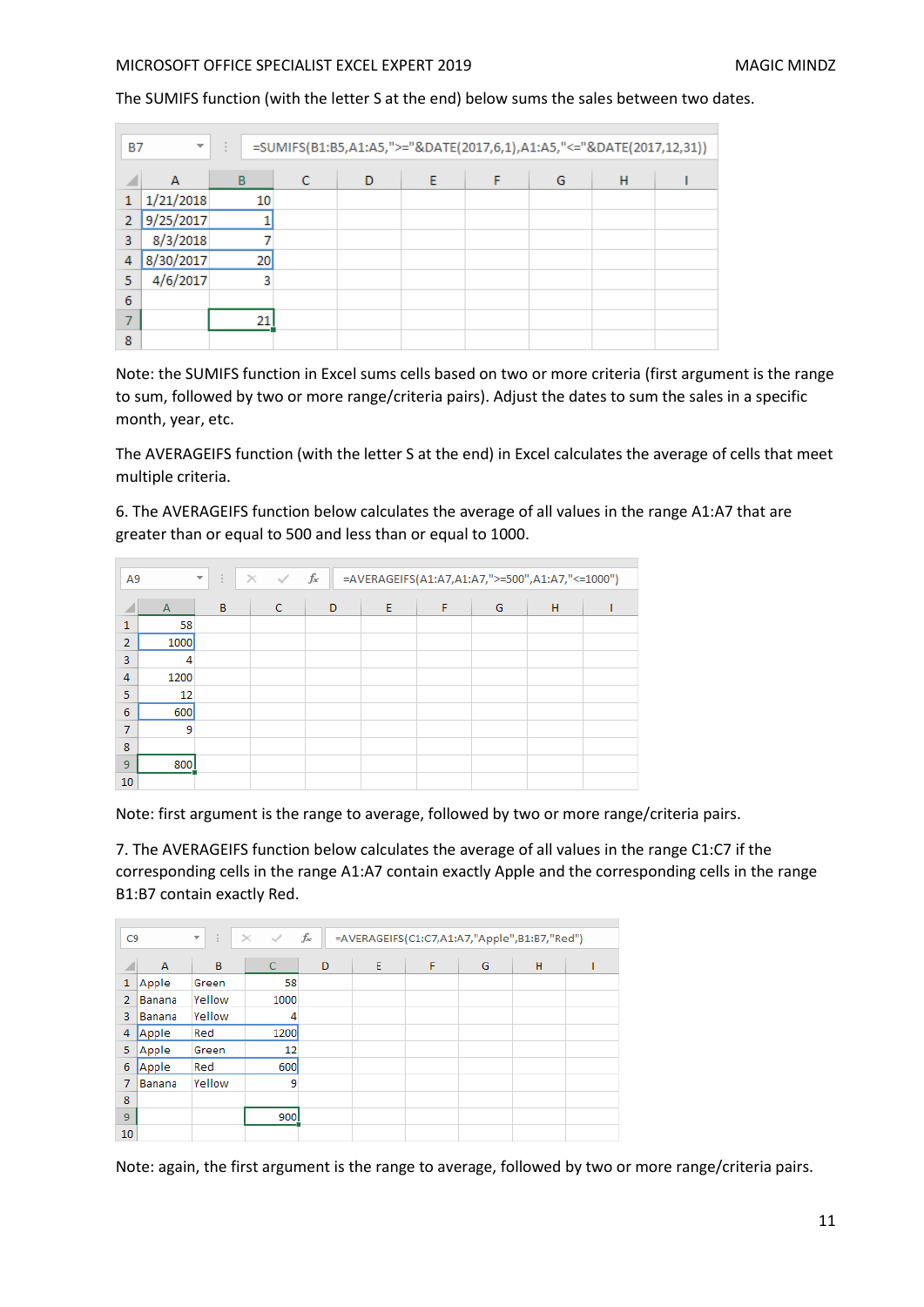## MaxIfs and MinIfs

Use MAXIFS and MINIFS in Excel 2016 or later to find the maximum and minimum value based on one criteria or multiple criteria.

1. For example, the MAXIFS function below finds the highest female score.

| F <sub>2</sub>  |                         | $\overline{\phantom{a}}$ | fx<br>$\times$              |       |   | =MAXIFS(D2:D12,B2:B12,"Female") |   |   |  |
|-----------------|-------------------------|--------------------------|-----------------------------|-------|---|---------------------------------|---|---|--|
|                 | B<br>A                  |                          | C                           | D     | E | F                               | G | H |  |
| 1               | <b>Name</b>             |                          | <b>Gender Country</b>       | Score |   |                                 |   |   |  |
| $\overline{2}$  | Richard                 | Male                     | <b>United States</b>        | 74    |   | 96                              |   |   |  |
| 3               | Jennifer                |                          | Female United Kingdom       | 92    |   |                                 |   |   |  |
| 4               | <b>James</b>            | Male                     | <b>United States</b>        | 65    |   |                                 |   |   |  |
| 5               | Lisa                    | Female Canada            |                             | 82    |   |                                 |   |   |  |
| 6               | Sharon                  |                          | Female Australia            | 50    |   |                                 |   |   |  |
| 7               | Elizabeth Female Canada |                          |                             | 91    |   |                                 |   |   |  |
| 8               | Carol                   |                          | <b>Female United States</b> | 96    |   |                                 |   |   |  |
| 9               | Mark                    | Male                     | <b>United States</b>        | 58    |   |                                 |   |   |  |
| 10              | <b>John</b>             | Male                     | Canada                      | 67    |   |                                 |   |   |  |
| 11              | Susan                   |                          | Female United Kingdom       | 54    |   |                                 |   |   |  |
| 12 <sup>1</sup> | David                   | Male                     | <b>United States</b>        | 83    |   |                                 |   |   |  |
| 13              |                         |                          |                             |       |   |                                 |   |   |  |

Note: the first argument (D2:D12 in this example) is always the range in which the maximum or minimum will be determined. This MAXIFS function has 1 range/criteria pair (B2:B12/Female).

2. The MINIFS function below finds the lowest female score.

|                 | ¢<br>$\times$<br>F <sub>2</sub><br>$\overline{\phantom{a}}$ |               |                       | =MINIFS(D2:D12,B2:B12,"Female") |   |    |   |   |  |
|-----------------|-------------------------------------------------------------|---------------|-----------------------|---------------------------------|---|----|---|---|--|
|                 | A                                                           | B             | C                     | D                               | E | F  | G | н |  |
| 1               | Name                                                        |               | <b>Gender Country</b> | Score                           |   |    |   |   |  |
| 2               | Richard                                                     | Male          | <b>United States</b>  | 74                              |   | 50 |   |   |  |
| 3               | Jennifer                                                    |               | Female United Kingdom | 92                              |   |    |   |   |  |
| 4               | James                                                       | Male          | <b>United States</b>  | 65                              |   |    |   |   |  |
| 5               | Lisa                                                        | Female Canada |                       | 82                              |   |    |   |   |  |
| 6               | Sharon                                                      |               | Female Australia      | 50                              |   |    |   |   |  |
| 7               | Elizabeth Female Canada                                     |               |                       | 91                              |   |    |   |   |  |
| 8               | Carol                                                       |               | Female United States  | 96                              |   |    |   |   |  |
| 9               | Mark                                                        | Male          | <b>United States</b>  | 58                              |   |    |   |   |  |
| 10              | John                                                        | Male          | Canada                | 67                              |   |    |   |   |  |
| 11              | Susan                                                       |               | Female United Kingdom | 54                              |   |    |   |   |  |
| 12 <sup>1</sup> | David                                                       | Male          | <b>United States</b>  | 83                              |   |    |   |   |  |
| 13              |                                                             |               |                       |                                 |   |    |   |   |  |

3. For example, the MAXIFS function below finds the highest female score in Canada.

| F <sub>2</sub> |             | $\overline{\mathbf{v}}$ | fx<br>$\times$ $\checkmark$ |       |   | =MAXIFS(D2:D12,B2:B12,"Female",C2:C12,"Canada") |   |   |  |
|----------------|-------------|-------------------------|-----------------------------|-------|---|-------------------------------------------------|---|---|--|
|                | A           | B                       | C                           | D     | E | F                                               | G | н |  |
| 1              | <b>Name</b> |                         | <b>Gender Country</b>       | Score |   |                                                 |   |   |  |
|                | Richard     | Male                    | <b>United States</b>        | 74    |   | 91                                              |   |   |  |
| 3              | Jennifer    |                         | Female United Kingdom       | 92    |   |                                                 |   |   |  |
| 4              | James       | Male                    | <b>United States</b>        | 65    |   |                                                 |   |   |  |
| 5.             | Lisa        | Female Canada           |                             | 82    |   |                                                 |   |   |  |
| 6              | Sharon      |                         | Female Australia            | 50    |   |                                                 |   |   |  |
| 7              | Elizabeth   | Female Canada           |                             | 91    |   |                                                 |   |   |  |
| 8              | Carol       |                         | Female United States        | 96    |   |                                                 |   |   |  |
| 9              | Mark        | Male                    | <b>United States</b>        | 58    |   |                                                 |   |   |  |
| 10             | John        | Male                    | Canada                      | 67    |   |                                                 |   |   |  |
| 11             | Susan       |                         | Female United Kingdom       | 54    |   |                                                 |   |   |  |
| 12             | David       | Male                    | <b>United States</b>        | 83    |   |                                                 |   |   |  |
| 13             |             |                         |                             |       |   |                                                 |   |   |  |

Note: this MAXIFS function has 2 range/criteria pairs (B2:B12/Female and C2:C12/Canada). MAXIFS and MINIFS functions can handle up to 126 range/criteria pairs.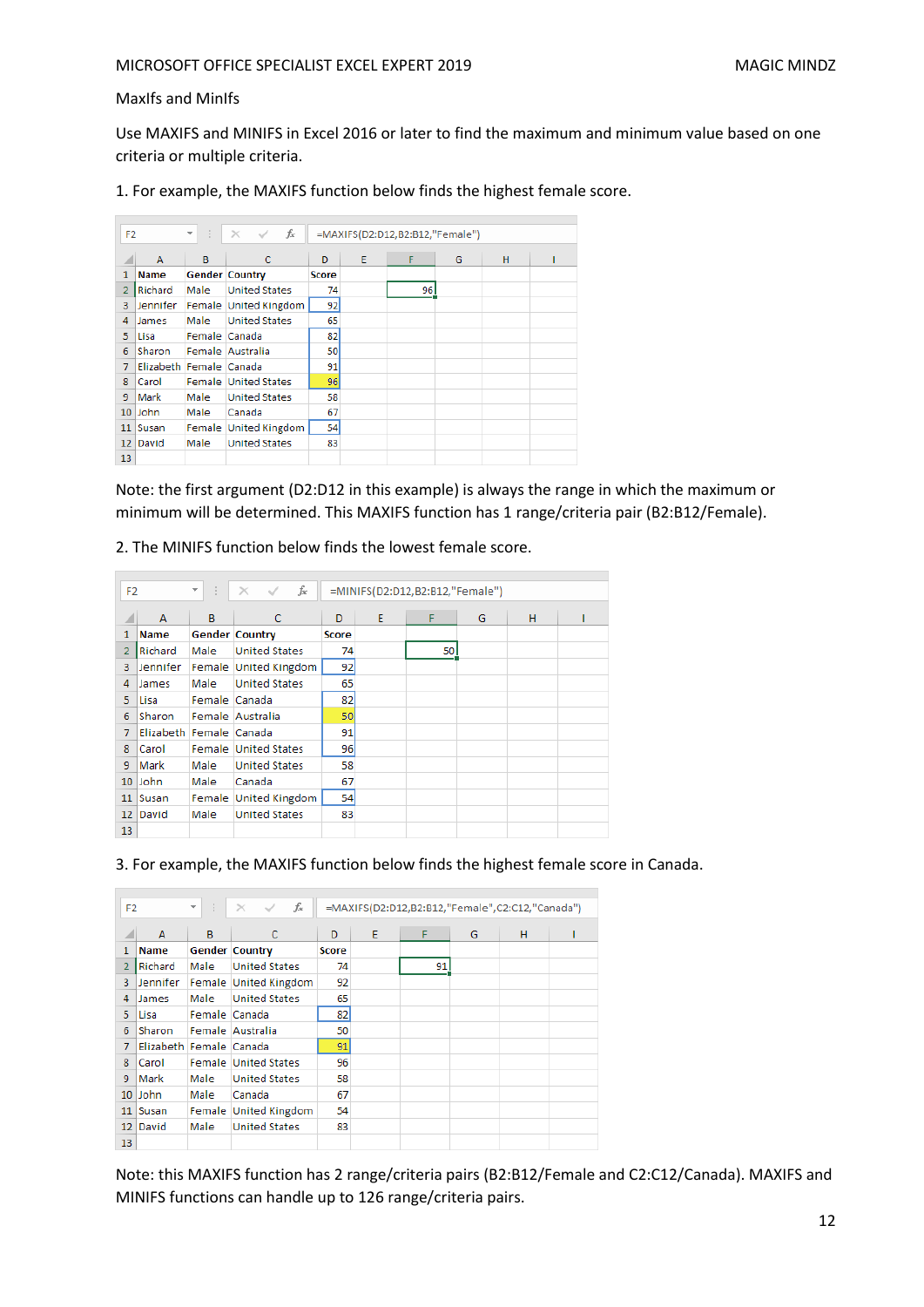## 4. The MAXIFS function below finds the highest score below 60.

| F <sub>2</sub>  |                         | <b>CELL</b><br>▼. | $\times$ $\checkmark$ fx    |              |   | =MAXIFS(D2:D12,D2:D12,"<60") |   |   |  |
|-----------------|-------------------------|-------------------|-----------------------------|--------------|---|------------------------------|---|---|--|
|                 | A                       | B                 | $\mathsf{C}$                | D            | E | F                            | G | H |  |
| 1               | <b>Name</b>             |                   | <b>Gender Country</b>       | <b>Score</b> |   |                              |   |   |  |
| 2               | Richard                 | Male              | <b>United States</b>        | 74           |   | 58                           |   |   |  |
| 3               | Jennifer                |                   | Female United Kingdom       | 92           |   |                              |   |   |  |
| 4               | James                   | Male              | <b>United States</b>        | 65           |   |                              |   |   |  |
| 5               | Lisa                    | Female Canada     |                             | 82           |   |                              |   |   |  |
| 6               | Sharon                  |                   | Female Australia            | 50           |   |                              |   |   |  |
| 7               | Elizabeth Female Canada |                   |                             | 91           |   |                              |   |   |  |
| 8               | Carol                   |                   | <b>Female United States</b> | 96           |   |                              |   |   |  |
| 9               | Mark                    | Male              | <b>United States</b>        | 58           |   |                              |   |   |  |
| 10 <sup>°</sup> | John                    | Male              | Canada                      | 67           |   |                              |   |   |  |
| 11              | Susan                   |                   | Female United Kingdom       | 54           |   |                              |   |   |  |
| 12 <sup>2</sup> | David                   | Male              | <b>United States</b>        | 83           |   |                              |   |   |  |
| 13              |                         |                   |                             |              |   |                              |   |   |  |

Note: this MAXIFS function only uses the range D2:D12.

 $\overline{\phantom{a}}$ 

You can also use the COUNTIFS function to create a frequency distribution.

| E4             | $\overline{\mathbf{v}}$ | ÷<br>$\times$ | $\checkmark$ | $f_{x}% ^{r}=\int_{0}^{T}f_{x}\left( t\right) \cdot T_{x}^{r}\left( t\right) \cdot T_{x}^{r}$ |     | =COUNTIFS(\$A\$2:\$A\$19,">="&C4,\$A\$2:\$A\$19,"<="&D4) |   |   |   |
|----------------|-------------------------|---------------|--------------|-----------------------------------------------------------------------------------------------|-----|----------------------------------------------------------|---|---|---|
|                | A                       |               | B            | $\mathbf C$                                                                                   | D   | E                                                        | F | G | н |
| $\mathbf{1}$   | Number of students      |               |              |                                                                                               |     |                                                          |   |   |   |
| $\overline{2}$ |                         | 22            |              |                                                                                               |     |                                                          |   |   |   |
| 3              |                         | 29            |              | Min                                                                                           | Max | Count                                                    |   |   |   |
| 4              |                         | 40            |              | 0                                                                                             | 10  | $\boldsymbol{0}$<br>-1                                   |   |   |   |
| 5              |                         | 30            |              | 11                                                                                            | 20  | 1                                                        |   |   |   |
| 6              |                         | 48            |              | 21                                                                                            | 30  | 10                                                       |   |   |   |
| 7              |                         | 24            |              | 31                                                                                            | 40  | 5                                                        |   |   |   |
| 8              |                         | 21            |              | 41                                                                                            | 50  | 1                                                        |   |   |   |
| 9              |                         | 19            |              | 51                                                                                            | 60  | $\mathbf{1}$                                             |   |   |   |
| 10             |                         | 24            |              |                                                                                               |     |                                                          |   |   |   |
| 11             |                         | 22            |              |                                                                                               |     |                                                          |   |   |   |
| 12             |                         | 25            |              |                                                                                               |     |                                                          |   |   |   |
| 13             |                         | 52            |              |                                                                                               |     |                                                          |   |   |   |
| 14             |                         | 35            |              |                                                                                               |     |                                                          |   |   |   |
| 15             |                         | 40            |              |                                                                                               |     |                                                          |   |   |   |
| 16             |                         | 31            |              |                                                                                               |     |                                                          |   |   |   |
| 17             |                         | 37            |              |                                                                                               |     |                                                          |   |   |   |
| 18             |                         | 21            |              |                                                                                               |     |                                                          |   |   |   |
| 19             |                         | 23            |              |                                                                                               |     |                                                          |   |   |   |
| 20             |                         |               |              |                                                                                               |     |                                                          |   |   |   |

Explanation: the COUNTIFS function in Excel counts cells based on two or more criteria. The COUNTIFS function shown above has 2 range/criteria pairs. The & operator joins ">=" with the value in cell C4 and "<=" with the value in cell D4. You can easily copy this formula to the other cells.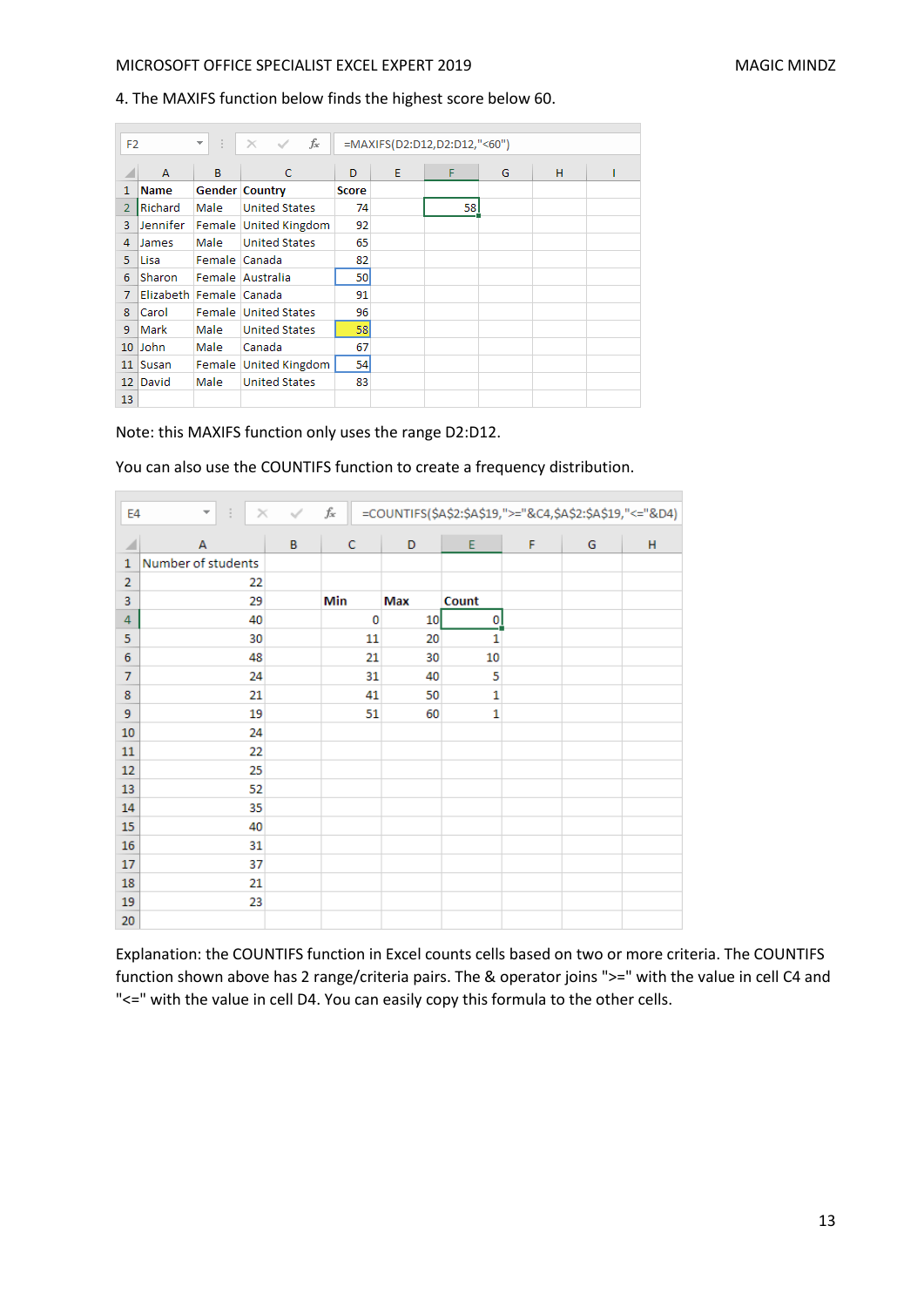To get the current date and time, use the NOW function.

|   |                 |  | fx | $=$ NOW() |  |
|---|-----------------|--|----|-----------|--|
|   |                 |  |    |           |  |
| 1 | 2/23/2017 10:43 |  |    |           |  |
|   |                 |  |    |           |  |

Note: use the TODAY function to enter today's date in Excel.

## Today's Date

To enter today's date in Excel, use the TODAY function. To enter the current date and time, use the NOW function. To enter the current date and time as a static value, use keyboard shortcuts.

Today and Now

1. To enter today's date in Excel, use the TODAY function.

| m.         | $\begin{array}{ c c c c c }\n\hline\n\vdots & \times & \checkmark & f_{x} & \text{=TODAY()}\n\end{array}$ |  |  |  |
|------------|-----------------------------------------------------------------------------------------------------------|--|--|--|
|            |                                                                                                           |  |  |  |
| 11/16/2018 |                                                                                                           |  |  |  |
|            |                                                                                                           |  |  |  |

Note: the TODAY function takes no arguments. This date will update automatically when you open the workbook on another date.

2. To enter the current date and time, use the NOW function.

| $\overline{\phantom{a}}$ | $\sim$ | fx | $= NOW()$ |  |  |
|--------------------------|--------|----|-----------|--|--|
|                          |        |    |           |  |  |
| 11/16/2018 14:25         |        |    |           |  |  |
|                          |        |    |           |  |  |

Note: the NOW function takes no arguments. This time will update automatically whenever the sheet is recalculated. This happens when you make a change to any cell or when you open the workbook. Press F9 to manually recalculate the workbook.

3. To enter the current time only, use NOW()-TODAY() and apply a time format.

| $\overline{\phantom{a}}$ |        | fx | =NOW()-TODAY() |  |  |  |  |
|--------------------------|--------|----|----------------|--|--|--|--|
|                          |        |    |                |  |  |  |  |
|                          | 14:26' |    |                |  |  |  |  |
|                          |        |    |                |  |  |  |  |

Note: dates are stored as numbers in Excel and count the number of days since January 0, 1900. Times are handled internally as numbers between 0 and 1. Visit our page about date and time formats for more information.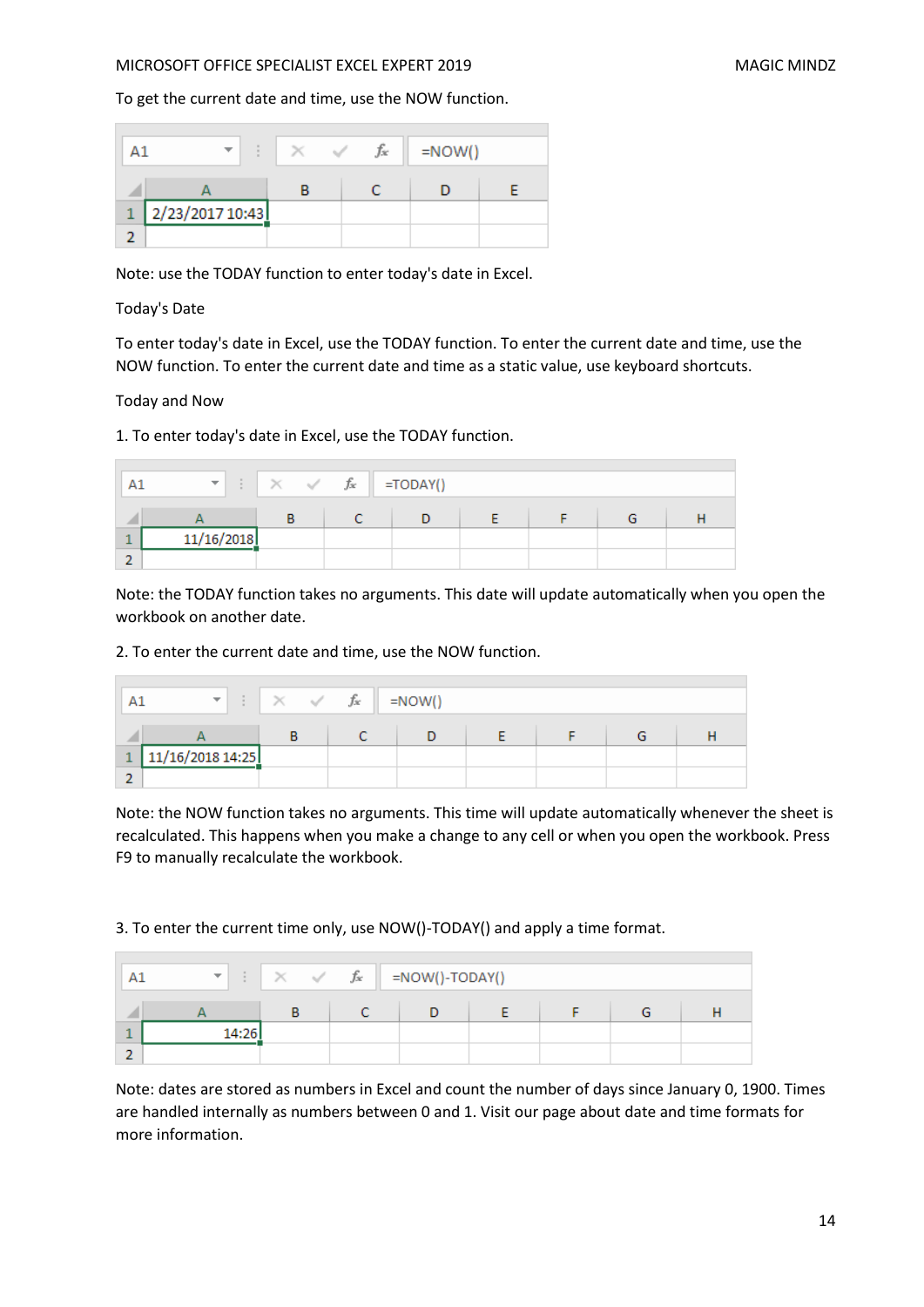## Weekday function

1. The WEEKDAY function in Excel returns a number from 1 (Sunday) to 7 (Saturday) representing the day of the week of a date. Apparently, 12/18/2017 falls on a Monday.

| <b>B1</b> | $\overline{\phantom{a}}$ | $\sim$ | fx | =WEEKDAY(A1) |  |  |  |  |  |
|-----------|--------------------------|--------|----|--------------|--|--|--|--|--|
|           |                          |        |    |              |  |  |  |  |  |
|           | 12/18/2017               |        |    |              |  |  |  |  |  |
|           |                          |        |    |              |  |  |  |  |  |

2. You can also use the TEXT function to display the day of the week.

| <b>B1</b> | $\overline{\phantom{a}}$ | $f_x$ | =TEXT(A1,"dddd") |  |  |  |  |  |
|-----------|--------------------------|-------|------------------|--|--|--|--|--|
|           |                          |       |                  |  |  |  |  |  |
|           | 12/18/2017 Monday        |       |                  |  |  |  |  |  |
|           |                          |       |                  |  |  |  |  |  |

Excel WORKDAY function can be used when you want to get the date after a given number of working days. For example, if I start a project today and it will take 20 working days to complete it, then I can use the WORKDAY function to get the completion date. This function is best suited when you want to calculate the [invoice](https://trumpexcel.com/invoice-generator-pdf/) due date, project due date, delivery date, etc.

This function, by default, takes Saturday and Sunday as the weekend.

Excel Workday function would return the completion date when you specify the start date and the number of working day. It automatically excludes Saturday and Sunday as weekend (non-working days).

| А          |                  |                                                                                |               |
|------------|------------------|--------------------------------------------------------------------------------|---------------|
|            | DATA             | Formula                                                                        | <b>Result</b> |
| Start Date | Days to Complete | $=$ WORKDAY(A3,B3)                                                             | 15-07-2016    |
| 28-02-2016 | 100              |                                                                                |               |
|            |                  | Workday uses the start date and returns                                        |               |
|            |                  | the date after 100 days. Saturday and<br>Sunday are considered Weekend and are |               |
|            |                  | not counted in the calculation                                                 |               |

In the above example, the start date is 28 Feb 2016, and the result is 15 July 2016, which is after 100 working days (excluding Saturdays and Sundays).

If you want to exclude holidays while calculating the completion date, there is a third argument in the Workday function that lets you specify a list of holidays.



In the above example, the start date is 28 Feb 2016, and the result is 20 July 2016, which is after 100 working days. The calculation excludes weekends (Saturdays and Sundays) and the specified holidays in C3:C5. In case, a holiday occurs on a weekend, it is counted only once.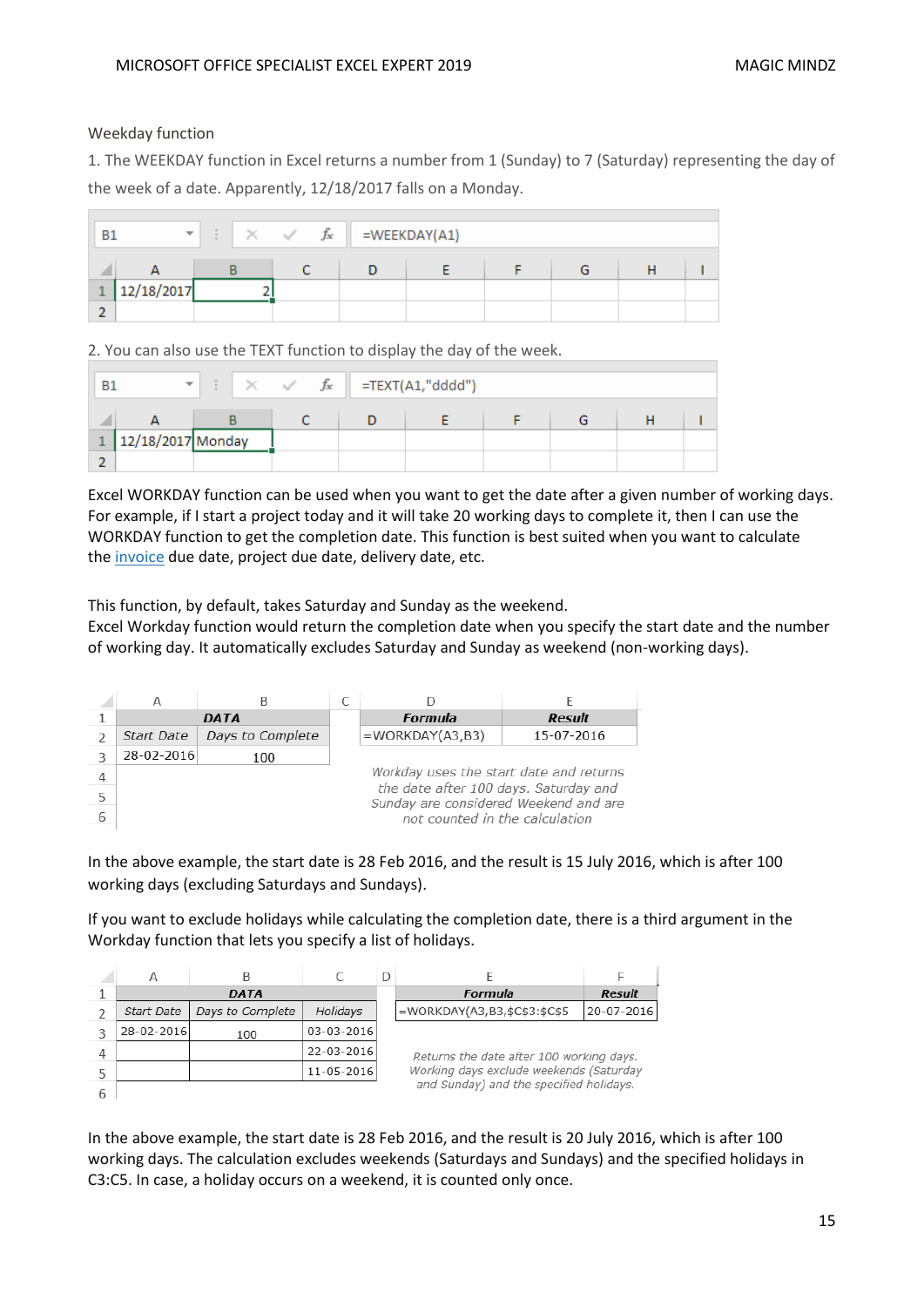To illustrate Excel's most popular financial functions, we consider a loan with monthly payments, an annual interest rate of 6%, a 20-year duration, a present value of \$150,000 (amount borrowed) and a future value of 0 (that's what you hope to achieve when you pay off a loan).

We make monthly payments, so we use 6%/12 = 0.5% for Rate and 20\*12 = 240 for Nper (total number of periods). If we make annual payments on the same loan, we use 6% for Rate and 20 for Nper.

PMT

Select cell A2 and insert the PMT function.

|   | <b>COUNTIF</b><br>$\times$<br>$\overline{\phantom{a}}$ | fx<br>$\checkmark$ | $=$ PMT $($ |           |    |  |
|---|--------------------------------------------------------|--------------------|-------------|-----------|----|--|
|   |                                                        | в                  |             |           |    |  |
|   | <b>PMT</b>                                             | Rate               | <b>Nper</b> | Pv        | Fv |  |
|   | =PMT(                                                  | 0.50%              | 240         | \$150,000 |    |  |
| 3 | PMT(rate, nper, pv, [fv], [type])                      |                    |             |           |    |  |
| 4 |                                                        |                    |             |           |    |  |

Note: the last two arguments are optional. For loans, Fv can be omitted (the future value of a loan equals 0, however, it's included here for clarification). If Type is omitted, it is assumed that payments are due at the end of the period.

Result. The monthly payment equals \$1,074.65.

| A2 |            | $\overline{\phantom{a}}$ |              | $\times$ $\checkmark$ fx | =PMT(B2,C2,D2,E2) |    |           |    |  |
|----|------------|--------------------------|--------------|--------------------------|-------------------|----|-----------|----|--|
|    |            |                          |              | В                        |                   |    |           |    |  |
|    | <b>PMT</b> |                          |              | Rate                     | <b>Nper</b>       | Pv |           | Fv |  |
| o  |            |                          | (\$1,074.65) | 0.50%                    | 240               |    | \$150,000 |    |  |
| 3  |            |                          |              |                          |                   |    |           |    |  |

Tip: when working with financial functions in Excel, always ask yourself the question, am I making a payment (negative) or am I receiving money (positive)? We pay off a loan of \$150,000 (positive, we received that amount) and we make monthly payments of \$1,074.65 (negative, we pay).

## RATE

If Rate is the only unknown variable, we can use the RATE function to calculate the interest rate.

| <b>B2</b> |     | $\overline{\phantom{a}}$ |               | fx<br>$\times$ $\checkmark$ | =RATE(C2,A2,D2,E2) |    |           |    |  |
|-----------|-----|--------------------------|---------------|-----------------------------|--------------------|----|-----------|----|--|
|           |     |                          |               |                             |                    |    |           |    |  |
|           | Pmt |                          |               | <b>RATE</b>                 | <b>Nper</b>        | Pv |           | Fv |  |
|           |     |                          | ( \$1,074.65) | 0.50%                       | 240                |    | \$150,000 |    |  |
| з         |     |                          |               |                             |                    |    |           |    |  |

## NPER

Or the NPER function. If we make monthly payments of \$1,074.65 on a 20-year loan, with an annual interest rate of 6%, it takes 240 months to pay off this loan.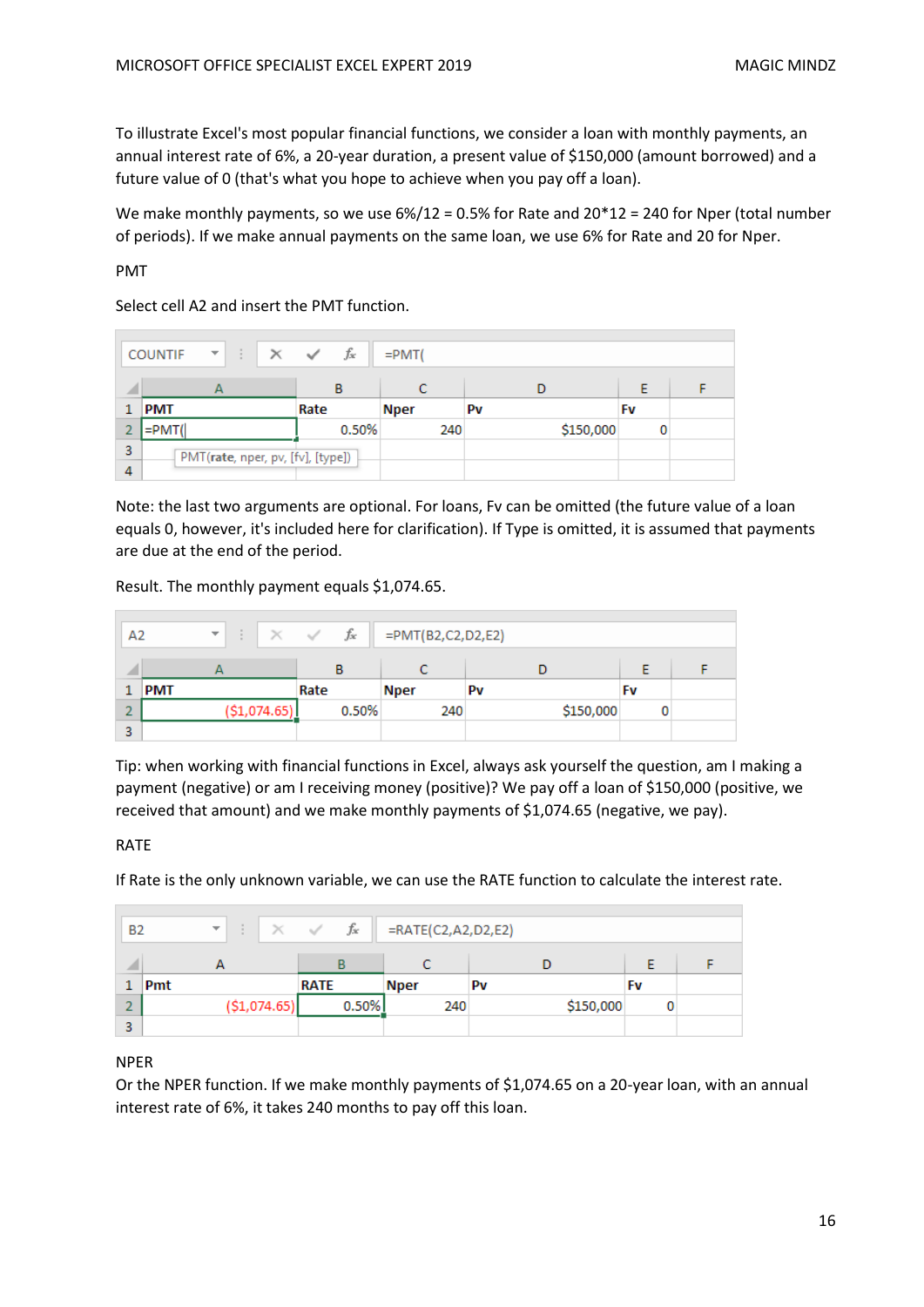$\sim$ 

| C2 |     | $\overline{\phantom{a}}$ | $\times$      | $\checkmark$ | fx    | =NPER(B2,A2,D2,E2) |    |           |    |  |
|----|-----|--------------------------|---------------|--------------|-------|--------------------|----|-----------|----|--|
|    |     |                          |               |              | в     |                    |    |           |    |  |
|    | Pmt |                          |               | Rate         |       | <b>NPER</b>        | Pv |           | Fv |  |
| ÷  |     |                          | ( \$1,074.65) |              | 0.50% | 240                |    | \$150,000 |    |  |
| 3  |     |                          |               |              |       |                    |    |           |    |  |

We already knew this, but we can change the monthly payment now to see how this affects the total number of periods.

| C2 |     | $\overline{\phantom{a}}$ | $\times$ $\checkmark$ fx | =NPER(B2,A2,D2,E2) |    |           |  |
|----|-----|--------------------------|--------------------------|--------------------|----|-----------|--|
|    |     |                          |                          |                    |    |           |  |
|    | Pmt |                          | Rate                     | <b>NPER</b>        | Pv | Fv        |  |
|    |     | ( \$2,074.65)            |                          | 0.50% 89.95316057  |    | \$150,000 |  |
|    |     |                          |                          |                    |    |           |  |

Conclusion: if we make monthly payments of \$2,074.65, it takes less than 90 months to pay off this loan.

The VLOOKUP (Vertical lookup) function looks for a value in the leftmost column of a table, and then returns a value in the same row from another column you specify.

|                | $f_x$<br>$\mathbb{R}^n$ .<br>=VLOOKUP(A2,\$E\$4:\$G\$7,3,FALSE)<br>$\times$<br>- S<br>$\overline{\phantom{a}}$<br><b>B2</b> |                |   |   |          |              |                |   |  |  |  |
|----------------|-----------------------------------------------------------------------------------------------------------------------------|----------------|---|---|----------|--------------|----------------|---|--|--|--|
| ⊿              | A                                                                                                                           | B              | c | D | E        | F            | G              | H |  |  |  |
| 1              | ID                                                                                                                          | <b>Product</b> |   |   |          |              |                |   |  |  |  |
| $\overline{2}$ |                                                                                                                             | 104 Printer    |   |   |          |              |                |   |  |  |  |
| 3              | 103                                                                                                                         |                |   |   | ID       | <b>Brand</b> | <b>Product</b> |   |  |  |  |
| 4              | 104                                                                                                                         |                |   |   |          | 101 Dell     | Computer       |   |  |  |  |
| 5              | 101                                                                                                                         |                |   |   |          | 102 Logitech | Keyboard       |   |  |  |  |
| 6              | 102                                                                                                                         |                |   |   |          | 103 Logitech | Mouse          |   |  |  |  |
| 7              | 103                                                                                                                         |                |   |   | $104$ HP |              | Printer        |   |  |  |  |
| 8              | 101                                                                                                                         |                |   |   |          |              |                |   |  |  |  |
| 9              | 104                                                                                                                         |                |   |   |          |              |                |   |  |  |  |
| 10             | 101                                                                                                                         |                |   |   |          |              |                |   |  |  |  |
| 11             | 102                                                                                                                         |                |   |   |          |              |                |   |  |  |  |
| 12             |                                                                                                                             |                |   |   |          |              |                |   |  |  |  |

## 1. Insert the VLOOKUP function shown below.

Explanation: the VLOOKUP function looks for the ID (104) in the leftmost column of the range \$E\$4:\$G\$7 and returns the value in the same row from the third column (third argument is set to 3). The fourth argument is set to FALSE to return an exact match or a #N/A error if not found.

2. Drag the VLOOKUP function in cell B2 down to cell B11.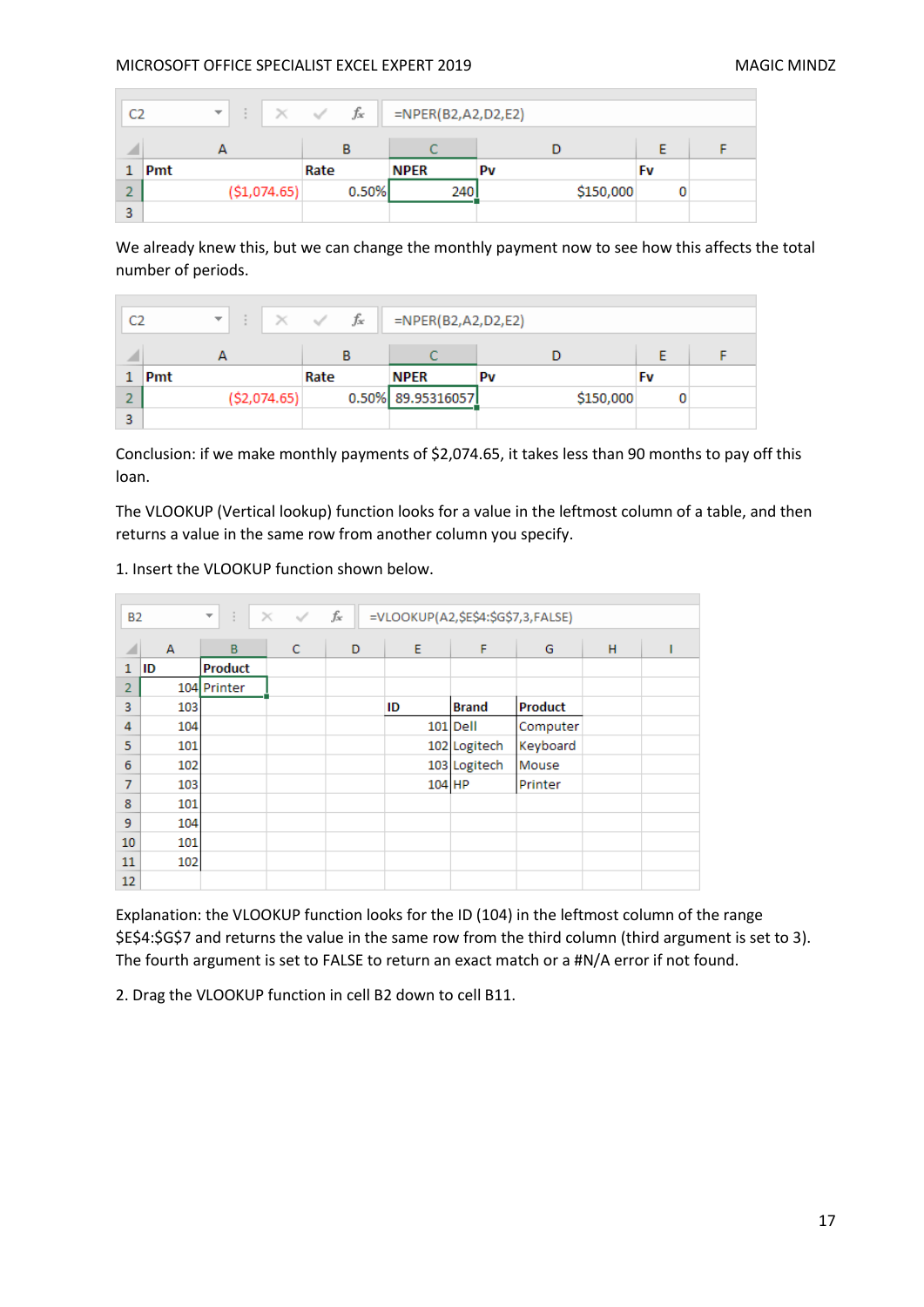|                | ÷.<br>fx<br>$\times$ $\checkmark$<br>=VLOOKUP(A2,\$E\$4:\$G\$7,3,FALSE)<br>$\overline{\phantom{a}}$<br><b>B2</b> |                |   |   |          |              |                |   |  |  |  |
|----------------|------------------------------------------------------------------------------------------------------------------|----------------|---|---|----------|--------------|----------------|---|--|--|--|
| ◢              | $\overline{A}$                                                                                                   | $\mathbf{B}$   | C | D | E        | F            | G              | H |  |  |  |
| $\mathbf{1}$   | ID                                                                                                               | <b>Product</b> |   |   |          |              |                |   |  |  |  |
| $\overline{2}$ |                                                                                                                  | 104 Printer    |   |   |          |              |                |   |  |  |  |
| 3              |                                                                                                                  | 103 Mouse      |   |   | ID       | <b>Brand</b> | <b>Product</b> |   |  |  |  |
| $\overline{4}$ |                                                                                                                  | 104 Printer    |   |   | 101      | <b>Dell</b>  | Computer       |   |  |  |  |
| 5              |                                                                                                                  | 101 Computer   |   |   |          | 102 Logitech | Keyboard       |   |  |  |  |
| 6              |                                                                                                                  | 102 Keyboard   |   |   |          | 103 Logitech | Mouse          |   |  |  |  |
| $\overline{7}$ |                                                                                                                  | 103 Mouse      |   |   | $104$ HP |              | Printer        |   |  |  |  |
| 8              |                                                                                                                  | 101 Computer   |   |   |          |              |                |   |  |  |  |
| 9              |                                                                                                                  | 104 Printer    |   |   |          |              |                |   |  |  |  |
| 10             |                                                                                                                  | 101 Computer   |   |   |          |              |                |   |  |  |  |
| 11             |                                                                                                                  | 102 Keyboard   |   |   |          |              |                |   |  |  |  |
| 12             |                                                                                                                  |                | ŧ |   |          |              |                |   |  |  |  |
| 13             |                                                                                                                  |                |   |   |          |              |                |   |  |  |  |

Note: when we drag the VLOOKUP function down, the absolute reference (\$E\$4:\$G\$7) stays the same, while the relative reference (A2) changes to A3, A4, A5, etc. Visit our page about the VLOOKUP function for much more information and many examples.

## Hlookup

 $\overline{\phantom{a}}$ 

In a similar way, you can use the HLOOKUP (Horizontal lookup) function.

| <b>B2</b>      |    | ÷.<br>$\overline{\phantom{a}}$ | $\times$<br>$\sim$ | fx             | =HLOOKUP(A2,\$E\$4:\$H\$6,3,FALSE) |          |          |           |  |
|----------------|----|--------------------------------|--------------------|----------------|------------------------------------|----------|----------|-----------|--|
| ⊿              | A  | B                              | c                  | D              | E                                  | F        | G        | H         |  |
| 1              | ID | <b>Product</b>                 |                    |                |                                    |          |          |           |  |
| $\overline{2}$ |    | 104 Printer                    |                    |                |                                    |          |          |           |  |
| 3              |    | 103 Mouse                      |                    |                |                                    |          |          |           |  |
| 4              |    | 104 Printer                    |                    | ID             | 101                                | 102      | 103      | 104       |  |
| 5              |    | 101 Computer                   |                    | <b>Brand</b>   | Dell                               | Logitech | Logitech | <b>HP</b> |  |
| 6              |    | 102 Keyboard                   |                    | <b>Product</b> | Computer Keyboard                  |          | Mouse    | Printer   |  |
| 7              |    | 103 Mouse                      |                    |                |                                    |          |          |           |  |
| 8              |    | 101 Computer                   |                    |                |                                    |          |          |           |  |
| 9              |    | 104 Printer                    |                    |                |                                    |          |          |           |  |
| 10             |    | 101 Computer                   |                    |                |                                    |          |          |           |  |
| 11             |    | 102 Keyboard                   |                    |                |                                    |          |          |           |  |
| 12             |    |                                |                    |                |                                    |          |          |           |  |

#### Match

The MATCH function returns the position of a value in a given range.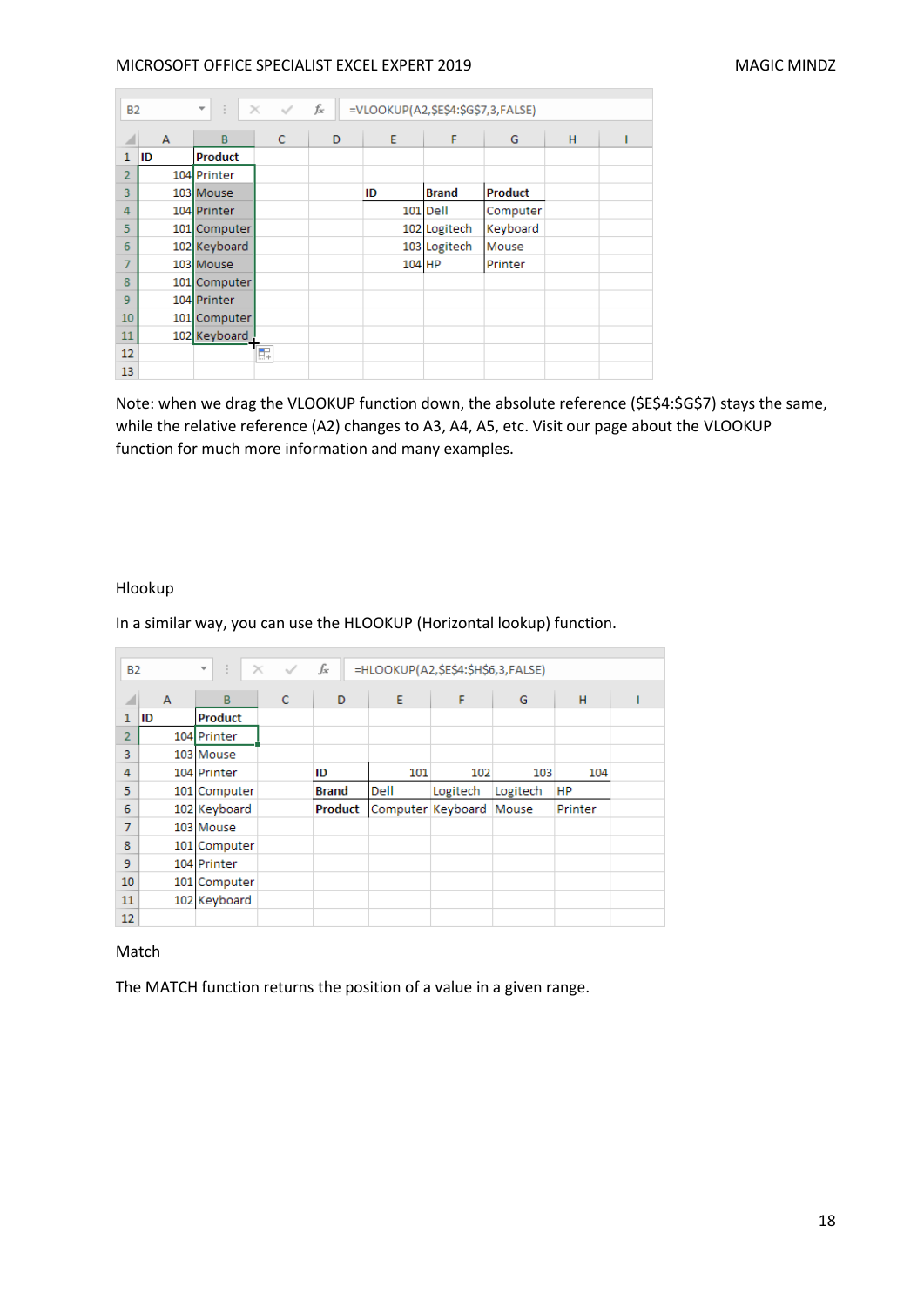| <b>B2</b>      |        | $\times$ $\hspace{0.1cm} \checkmark$ $\hspace{0.1cm}$ $f_{\hspace{-0.1cm} \checkmark}$<br>=MATCH(A2,E4:E7,0)<br>÷<br>$\overline{\mathbf v}$ |   |   |        |   |   |   |  |
|----------------|--------|---------------------------------------------------------------------------------------------------------------------------------------------|---|---|--------|---|---|---|--|
| ◢              | A      | B                                                                                                                                           | C | D | E      | F | G | H |  |
| 1              |        |                                                                                                                                             |   |   |        |   |   |   |  |
| $\overline{2}$ | Yellow | 3                                                                                                                                           |   |   |        |   |   |   |  |
| 3              |        |                                                                                                                                             |   |   |        |   |   |   |  |
| 4              |        |                                                                                                                                             |   |   | Green  |   |   |   |  |
| 5              |        |                                                                                                                                             |   |   | Blue   |   |   |   |  |
| 6              |        |                                                                                                                                             |   |   | Yellow |   |   |   |  |
| 7              |        |                                                                                                                                             |   |   | White  |   |   |   |  |
| 8              |        |                                                                                                                                             |   |   |        |   |   |   |  |

Explanation: Yellow found at position 3 in the range E4:E7. The third argument is optional. Set this argument to 0 to return the position of the value that is exactly equal to lookup\_value (A2) or a #N/A error if not found. Use INDEX and MATCH in Excel and impress your boss.

Index

| C <sub>2</sub> |   | $\overline{\mathcal{R}}$ | ÷ |   | $\times$ $\hspace{0.1cm}\hspace{0.1cm}\hspace{0.1cm}\hspace{0.1cm}\hspace{0.1cm}\hspace{0.1cm}\hspace{0.1cm}\hspace{0.1cm}\hspace{0.1cm}\hspace{0.1cm}\hspace{0.1cm}\hspace{0.1cm}$ | $f_{\text{sc}}$ | $=$ INDEX(E4:F7,A2,B2) |    |   |   |  |
|----------------|---|--------------------------|---|---|-------------------------------------------------------------------------------------------------------------------------------------------------------------------------------------|-----------------|------------------------|----|---|---|--|
| ◢              | Α |                          | B |   | С                                                                                                                                                                                   | D               | Ε                      | F  | G | Н |  |
| 1              |   |                          |   |   |                                                                                                                                                                                     |                 |                        |    |   |   |  |
| $\overline{2}$ |   | 3                        |   | n | 92                                                                                                                                                                                  |                 |                        |    |   |   |  |
| 3              |   |                          |   |   |                                                                                                                                                                                     |                 |                        |    |   |   |  |
| 4              |   |                          |   |   |                                                                                                                                                                                     |                 | 43                     | 77 |   |   |  |
| 5              |   |                          |   |   |                                                                                                                                                                                     |                 | 77                     | 35 |   |   |  |
| 6              |   |                          |   |   |                                                                                                                                                                                     |                 | 97                     | 92 |   |   |  |
| 7              |   |                          |   |   |                                                                                                                                                                                     |                 | 21                     | 54 |   |   |  |
| 8              |   |                          |   |   |                                                                                                                                                                                     |                 |                        |    |   |   |  |

The INDEX function below returns a specific value in a two-dimensional range.

Explanation: 92 found at the intersection of row 3 and column 2 in the range E4:F7.

| C <sub>2</sub> |   | ÷<br>$\overline{\phantom{a}}$ | $\times$ $\hspace{0.1cm} \hspace{0.1cm} \hspace{0.1cm} \hspace{0.1cm} f_{x}$ |   | $=$ INDEX(E4:E7,A2) |   |   |   |  |
|----------------|---|-------------------------------|------------------------------------------------------------------------------|---|---------------------|---|---|---|--|
| ◢              | Α | B                             | C                                                                            | D | Ε                   | F | G | Н |  |
| 1              |   |                               |                                                                              |   |                     |   |   |   |  |
| $\overline{2}$ | 3 |                               | 97                                                                           |   |                     |   |   |   |  |
| 3              |   |                               |                                                                              |   |                     |   |   |   |  |
| 4              |   |                               |                                                                              |   | 43                  |   |   |   |  |
| 5              |   |                               |                                                                              |   | 77                  |   |   |   |  |
| 6              |   |                               |                                                                              |   | 97                  |   |   |   |  |
| 7              |   |                               |                                                                              |   | 21                  |   |   |   |  |
| 8              |   |                               |                                                                              |   |                     |   |   |   |  |

The INDEX function below returns a specific value in a one-dimensional range.

Explanation: 97 found at position 3 in the range E4:E7. Use INDEX and MATCH in Excel and impress your boss.

## Choose

The CHOOSE function returns a value from a list of values, based on a position number.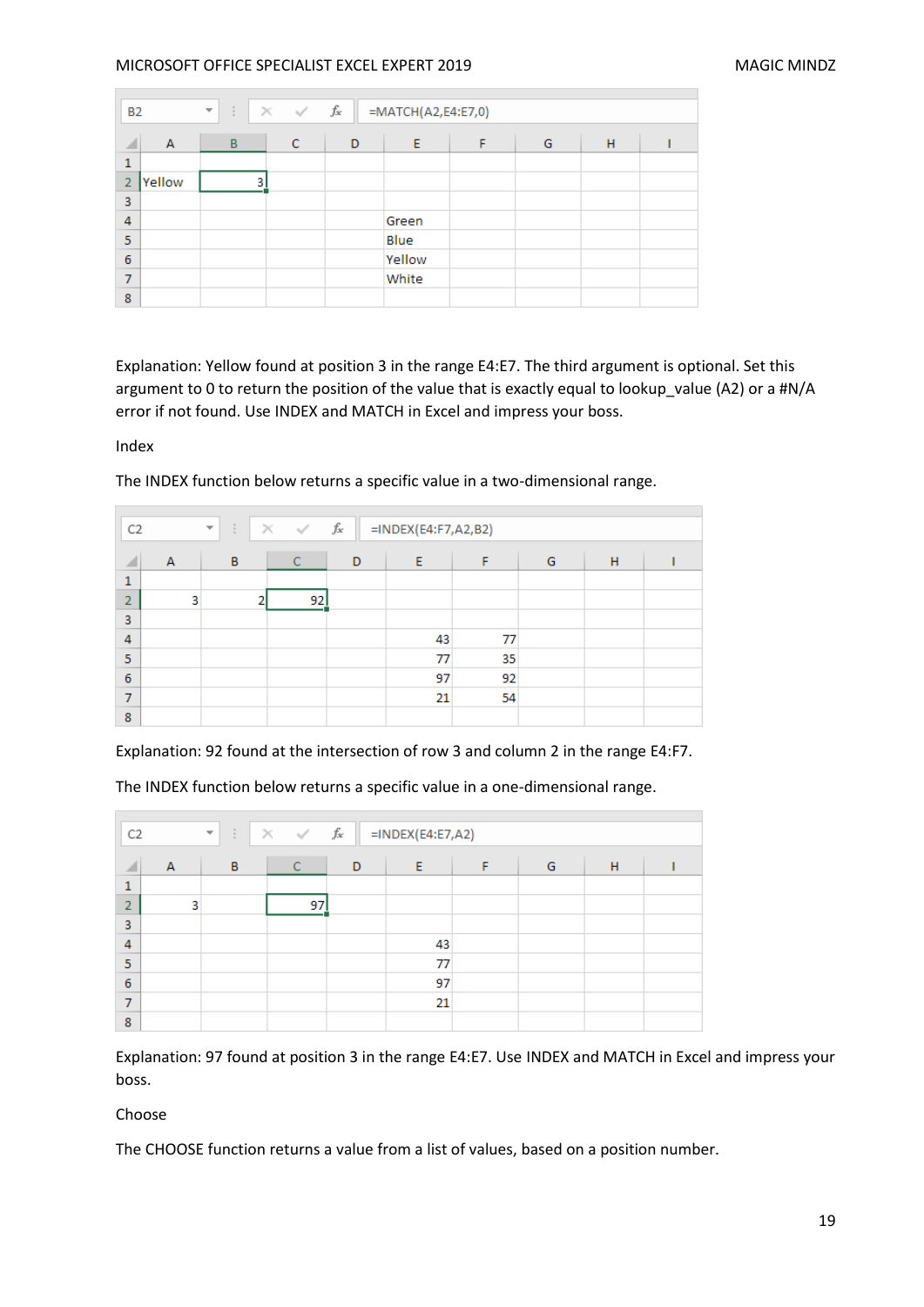| <b>B2</b> | $\overline{\phantom{a}}$ |  | $\times$ $\checkmark$ $\check{f}_x$ =CHOOSE(A2, "Car", "Train", "Boat", "Plane") |  |  |
|-----------|--------------------------|--|----------------------------------------------------------------------------------|--|--|
|           |                          |  |                                                                                  |  |  |
|           |                          |  |                                                                                  |  |  |
|           | Boat                     |  |                                                                                  |  |  |
|           |                          |  |                                                                                  |  |  |

Explanation: Boat found at position 3.

Vlookup

**COL** 

The VLOOKUP function is one of the most popular functions in Excel. This page contains many easy to follow VLOOKUP examples.

Exact Match

Most of the time you are looking for an exact match when you use the VLOOKUP function in Excel. Let's take a look at the arguments of the VLOOKUP function.

1. The VLOOKUP function below looks up the value 53 (first argument) in the leftmost column of the red table (second argument).

|                | <b>COUNTIF</b> |   | ÷<br>$\overline{\phantom{a}}$         | $\times$<br>✓ | fx        |   | =VLOOKUP(H2,B3:E9,4,FALSE) |                               |   |
|----------------|----------------|---|---------------------------------------|---------------|-----------|---|----------------------------|-------------------------------|---|
|                | A              | B | $\mathsf{C}$                          | D             | E         | F | G                          | н                             | J |
| 1              |                |   |                                       |               |           |   |                            |                               |   |
| $\overline{2}$ |                |   | <b>ID First Name Last Name Salary</b> |               |           |   | ID                         | 53                            |   |
| 3              |                |   | 72 Emily                              | Smith         | \$64,901  |   | <b>Salary</b>              | $=$ VLOOKUP(H2,B3:E9,4,FALSE) |   |
| 4              |                |   | 66 James                              | Anderson      | \$70,855  |   |                            |                               |   |
| 5              |                |   | 14 Mia                                | <b>Clark</b>  | \$188,657 |   |                            |                               |   |
| 6              |                |   | 30 John                               | Lewis         | \$97,566  |   |                            |                               |   |
| $\overline{7}$ |                |   | 53 Jessica                            | Walker        | \$58,339  |   |                            |                               |   |
| 8              |                |   | 56 Mark                               | Reed          | \$125,180 |   |                            |                               |   |
| 9              |                |   | 79 Richard                            | Lopez         | \$91,632  |   |                            |                               |   |
| 10             |                |   |                                       |               |           |   |                            |                               |   |

2. The value 4 (third argument) tells the VLOOKUP function to return the value in the same row from the fourth column of the red table.

| H <sub>3</sub> |   |   | ÷<br>$\overline{\phantom{a}}$         | $\times$<br>$\checkmark$ | fx        |   | =VLOOKUP(H2,B3:E9,4,FALSE) |          |  |
|----------------|---|---|---------------------------------------|--------------------------|-----------|---|----------------------------|----------|--|
|                | A | B | c                                     | D                        | E         | F | G                          | н        |  |
| 1              |   |   |                                       |                          | 4         |   |                            |          |  |
| $\overline{2}$ |   |   | <b>ID First Name Last Name Salary</b> |                          |           |   | ID                         | 53       |  |
| 3              |   |   | 72 Emily                              | Smith                    | \$64,901  |   | <b>Salary</b>              | \$58,339 |  |
| 4              |   |   | 66 James                              | Anderson                 | \$70,855  |   |                            |          |  |
| 5              |   |   | 14 Mia                                | <b>Clark</b>             | \$188,657 |   |                            |          |  |
| 6              |   |   | 30 John                               | Lewis                    | \$97,566  |   |                            |          |  |
| 7              |   |   | 53 Jessica                            | Walker                   | \$58,339  |   |                            |          |  |
| 8              |   |   | 56 Mark                               | Reed                     | \$125,180 |   |                            |          |  |
| 9              |   |   | 79 Richard                            | Lopez                    | \$91,632  |   |                            |          |  |
| 10             |   |   |                                       |                          |           |   |                            |          |  |

Note: the Boolean FALSE (fourth argument) tells the VLOOKUP function to return an exact match. If the VLOOKUP function cannot find the value 53 in the first column, it will return a #N/A error.

3. Here's another example. Instead of returning the salary, the VLOOKUP function below returns the last name (third argument is set to 3) of ID 79.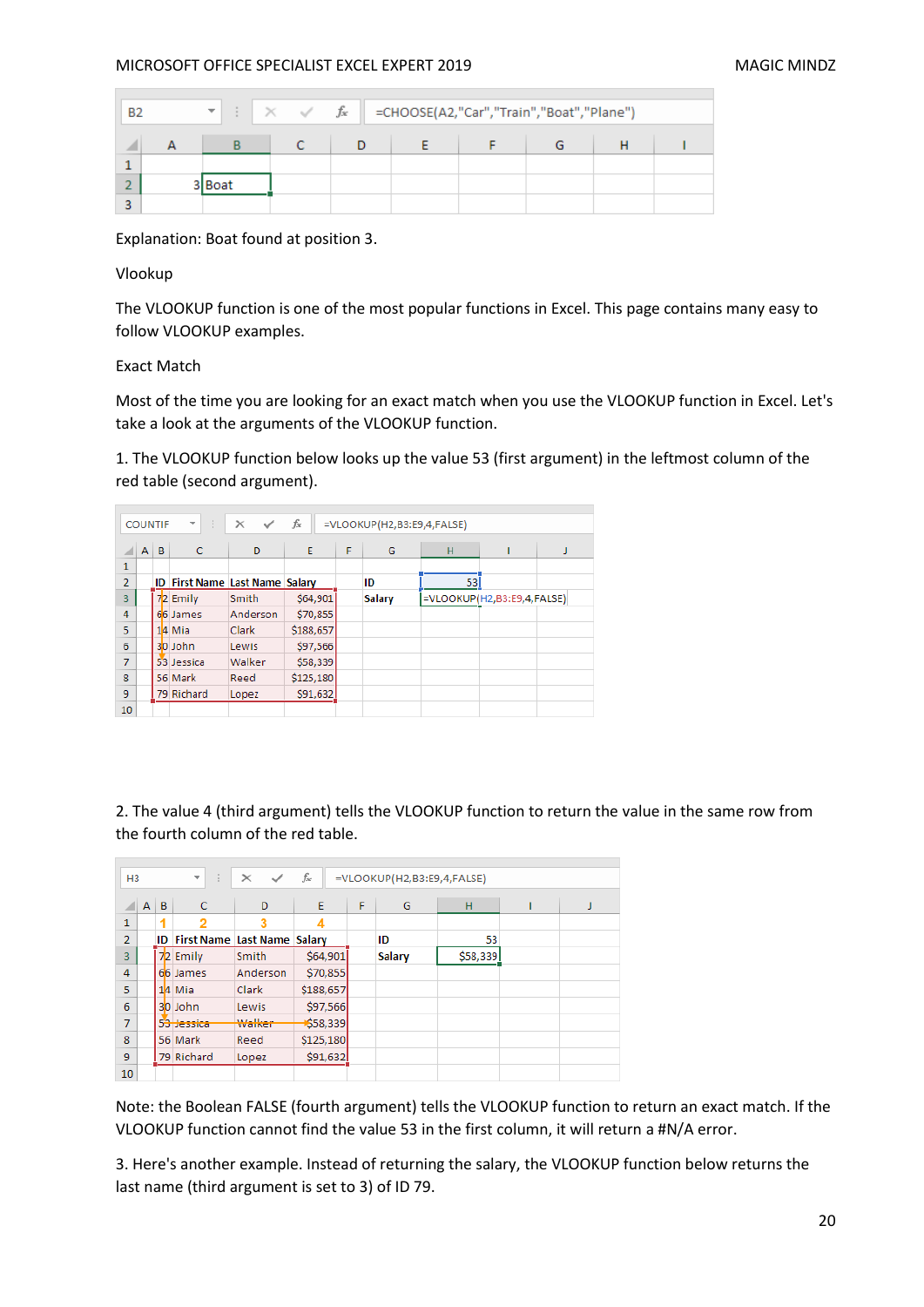| H <sub>3</sub> |              |   | $\mathbf{v}$<br>÷.                    | $\times$<br>$\checkmark$ | fx        |   | =VLOOKUP(H2,B3:E9,3,FALSE) |       |  |
|----------------|--------------|---|---------------------------------------|--------------------------|-----------|---|----------------------------|-------|--|
|                | $\mathsf{A}$ | B | $\mathsf{C}$                          | D                        | E         | F | G                          | н     |  |
| $\mathbf{1}$   |              |   |                                       |                          |           |   |                            |       |  |
| $\overline{2}$ |              |   | <b>ID First Name Last Name Salary</b> |                          |           |   | ID                         | 79    |  |
| 3              |              |   | 72 Emily                              | Smith                    | \$64,901  |   | <b>Last Name</b>           | Lopez |  |
| 4              |              |   | 66 James                              | Anderson                 | \$70,855  |   |                            |       |  |
| 5              |              |   | $14$ Mia                              | Clark                    | \$188,657 |   |                            |       |  |
| 6              |              |   | 30 John                               | Lewis                    | \$97,566  |   |                            |       |  |
| $\overline{7}$ |              |   | 53 Jessica                            | Walker                   | \$58,339  |   |                            |       |  |
| 8              |              |   | 56 Mark                               | Reed                     | \$125,180 |   |                            |       |  |
| 9              |              |   | 79 Richard                            | topez                    | \$91,632  |   |                            |       |  |
| 10             |              |   |                                       |                          |           |   |                            |       |  |

## Approximate Match

Let's take a look at an example of the VLOOKUP function in approximate match mode (fourth argument set to TRUE).

1. The VLOOKUP function below looks up the value 85 (first argument) in the leftmost column of the red table (second argument). There's just one problem. There's no value 85 in the first column.

| $f_x$<br>÷<br>$\prec$<br>$\times$<br>=VLOOKUP(F3,B3:C7,2,TRUE)<br><b>COUNTIF</b><br>$\overline{\phantom{a}}$ |                |                  |       |   |              |                           |   |   |  |  |
|--------------------------------------------------------------------------------------------------------------|----------------|------------------|-------|---|--------------|---------------------------|---|---|--|--|
| ⊿                                                                                                            | $\overline{A}$ | B                | C     | D | Ε            |                           | G | H |  |  |
| 1                                                                                                            |                |                  |       |   |              |                           |   |   |  |  |
| $\overline{2}$                                                                                               |                | <b>Score</b>     | Grade |   |              |                           |   |   |  |  |
| 3                                                                                                            |                |                  | 0 F   |   | <b>Score</b> | 85                        |   |   |  |  |
| 4                                                                                                            |                | $60$ D           |       |   | Grade        | =VLOOKUP(F3,B3:C7,2,TRUE) |   |   |  |  |
| 5                                                                                                            |                | 70 C             |       |   |              |                           |   |   |  |  |
| 6                                                                                                            |                | 80B              |       |   |              |                           |   |   |  |  |
| 7                                                                                                            |                | $90 \, \text{A}$ |       |   |              |                           |   |   |  |  |
| 8                                                                                                            |                |                  |       |   |              |                           |   |   |  |  |

2. Fortunately, the Boolean TRUE (fourth argument) tells the VLOOKUP function to return an approximate match. If the VLOOKUP function cannot find the value 85 in the first column, it will return the largest value smaller than 85. In this example, this will be the value 80.

|                | <b>COUNTIF</b> | $\overline{\phantom{a}}$ | ÷                | $\times$<br>$\checkmark$ | fx |              | =VLOOKUP(F3,B3:C7,2,TRUE) |   |   |  |
|----------------|----------------|--------------------------|------------------|--------------------------|----|--------------|---------------------------|---|---|--|
| ◢              | A              |                          | B                | C                        | D  | Ε            | F                         | G | н |  |
| 1              |                |                          |                  |                          |    |              |                           |   |   |  |
| $\overline{2}$ |                | Score                    |                  | Grade                    |    |              |                           |   |   |  |
| 3              |                |                          |                  | 0 F                      |    | <b>Score</b> | 85                        |   |   |  |
| 4              |                |                          | $60$ D           |                          |    | Grade        | =VLOOKUP(F3,B3:C7,2,TRUE) |   |   |  |
| 5              |                |                          | 70 C             |                          |    |              |                           |   |   |  |
| 6              |                |                          | 80B              |                          |    |              |                           |   |   |  |
| 7              |                |                          | $90 \, \text{A}$ |                          |    |              |                           |   |   |  |
| 8              |                |                          |                  |                          |    |              |                           |   |   |  |

3. The value 2 (third argument) tells the VLOOKUP function to return the value in the same row from the second column of the red table.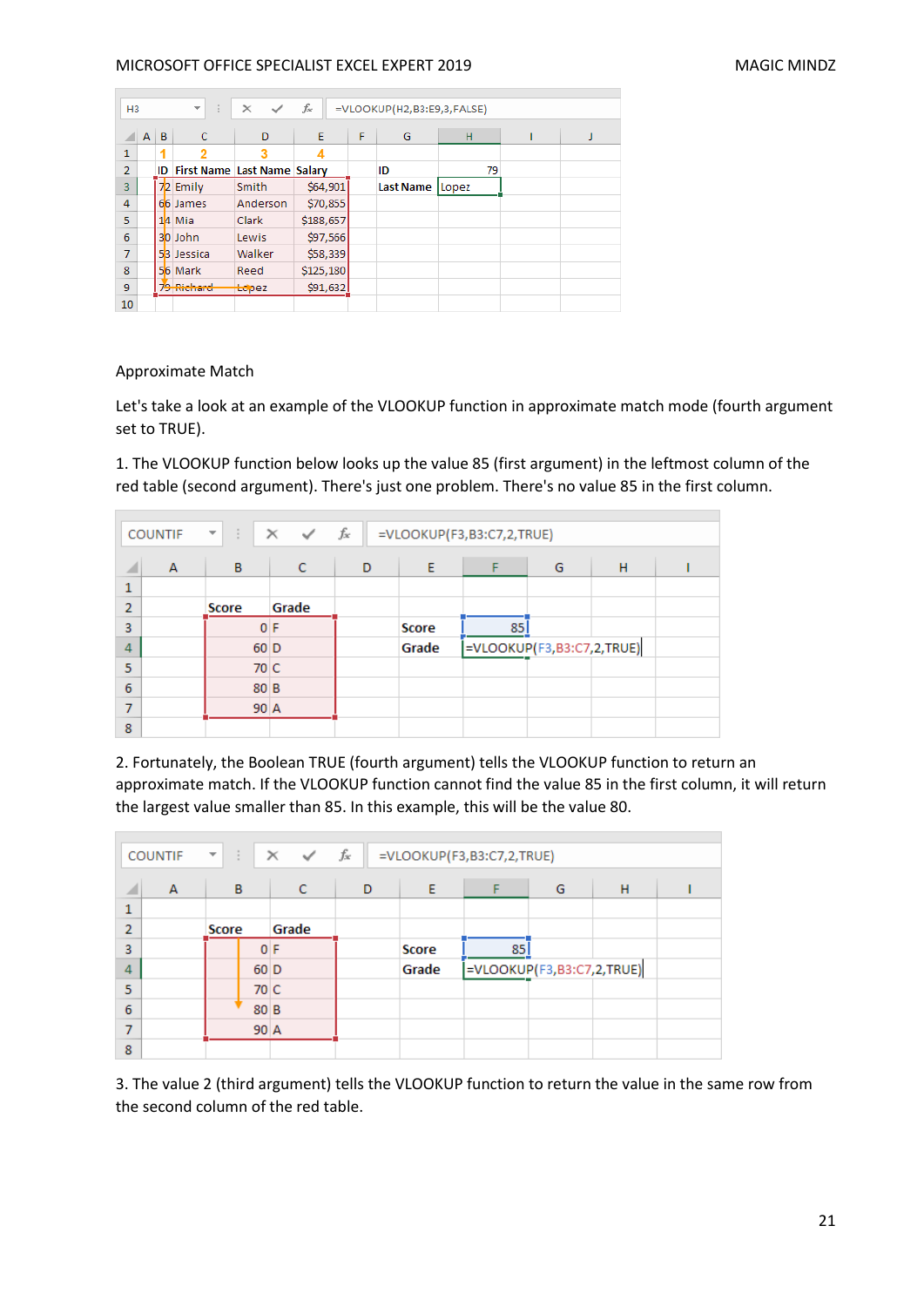| fx<br>$\times$ $\checkmark$<br>÷<br>=VLOOKUP(F3,B3:C7,2,TRUE)<br>$\overline{\mathbf{v}}$<br>F <sub>4</sub> |   |              |        |       |   |              |    |   |   |  |
|------------------------------------------------------------------------------------------------------------|---|--------------|--------|-------|---|--------------|----|---|---|--|
| ⊿                                                                                                          | A |              | B      | C     | D | E            | F  | G | н |  |
| 1                                                                                                          |   |              |        |       |   |              |    |   |   |  |
| $\overline{2}$                                                                                             |   | <b>Score</b> |        | Grade |   |              |    |   |   |  |
| 3                                                                                                          |   |              | 0 F    |       |   | <b>Score</b> | 85 |   |   |  |
| 4                                                                                                          |   |              | $60$ D |       |   | Grade        | B  |   |   |  |
| 5                                                                                                          |   |              | 70 C   |       |   |              |    |   |   |  |
| 6                                                                                                          |   |              | 8018   |       |   |              |    |   |   |  |
| 7                                                                                                          |   |              | 90 A   |       |   |              |    |   |   |  |
| 8                                                                                                          |   |              |        |       |   |              |    |   |   |  |

Note: always sort the leftmost column of the red table in ascending order if you use the VLOOKUP function in approximate match mode (fourth argument set to TRUE).

Vlookup Looks Right

The VLOOKUP function always looks up a value in the leftmost column of a table and returns the corresponding value from a column to the right.

1. For example, the VLOOKUP function below looks up the first name and returns the last name.

| fx<br>÷.<br>$\times$<br>$\overline{\mathbf{v}}$<br>$\sim$<br>=VLOOKUP(H2,C3:E9,2,FALSE)<br>H <sub>3</sub> |              |   |                                       |          |           |   |                  |              |  |   |
|-----------------------------------------------------------------------------------------------------------|--------------|---|---------------------------------------|----------|-----------|---|------------------|--------------|--|---|
|                                                                                                           | $\mathsf{A}$ | B | $\mathsf{C}$                          | D        | E         | F | G                | H            |  | J |
| 1                                                                                                         |              |   |                                       |          | 3         |   |                  |              |  |   |
| $\overline{2}$                                                                                            |              |   | <b>ID First Name Last Name Salary</b> |          |           |   | First Name John  |              |  |   |
| 3                                                                                                         |              |   | 72 Emily                              | Smith    | \$64,901  |   | <b>Last Name</b> | <b>Lewis</b> |  |   |
| 4                                                                                                         |              |   | 66 James                              | Anderson | \$70,855  |   |                  |              |  |   |
| 5                                                                                                         |              |   | 14 Mia                                | Clark    | \$188,657 |   |                  |              |  |   |
| 6                                                                                                         |              |   | 30John                                | Lewis    | \$97,566  |   |                  |              |  |   |
| $\overline{7}$                                                                                            |              |   | 53 Jessica                            | Walker   | \$58,339  |   |                  |              |  |   |
| 8                                                                                                         |              |   | 56 Mark                               | Reed     | \$125,180 |   |                  |              |  |   |
| 9                                                                                                         |              |   | 79 Richard                            | Lopez    | \$91,632  |   |                  |              |  |   |
| 10                                                                                                        |              |   |                                       |          |           |   |                  |              |  |   |

2. If you change the column index number (third argument) to 3, the VLOOKUP function looks up the first name and returns the salary.

| H <sub>3</sub> |              |   | ÷<br>$\overline{\phantom{a}}$         | $\times$<br>$\sim$ | fx        |   | =VLOOKUP(H2,C3:E9,3,FALSE) |          |  |
|----------------|--------------|---|---------------------------------------|--------------------|-----------|---|----------------------------|----------|--|
|                | $\mathsf{A}$ | B | C                                     | D                  | E         | F | G                          | н        |  |
| 1              |              |   |                                       |                    | 3         |   |                            |          |  |
| $\overline{2}$ |              |   | <b>ID First Name Last Name Salary</b> |                    |           |   | First Name John            |          |  |
| 3              |              |   | 72 Emily                              | Smith              | \$64,901  |   | Salary                     | \$97,566 |  |
| 4              |              |   | 66 James                              | Anderson           | \$70,855  |   |                            |          |  |
| 5              |              |   | 14 Mia                                | Clark              | \$188,657 |   |                            |          |  |
| 6              |              |   | 30John                                | Lewis              | \$97,566  |   |                            |          |  |
| 7              |              |   | 53 Jessica                            | Walker             | \$58,339  |   |                            |          |  |
| 8              |              |   | 56 Mark                               | Reed               | \$125,180 |   |                            |          |  |
| 9              |              |   | 79 Richard                            | Lopez              | \$91,632  |   |                            |          |  |
| 10             |              |   |                                       |                    |           |   |                            |          |  |

Note: in this example, the VLOOKUP function cannot lookup the first name and return the ID. The VLOOKUP function only looks to the right. No worries, you can use the INDEX and the MATCH function in Excel to perform a left lookup.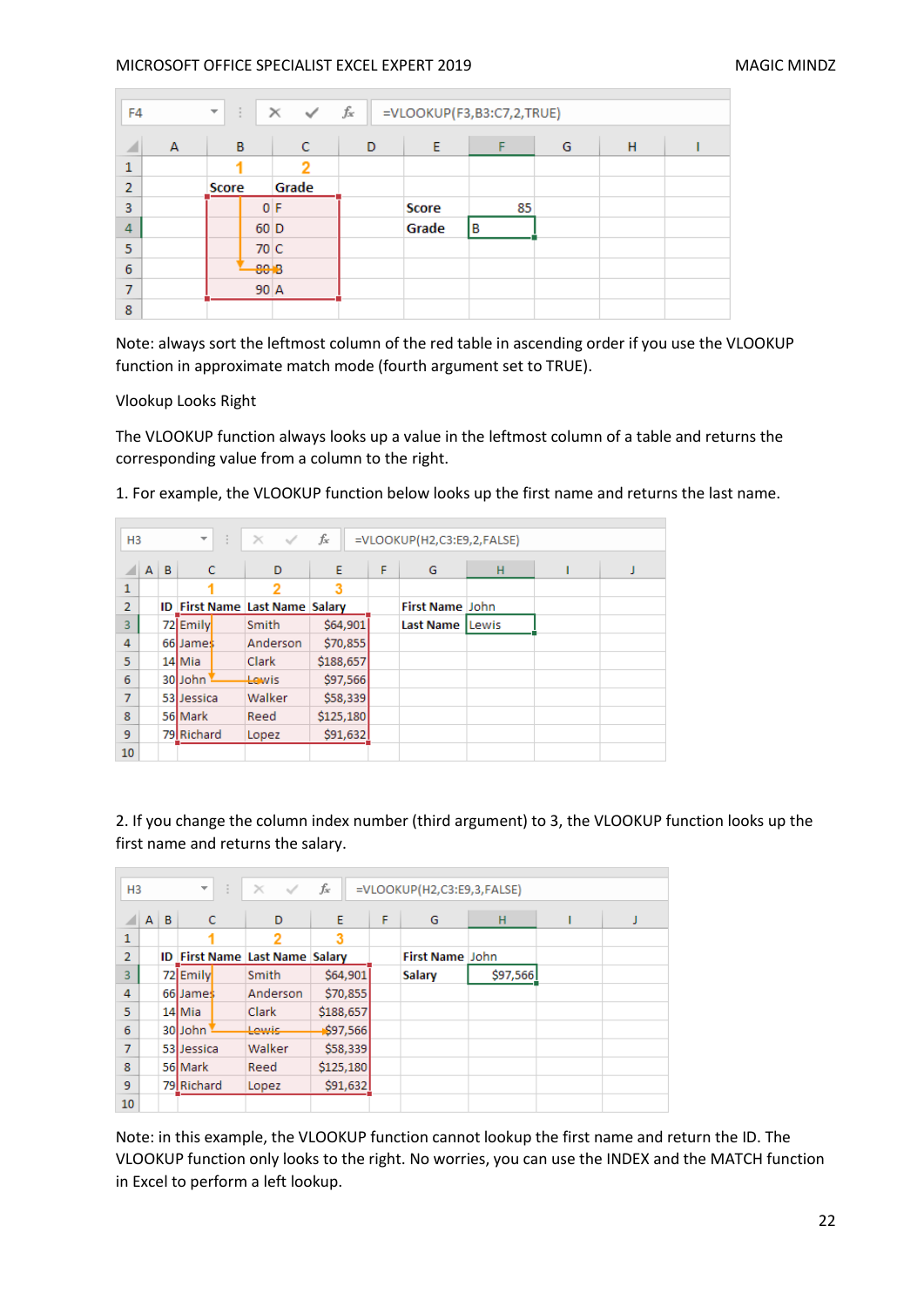#### First Match

If the leftmost column of the table contains duplicates, the VLOOKUP function matches the first instance. For example, take a look at the VLOOKUP function below.

| G <sub>3</sub> |   | $\overline{\mathbf{v}}$            | ÷<br>$\times$ $\checkmark$ | fx        |   | =VLOOKUP(G2,B3:D9,3,FALSE) |           |   |  |
|----------------|---|------------------------------------|----------------------------|-----------|---|----------------------------|-----------|---|--|
|                |   |                                    |                            |           |   |                            |           |   |  |
|                | A | B                                  | C                          | D         | E | F                          | G         | н |  |
| 1              |   |                                    |                            |           |   |                            |           |   |  |
| $\overline{2}$ |   | <b>First Name Last Name Salary</b> |                            |           |   | <b>First Name Mia</b>      |           |   |  |
| 3              |   | Emily                              | Smith                      | \$64,901  |   | Salary                     | \$188,657 |   |  |
| 4              |   | James                              | Anderson                   | \$70,855  |   |                            |           |   |  |
| 5              |   | Mia                                | Clark                      | \$188,657 |   |                            |           |   |  |
| 6              |   | <b>John</b>                        | Lewis                      | \$97,566  |   |                            |           |   |  |
| 7              |   | Jessica                            | Walker                     | \$58,339  |   |                            |           |   |  |
| 8              |   | $\times$ Mia                       | Reed                       | \$125,180 |   |                            |           |   |  |
| 9              |   | Richard                            | Lopez                      | \$91,632  |   |                            |           |   |  |
| 10             |   |                                    |                            |           |   |                            |           |   |  |

Explanation: the VLOOKUP function returns the salary of Mia Clark, not Mia Reed.

Vlookup is Case-insensitive

The VLOOKUP function in Excel performs a case-insensitive lookup. For example, the VLOOKUP function below looks up MIA (cell G2) in the leftmost column of the table.

| G <sub>3</sub> |   | $\overline{\phantom{a}}$           | ÷.<br>$\times$ $\checkmark$ | fx        |   | =VLOOKUP(G2,B3:D9,3,FALSE) |           |   |  |
|----------------|---|------------------------------------|-----------------------------|-----------|---|----------------------------|-----------|---|--|
|                | A | B                                  | $\mathsf{C}$                | D         | E | F                          | G         | н |  |
| 1              |   |                                    |                             |           |   |                            |           |   |  |
| $\overline{2}$ |   | <b>First Name Last Name Salary</b> |                             |           |   | <b>First Name MIA</b>      |           |   |  |
| 3              |   | Emily                              | Smith                       | \$64,901  |   | Salary                     | \$188,657 |   |  |
| 4              |   | James                              | Anderson                    | \$70,855  |   |                            |           |   |  |
| 5              |   | Mia                                | Clark                       | \$188,657 |   |                            |           |   |  |
| 6              |   | John                               | Lewis                       | \$97,566  |   |                            |           |   |  |
| $\overline{7}$ |   | Jessica                            | Walker                      | \$58,339  |   |                            |           |   |  |
| 8              | × | <b>MIA</b>                         | Reed                        | \$125,180 |   |                            |           |   |  |
| 9              |   | Richard                            | Lopez                       | \$91,632  |   |                            |           |   |  |
| 10             |   |                                    |                             |           |   |                            |           |   |  |

Explanation: the VLOOKUP function is case-insensitive so it looks up MIA or Mia or mia or miA, etc. As a result, the VLOOKUP function returns the salary of Mia Clark (first instance). You can use the INDEX, MATCH and the EXACT function in Excel to perform a case-sensitive lookup.

Multiple Criteria

Do you want to look up a value based on multiple criteria? Use the INDEX and the MATCH function in Excel to perform a two-column lookup.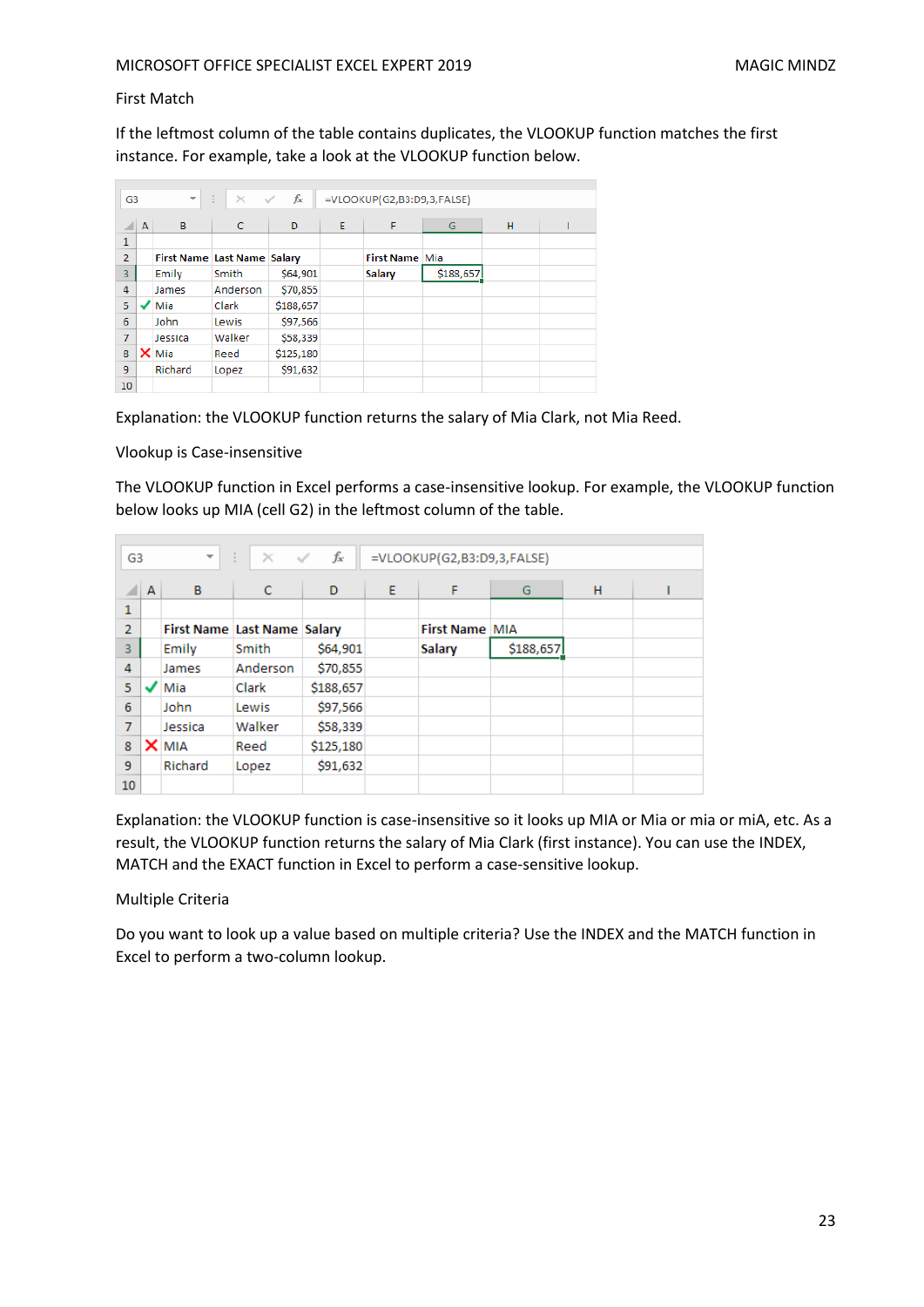| G4             |   | $\overline{\phantom{a}}$    | ÷.<br>$\times$ $\checkmark$ | fx        |   |                         | {=INDEX(D3:D9,MATCH(G2&G3,B3:B9&C3:C9,0))} |   |  |
|----------------|---|-----------------------------|-----------------------------|-----------|---|-------------------------|--------------------------------------------|---|--|
|                | A | B                           | $\mathsf{C}$                | D         | E | F                       | G                                          | н |  |
| 1              |   |                             |                             |           |   |                         |                                            |   |  |
| $\overline{2}$ |   | First Name Last Name Salary |                             |           |   | <b>First Name James</b> |                                            |   |  |
| 3              |   | James                       | Smith                       | \$64,901  |   | Last Name Clark         |                                            |   |  |
| $\overline{4}$ |   | James                       | Anderson                    | \$70,855  |   | <b>Salary</b>           | \$188,657                                  |   |  |
| 5              |   | James                       | Clark                       | \$188,657 |   |                         |                                            |   |  |
| 6              |   | John                        | Lewis                       | \$97,566  |   |                         |                                            |   |  |
| 7              |   | John                        | Walker                      | \$58,339  |   |                         |                                            |   |  |
| 8              |   | Mark                        | Reed                        | \$125,180 |   |                         |                                            |   |  |
| 9              |   | Richard                     | Lopez                       | \$91,632  |   |                         |                                            |   |  |
| 10             |   |                             |                             |           |   |                         |                                            |   |  |

Note: the array formula above looks up the salary of James Clark, not James Smith, not James Anderson.

#### #N/A error

If the VLOOKUP function cannot find a match, it returns a #N/A error.

1. For example, the VLOOKUP function below cannot find the value 28 in the leftmost column.

|                | ÷.<br>$f_x$<br>$\overline{\psi}$<br>$\times$ $\checkmark$<br>=VLOOKUP(H2,B3:E9,4,FALSE)<br>H <sub>3</sub> |   |                                       |          |           |   |                     |      |  |  |
|----------------|-----------------------------------------------------------------------------------------------------------|---|---------------------------------------|----------|-----------|---|---------------------|------|--|--|
|                |                                                                                                           |   |                                       |          |           |   |                     |      |  |  |
|                | $\mathsf{A}$                                                                                              | B | c                                     | D        | E.        | F | G                   | H    |  |  |
| $\mathbf{1}$   |                                                                                                           |   |                                       |          |           |   |                     |      |  |  |
| $\overline{2}$ |                                                                                                           |   | <b>ID First Name Last Name Salary</b> |          |           |   | ID                  | 28   |  |  |
| 3              |                                                                                                           |   | 72 Emily                              | Smith    | \$64,901  |   | Salary <sup>1</sup> | #N/A |  |  |
| 4              |                                                                                                           |   | 66 James                              | Anderson | \$70,855  |   |                     |      |  |  |
| 5              |                                                                                                           |   | 14 Mia                                | Clark    | \$188,657 |   |                     |      |  |  |
| 6              |                                                                                                           |   | 30 John                               | Lewis    | \$97,566  |   |                     |      |  |  |
| $\overline{7}$ |                                                                                                           |   | 53 Jessica                            | Walker   | \$58,339  |   |                     |      |  |  |
| 8              |                                                                                                           |   | 56 Mark                               | Reed     | \$125,180 |   |                     |      |  |  |
| 9              |                                                                                                           |   | 79 Richard                            | Lopez    | \$91,632  |   |                     |      |  |  |
| 10             |                                                                                                           |   |                                       |          |           |   |                     |      |  |  |

2. If you like, you can use the IFNA function to replace the #N/A error with a friendly message.

|                | $\bigoplus$<br>fx.<br>$\mathcal{F}$ ).<br>$\times$ $\checkmark$<br>=IFNA(VLOOKUP(H2,B3:E9,4,FALSE),"Not Found")<br>H <sub>3</sub> |  |                                       |          |           |   |               |           |  |  |  |  |
|----------------|-----------------------------------------------------------------------------------------------------------------------------------|--|---------------------------------------|----------|-----------|---|---------------|-----------|--|--|--|--|
|                | $A \mid B$                                                                                                                        |  | $\mathsf{C}$                          | D        | E         | F | G             | H         |  |  |  |  |
| 1              |                                                                                                                                   |  |                                       |          |           |   |               |           |  |  |  |  |
| $\overline{2}$ |                                                                                                                                   |  | <b>ID First Name Last Name Salary</b> |          |           |   | ID            | 28        |  |  |  |  |
| 3              |                                                                                                                                   |  | 72 Emily                              | Smith    | \$64,901  |   | <b>Salary</b> | Not Found |  |  |  |  |
| 4              |                                                                                                                                   |  | 66 James                              | Anderson | \$70,855  |   |               |           |  |  |  |  |
| 5              |                                                                                                                                   |  | 14 Mia                                | Clark    | \$188,657 |   |               |           |  |  |  |  |
| 6              |                                                                                                                                   |  | 30 John                               | Lewis    | \$97,566  |   |               |           |  |  |  |  |
| 7              |                                                                                                                                   |  | 53 Jessica                            | Walker   | \$58,339  |   |               |           |  |  |  |  |
| 8              |                                                                                                                                   |  | 56 Mark                               | Reed     | \$125,180 |   |               |           |  |  |  |  |
| 9              |                                                                                                                                   |  | 79 Richard                            | Lopez    | \$91,632  |   |               |           |  |  |  |  |
| 10             |                                                                                                                                   |  |                                       |          |           |   |               |           |  |  |  |  |

Note: the IFNA function was introduced in Excel 2013. If you're using Excel 2010 or Excel 2007, simply replace IFNA with IFERROR. Remember, the IFERROR function catches other errors as well. For example, the #NAME? error if you accidentally misspell the word VLOOKUP.

Multiple Lookup Tables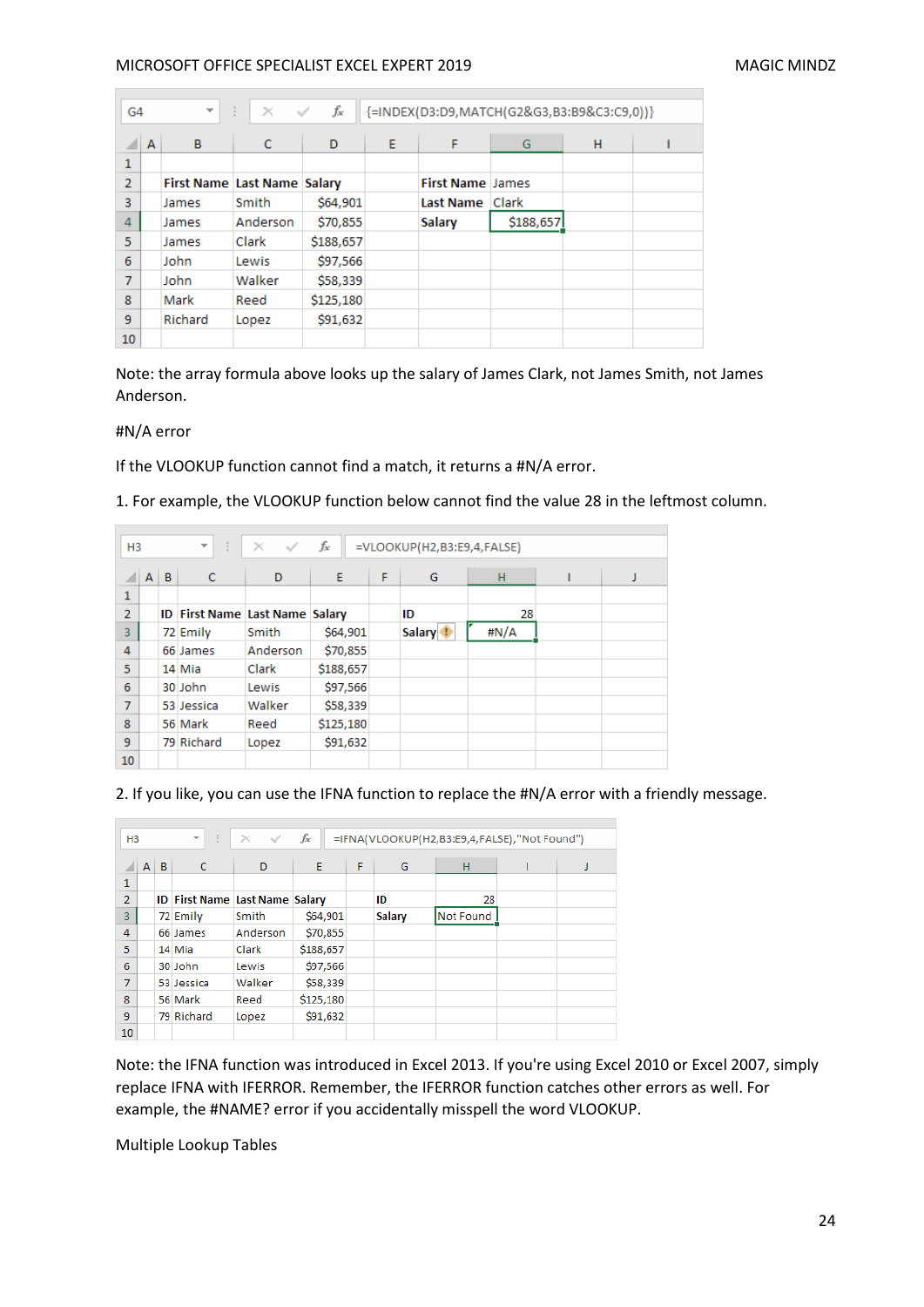When using the VLOOKUP function in Excel, you can have multiple lookup tables. You can use the IF function to check whether a condition is met, and return one lookup table if TRUE and another lookup table if FALSE.

|                | $f_x$<br>÷<br>Table <sub>1</sub><br>$\overline{\mathbf{v}}$<br>$\times$<br>$\checkmark$<br>0 |           |               |              |              |   |              |                    |   |              |                     |   |  |
|----------------|----------------------------------------------------------------------------------------------|-----------|---------------|--------------|--------------|---|--------------|--------------------|---|--------------|---------------------|---|--|
|                | A                                                                                            | B         | C             | D            | E            | F | G            | н                  | ı | J            | K                   | L |  |
| 1              |                                                                                              |           |               |              |              |   |              |                    |   |              |                     |   |  |
| $\overline{2}$ |                                                                                              |           |               |              |              |   |              | Table 1: UK Market |   |              | Table 2: USA Market |   |  |
| 3              |                                                                                              | Last Name | <b>Market</b> | <b>Sales</b> | <b>Bonus</b> |   | <b>Sales</b> | <b>Bonus</b>       |   | <b>Sales</b> | <b>Bonus</b>        |   |  |
| 4              |                                                                                              | Smith     | UK            | \$5,171      |              |   | \$0          | \$0                |   | \$0          | \$100               |   |  |
| 5              |                                                                                              | Anderson  | UK            | \$1,381      |              |   | \$2,000      | \$400              |   | \$5,000      | \$1,000             |   |  |
| 6              |                                                                                              | Clark     | <b>USA</b>    | \$6,272      |              |   | \$4,000      | \$600              |   | \$10,000     | \$1,500             |   |  |
| 7              |                                                                                              | Lewis     | <b>UK</b>     | \$9,168      |              |   | \$6,000      | \$700              |   |              |                     |   |  |
| 8              |                                                                                              | Walker    | <b>USA</b>    | \$10,366     |              |   | \$8,000      | \$900              |   |              |                     |   |  |
| 9              |                                                                                              | Reed      | <b>UK</b>     | \$7,375      |              |   | \$10,000     | \$1,100            |   |              |                     |   |  |
| 10             |                                                                                              | Lopez     | <b>USA</b>    | \$4,183      |              |   |              |                    |   |              |                     |   |  |
| 11             |                                                                                              |           |               |              |              |   |              |                    |   |              |                     |   |  |

1. Create two named ranges: Table1 and Table2.

## 2. Select cell E4 and enter the VLOOKUP function shown below.

|                |                | <b>COUNTIF</b><br>$\overline{\phantom{a}}$ | ÷.<br>$\times$ | fx           |                  |   |              |                    |   | =VLOOKUP(D4,IF(C4="UK",Table1,Table2),2,TRUE) |                     |   |
|----------------|----------------|--------------------------------------------|----------------|--------------|------------------|---|--------------|--------------------|---|-----------------------------------------------|---------------------|---|
|                | $\overline{A}$ | B                                          | c              | D            | E                | F | G            | н                  | т | J                                             | K                   | L |
| 1              |                |                                            |                |              |                  |   |              |                    |   |                                               |                     |   |
| $\overline{2}$ |                |                                            |                |              |                  |   |              | Table 1: UK Market |   |                                               | Table 2: USA Market |   |
| 3              |                | Last Name Market                           |                | <b>Sales</b> | <b>Bonus</b>     |   | <b>Sales</b> | <b>Bonus</b>       |   | <b>Sales</b>                                  | <b>Bonus</b>        |   |
| 4              |                | Smith                                      | <b>UK</b>      |              | \$5,171 = VLOOKU |   | \$0          | \$0                |   | \$0                                           | \$100               |   |
| 5              |                | Anderson                                   | UK             | \$1,381      |                  |   | \$2,000      | \$400              |   | \$5,000                                       | \$1,000             |   |
| 6              |                | Clark                                      | <b>USA</b>     | \$6,272      |                  |   | \$4,000      | \$600              |   | \$10,000                                      | \$1,500             |   |
| $\overline{7}$ |                | Lewis                                      | UK             | \$9,168      |                  |   | \$6,000      | \$700              |   |                                               |                     |   |
| 8              |                | Walker                                     | <b>USA</b>     | \$10,366     |                  |   | \$8,000      | \$900              |   |                                               |                     |   |
| 9              |                | Reed                                       | UK             | \$7,375      |                  |   | \$10,000     | \$1,100            |   |                                               |                     |   |
| 10             |                | Lopez                                      | <b>USA</b>     | \$4,183      |                  |   |              |                    |   |                                               |                     |   |
| 11             |                |                                            |                |              |                  |   |              |                    |   |                                               |                     |   |

Explanation: the bonus depends on the market (UK or USA) and the sales amount. The second argument of the VLOOKUP function does the trick. If UK, the VLOOKUP function uses Table1, if USA, the VLOOKUP function uses Table2. Set the fourth argument of the VLOOKUP function to TRUE to return an approximate match.

## 3. Press Enter.

4. Select cell E4, click on the lower right corner of cell E4 and drag it down to cell E10.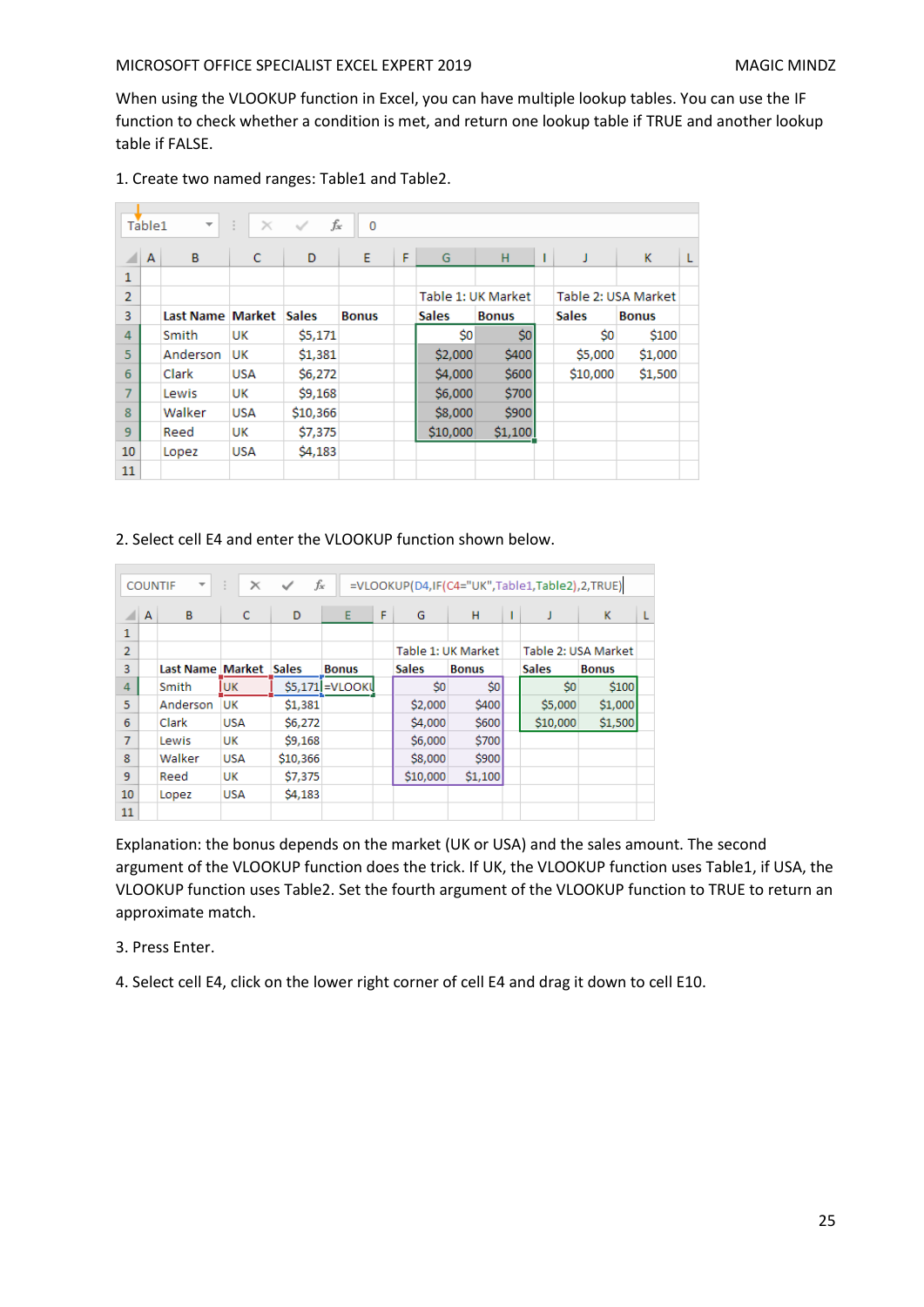| fx<br>÷.<br>$\times$<br>=VLOOKUP(D4,IF(C4="UK",Table1,Table2),2,TRUE)<br>✓<br>E4<br>$\overline{\phantom{a}}$ |              |           |               |              |              |        |                    |              |   |              |                     |   |
|--------------------------------------------------------------------------------------------------------------|--------------|-----------|---------------|--------------|--------------|--------|--------------------|--------------|---|--------------|---------------------|---|
|                                                                                                              | $\mathsf{A}$ | B         | C             | D            | E            | F      | G                  | н            | L | J            | K                   | L |
| 1                                                                                                            |              |           |               |              |              |        |                    |              |   |              |                     |   |
| $\overline{2}$                                                                                               |              |           |               |              |              |        | Table 1: UK Market |              |   |              | Table 2: USA Market |   |
| 3                                                                                                            |              | Last Name | <b>Market</b> | <b>Sales</b> | <b>Bonus</b> |        | <b>Sales</b>       | <b>Bonus</b> |   | <b>Sales</b> | <b>Bonus</b>        |   |
| $\overline{4}$                                                                                               |              | Smith     | UK            | \$5,171      | \$600        |        | \$0                | \$0          |   | Ś0           | \$100               |   |
| 5                                                                                                            |              | Anderson  | UK            | \$1,381      | \$0          |        | \$2,000            | \$400        |   | \$5,000      | \$1,000             |   |
| 6                                                                                                            |              | Clark     | <b>USA</b>    | \$6,272      | \$1,000      |        | \$4,000            | \$600        |   | \$10,000     | \$1,500             |   |
| $\overline{7}$                                                                                               |              | Lewis     | UK            | \$9,168      | \$900        |        | \$6,000            | \$700        |   |              |                     |   |
| 8                                                                                                            |              | Walker    | <b>USA</b>    | \$10,366     | \$1,500      |        | \$8,000            | \$900        |   |              |                     |   |
| 9                                                                                                            |              | Reed      | UK            | \$7,375      | \$700        |        | \$10,000           | \$1,100      |   |              |                     |   |
| 10                                                                                                           |              | Lopez     | <b>USA</b>    | \$4,183      | \$100        |        |                    |              |   |              |                     |   |
| 11                                                                                                           |              |           |               |              |              | $\Box$ |                    |              |   |              |                     |   |
| 12                                                                                                           |              |           |               |              |              |        |                    |              |   |              |                     |   |

Note: for example, Walker receives a bonus of \$1,500. Because we're using named ranges, we can easily copy this VLOOKUP function to the other cells without worrying about cell references.

#### Tax Rates

This example teaches you how to calculate the tax on an income using the VLOOKUP function in Excel. The following tax rates apply to individuals who are residents of Australia.

| Taxable income       | Tax on this income                            |
|----------------------|-----------------------------------------------|
| $0 - $18,200$        | Nil                                           |
| $$18,201 - $37,000$  | 19c for each \$1 over \$18,200                |
| \$37,001 - \$87,000  | \$3,572 plus 32.5c for each \$1 over \$37,000 |
| \$87,001 - \$180,000 | \$19,822 plus 37c for each \$1 over \$87,000  |
| \$180,001 and over   | \$54,232 plus 45c for each \$1 over \$180,000 |

Example: if income is 39000, tax equals 3572 + 0.325 \* (39000 - 37000) = 3572 + 650 = \$4222

|          | Taxable Income   Tax on this income |  |  |  |
|----------|-------------------------------------|--|--|--|
| \$39,000 |                                     |  |  |  |
|          |                                     |  |  |  |

To automatically calculate the tax on an income, execute the following steps.

1. On the second sheet, create the following range and name it Rates.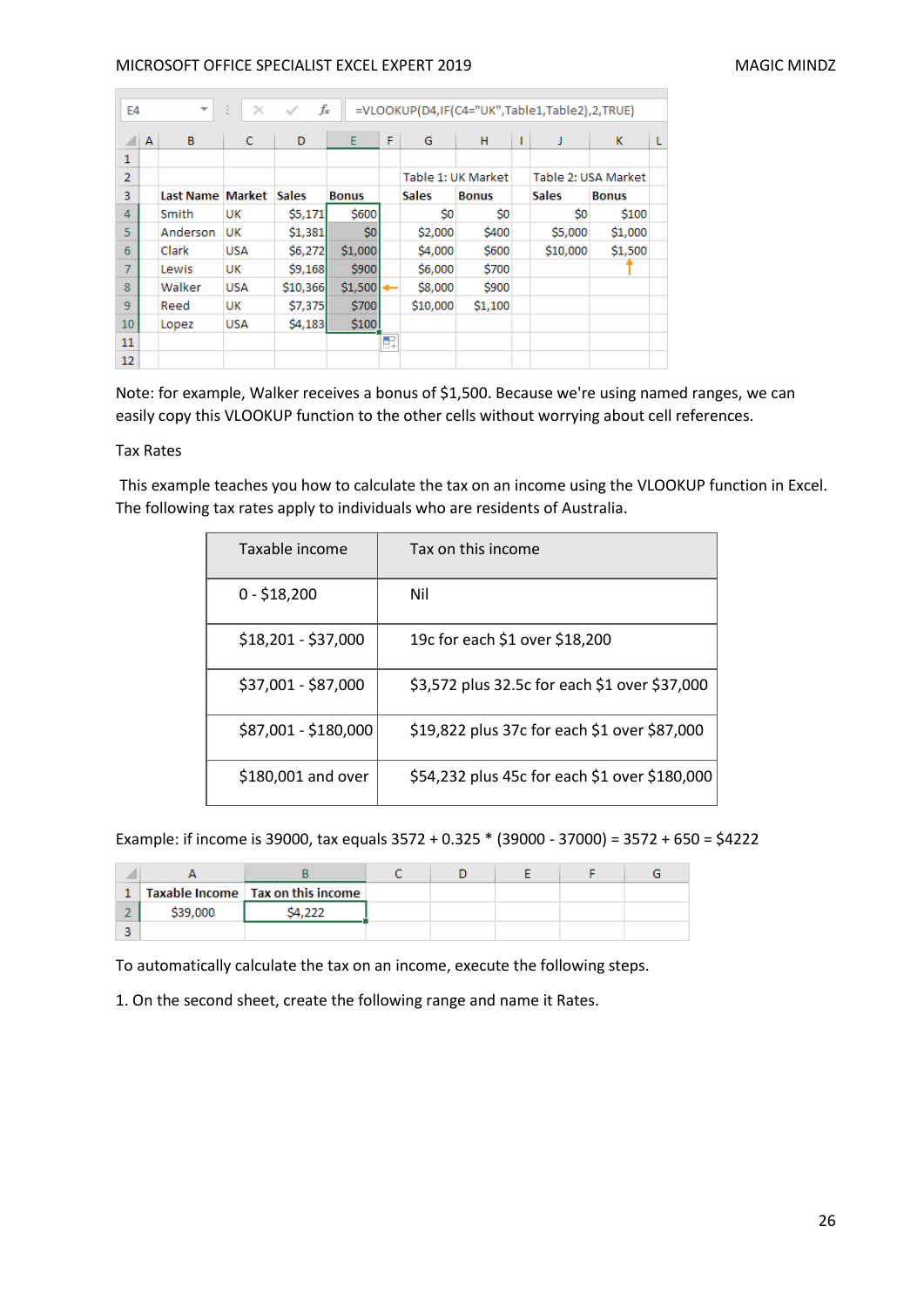|                 | Rates              | ÷<br>$\overline{\phantom{a}}$ | $\checkmark$<br>$\times$ | fx<br>0      |   |   |   |   |  |
|-----------------|--------------------|-------------------------------|--------------------------|--------------|---|---|---|---|--|
| ⊿               | $\overline{A}$     | B                             | C                        | D            | Ε | F | G | н |  |
| $\mathbf{1}$    | 0                  | $\bf{0}$                      |                          |              |   |   |   |   |  |
| $\overline{2}$  | 18200              | $\mathbf{0}$                  | 0.19                     |              |   |   |   |   |  |
| 3               | 37000              | 3572                          | 0.325                    |              |   |   |   |   |  |
| $\overline{4}$  | 87000              | 19822                         | 0.37                     |              |   |   |   |   |  |
| 5               | 180000             | 54232                         | 0.45                     |              |   |   |   |   |  |
| $6\phantom{1}6$ |                    |                               |                          |              |   |   |   |   |  |
| 7               |                    |                               |                          |              |   |   |   |   |  |
|                 | $\rightarrow$<br>4 | Sheet1                        | Sheet2                   | $^{\rm (+)}$ |   |   |   |   |  |

2. When you set the fourth argument of the VLOOKUP function to TRUE, the VLOOKUP function returns an exact match or if not found, it returns the largest value smaller than lookup\_value (A2). That's exactly what we want!

| <b>B2</b> |          | $\begin{array}{c c c c c c} \hline \vdots & \times & \checkmark & f_{x} & \text{=VLOOKUP(A2, Rates,2,TRUE)} \ \hline \end{array}$ |  |  |  |
|-----------|----------|-----------------------------------------------------------------------------------------------------------------------------------|--|--|--|
|           |          |                                                                                                                                   |  |  |  |
|           |          | Taxable Income   Tax on this income                                                                                               |  |  |  |
|           | \$39,000 | \$3,572                                                                                                                           |  |  |  |
|           |          |                                                                                                                                   |  |  |  |

Explanation: Excel cannot find 39000 in the first column of Rates. However, it can find 37000 (the largest value smaller than 39000). As a result, it returns 3572 (col\_index\_num, the third argument, is set to 2).

3. Now, what's left is the remainder of the equation, + 0.325 \* (39000 - 37000). This is easy. We can return 0.325 by setting col\_index\_num to 3 and return 37000 by setting col\_index\_num to 1. The complete formula below does the trick.

| =VLOOKUP(A2,Rates,2,TRUE)+VLOOKUP(A2,Rates,3,TRUE)*(A2-VLOOKUP(A2,Rates,1,TRUE)) |                                     |  |  |  |  |  |  |  |  |  |  |  |
|----------------------------------------------------------------------------------|-------------------------------------|--|--|--|--|--|--|--|--|--|--|--|
|                                                                                  |                                     |  |  |  |  |  |  |  |  |  |  |  |
|                                                                                  | Taxable Income   Tax on this income |  |  |  |  |  |  |  |  |  |  |  |
| \$39,000                                                                         | S4.222                              |  |  |  |  |  |  |  |  |  |  |  |
|                                                                                  |                                     |  |  |  |  |  |  |  |  |  |  |  |

Note: when you set the fourth argument of the VLOOKUP function to TRUE, the first column of the table must be sorted in ascending order.

Index and Match

Use INDEX and MATCH in Excel and impress your boss. Instead of using VLOOKUP, use INDEX and MATCH. To perform advanced lookups, you'll need INDEX and MATCH.

Match

The MATCH function returns the position of a value in a given range. For example, the MATCH function below looks up the value 53 in the range B3:B9.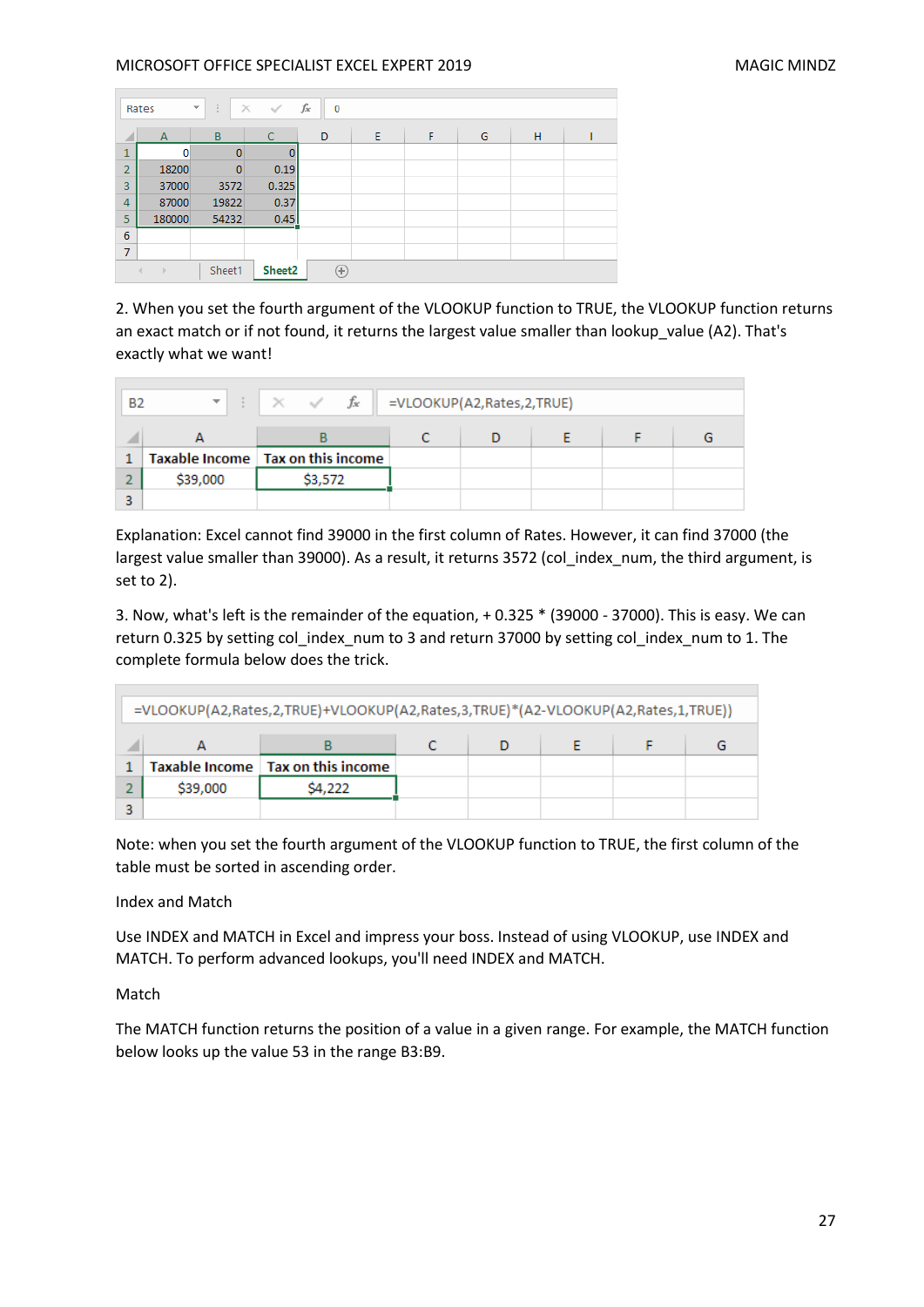|                |              | <b>COUNTIF</b> | 42<br>$\mathcal{A}$                   | $\times$<br>$\checkmark$ | fx        |   | =MATCH(H2,B3:B9,0) |    |   |
|----------------|--------------|----------------|---------------------------------------|--------------------------|-----------|---|--------------------|----|---|
|                | $\mathsf{A}$ | B              | c                                     | D                        | E.        | F | G                  | н  | J |
| 1              |              |                |                                       |                          |           |   |                    |    |   |
| $\overline{2}$ |              |                | <b>ID First Name Last Name Salary</b> |                          |           |   | ID                 | 53 |   |
| 3              |              |                | 72 Emily                              | Smith                    | \$64,901  |   | <b>Salary</b>      | 5  |   |
| 4              |              |                | 66 James                              | Anderson                 | \$70,855  |   |                    |    |   |
| 5              |              |                | 14 Mia                                | Clark                    | \$188,657 |   |                    |    |   |
| 6              |              |                | 30 John                               | Lewis                    | \$97,566  |   |                    |    |   |
| $\overline{7}$ |              |                | 53 Dessica                            | Walker                   | \$58,339  |   |                    |    |   |
| 8              |              |                | 56 Mark                               | Reed                     | \$125,180 |   |                    |    |   |
| 9              |              |                | 79 Richard                            | Lopez                    | \$91,632  |   |                    |    |   |
| 10             |              |                |                                       |                          |           |   |                    |    |   |

Explanation: 53 (first argument) found at position 5 in the range B3:B9 (second argument). In this example, we use the MATCH function to return an exact match so we set the third argument to 0.

Index

|                | 47<br>fx<br>$\times$ $\checkmark$<br>$=$ INDEX(E3:E9,5)<br>$\overline{\mathbf v}$<br><b>COUNTIF</b> |  |                                |          |                        |   |               |          |  |   |  |  |  |
|----------------|-----------------------------------------------------------------------------------------------------|--|--------------------------------|----------|------------------------|---|---------------|----------|--|---|--|--|--|
|                | $A \mid B$                                                                                          |  | C                              | D        | E                      | F | G             | H        |  | J |  |  |  |
| 1              |                                                                                                     |  |                                |          |                        |   |               |          |  |   |  |  |  |
| $\overline{2}$ |                                                                                                     |  | ID First Name Last Name Salary |          |                        |   | ID            |          |  |   |  |  |  |
| 3              |                                                                                                     |  | 72 Emily                       | Smith    | \$64,901               |   | <b>Salary</b> | \$58,339 |  |   |  |  |  |
| 4              |                                                                                                     |  | 66 James                       | Anderson | \$70,855               |   |               |          |  |   |  |  |  |
| 5              |                                                                                                     |  | 14 Mia                         | Clark    | \$188,657              |   |               |          |  |   |  |  |  |
| 6              |                                                                                                     |  | 30 John                        | Lewis    | \$97,566               |   |               |          |  |   |  |  |  |
| $\overline{7}$ |                                                                                                     |  | 53 Jessica                     | Walker   | $$58,339$ $\leftarrow$ |   |               |          |  |   |  |  |  |
| 8              |                                                                                                     |  | 56 Mark                        | Reed     | \$125,180              |   |               |          |  |   |  |  |  |
| 9              |                                                                                                     |  | 79 Richard                     | Lopez    | \$91,632               |   |               |          |  |   |  |  |  |
| 10             |                                                                                                     |  |                                |          |                        |   |               |          |  |   |  |  |  |

The INDEX function below returns a specific value in a one-dimensional range.

Explanation: the INDEX function returns the 5th value (second argument) in the range E3:E9 (first argument).

Index and Match

Replace the value 5 in the INDEX function (see previous example) with the MATCH function (see first example) to lookup the salary of ID 53.

| H <sub>3</sub>  |              |   | $\overline{\nabla}$<br>÷.             | $\times$ $\checkmark$ | $f_x$     |   |               | =INDEX(E3:E9,MATCH(H2,B3:B9,0)) |  |
|-----------------|--------------|---|---------------------------------------|-----------------------|-----------|---|---------------|---------------------------------|--|
|                 | $\mathsf{A}$ | B | C                                     | D                     | E         | F | G             | н                               |  |
| 1               |              |   |                                       |                       |           |   |               |                                 |  |
| $\overline{2}$  |              |   | <b>ID First Name Last Name Salary</b> |                       |           |   | ID            | 53                              |  |
| 3               |              |   | 72 Emily                              | Smith                 | \$64,901  |   | <b>Salary</b> | \$58,339                        |  |
| 4               |              |   | 66 James                              | Anderson              | \$70,855  |   |               |                                 |  |
| 5               |              |   | 14 Mia                                | Clark                 | \$188,657 |   |               |                                 |  |
| 6               |              |   | 30Uohn                                | Lewis                 | \$97,566  |   |               |                                 |  |
| $\overline{7}$  |              |   | 53 Jessica                            | Walker                | \$58,339  |   |               |                                 |  |
| 8               |              |   | 56 Mark                               | Reed                  | \$125,180 |   |               |                                 |  |
| 9               |              |   | 79 Richard                            | Lopez                 | \$91,632  |   |               |                                 |  |
| 10 <sup>°</sup> |              |   |                                       |                       |           |   |               |                                 |  |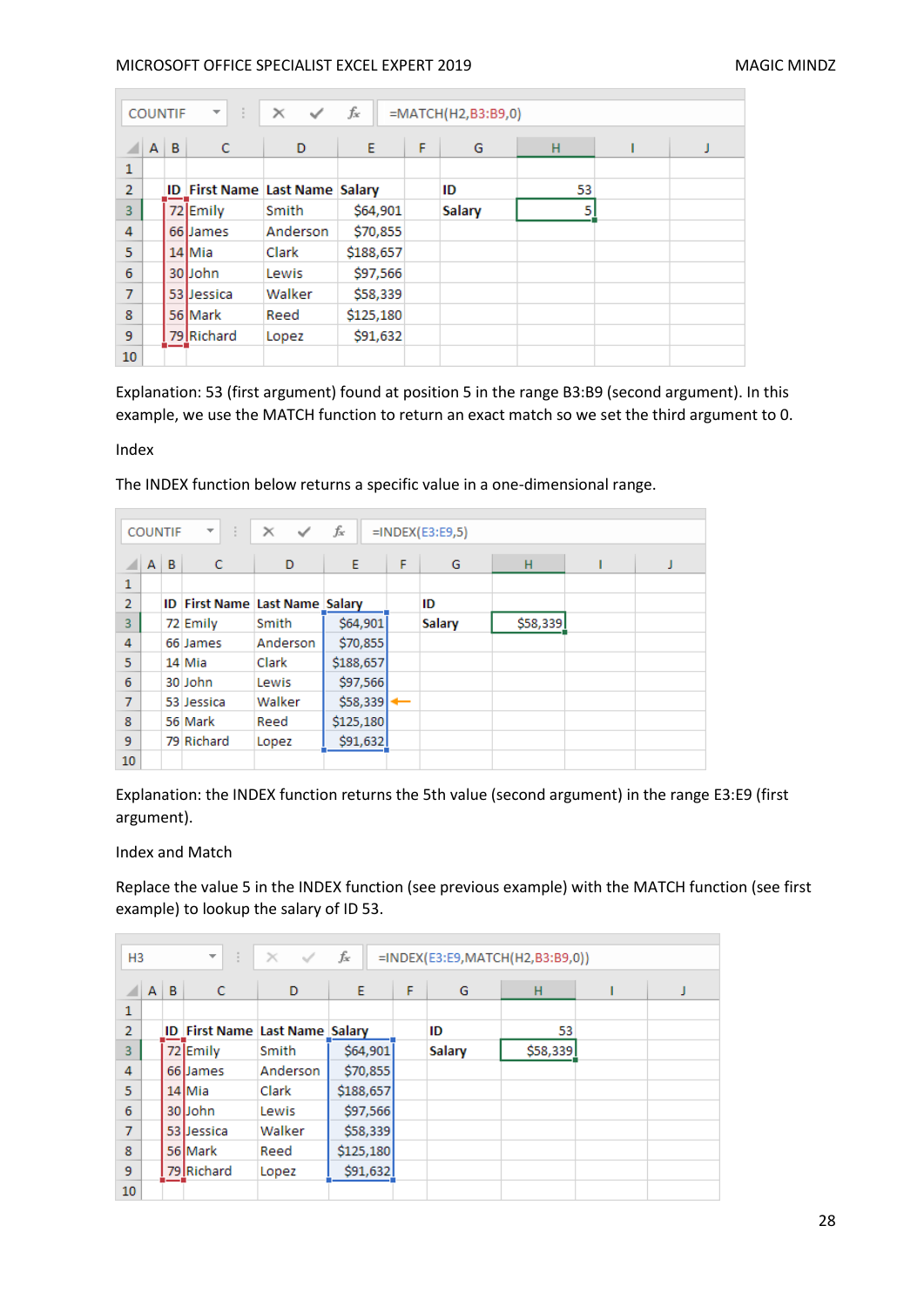Explanation: the MATCH function returns position 5. The INDEX function needs position 5. It's a perfect combination. If you like, you can also use the VLOOKUP function. It's up to you. However, you'll need INDEX and MATCH to perform advanced lookups, as we will see next.

## Two-way Lookup

The INDEX function can also return a specific value in a two-dimensional range. For example, use the INDEX and the MATCH function in Excel to perform a two-way-lookup.

| 47<br>G <sub>5</sub><br>v. |               |     | =INDEX(B2:D13,MATCH(G2,A2:A13,0),MATCH(G3,B1:D1,0)) |     |   |                |           |   |  |  |  |
|----------------------------|---------------|-----|-----------------------------------------------------|-----|---|----------------|-----------|---|--|--|--|
| ◢                          | А             | B   | C                                                   | D   | E | F              | G         | н |  |  |  |
| 1                          |               |     | Chocolate Strawberry Vanilla                        |     |   |                |           |   |  |  |  |
| $\overline{2}$             | Jan           | 544 | 639                                                 | 189 |   | <b>Month</b>   | Feb       |   |  |  |  |
| 3                          | Feb           | 217 | 719                                                 | 679 |   | <b>Flavour</b> | Chocolate |   |  |  |  |
| 4                          | Mar           | 810 | 178                                                 | 810 |   |                |           |   |  |  |  |
| 5                          | Apr           | 567 | 926                                                 | 929 |   | <b>Sales</b>   | 217       |   |  |  |  |
| 6                          | May           | 745 | 230                                                 | 364 |   |                |           |   |  |  |  |
| 7                          | Jun           | 298 | 820                                                 | 947 |   |                |           |   |  |  |  |
| 8                          | Jul           | 457 | 522                                                 | 832 |   |                |           |   |  |  |  |
| 9                          | Aug           | 495 | 500                                                 | 239 |   |                |           |   |  |  |  |
| 10                         | <b>Sep</b>    | 871 | 391                                                 | 529 |   |                |           |   |  |  |  |
| 11                         | <b>Oct</b>    | 585 | 225                                                 | 791 |   |                |           |   |  |  |  |
|                            | <b>12 Nov</b> | 478 | 262                                                 | 540 |   |                |           |   |  |  |  |
| 13                         | Dec           | 741 | 883                                                 | 809 |   |                |           |   |  |  |  |
| 14                         |               |     |                                                     |     |   |                |           |   |  |  |  |

Case-sensitive Lookup

By default, the VLOOKUP function performs a case-insensitive lookup. However, you can use the INDEX, MATCH and the EXACT function in Excel to perform a case-sensitive lookup.

| G <sub>3</sub> |   | $\overline{\mathbf{v}}$            | 42<br>$\times$<br>$\sim$ | fx        | {=INDEX(D3:D9,MATCH(TRUE,EXACT(G2,B3:B9),0))} |                       |           |   |  |  |  |
|----------------|---|------------------------------------|--------------------------|-----------|-----------------------------------------------|-----------------------|-----------|---|--|--|--|
|                | A | B                                  | $\mathsf{C}$             | D         | E                                             | F                     | G         | н |  |  |  |
| 1              |   |                                    |                          |           |                                               |                       |           |   |  |  |  |
| $\overline{2}$ |   | <b>First Name Last Name Salary</b> |                          |           |                                               | <b>First Name MIA</b> |           |   |  |  |  |
| 3              |   | Emily                              | Smith                    | \$64,901  |                                               | Salary                | \$125,180 |   |  |  |  |
| 4              |   | James                              | Anderson                 | \$70,855  |                                               |                       |           |   |  |  |  |
| 5              |   | Mia                                | Clark                    | \$188,657 |                                               |                       |           |   |  |  |  |
| 6              |   | John                               | Lewis                    | \$97,566  |                                               |                       |           |   |  |  |  |
| $\overline{7}$ |   | Jessica                            | Walker                   | \$58,339  |                                               |                       |           |   |  |  |  |
| 8              | ت | <b>MIA</b>                         | Reed                     | \$125,180 |                                               |                       |           |   |  |  |  |
| 9              |   | Richard                            | Lopez                    | \$91,632  |                                               |                       |           |   |  |  |  |
| 10             |   |                                    |                          |           |                                               |                       |           |   |  |  |  |

Note: the formula correctly looks up the salary of MIA Reed, not Mia Clark.

## Left Lookup

The VLOOKUP function only looks to the right. No worries, you can use the INDEX and the MATCH function in Excel to perform a left lookup.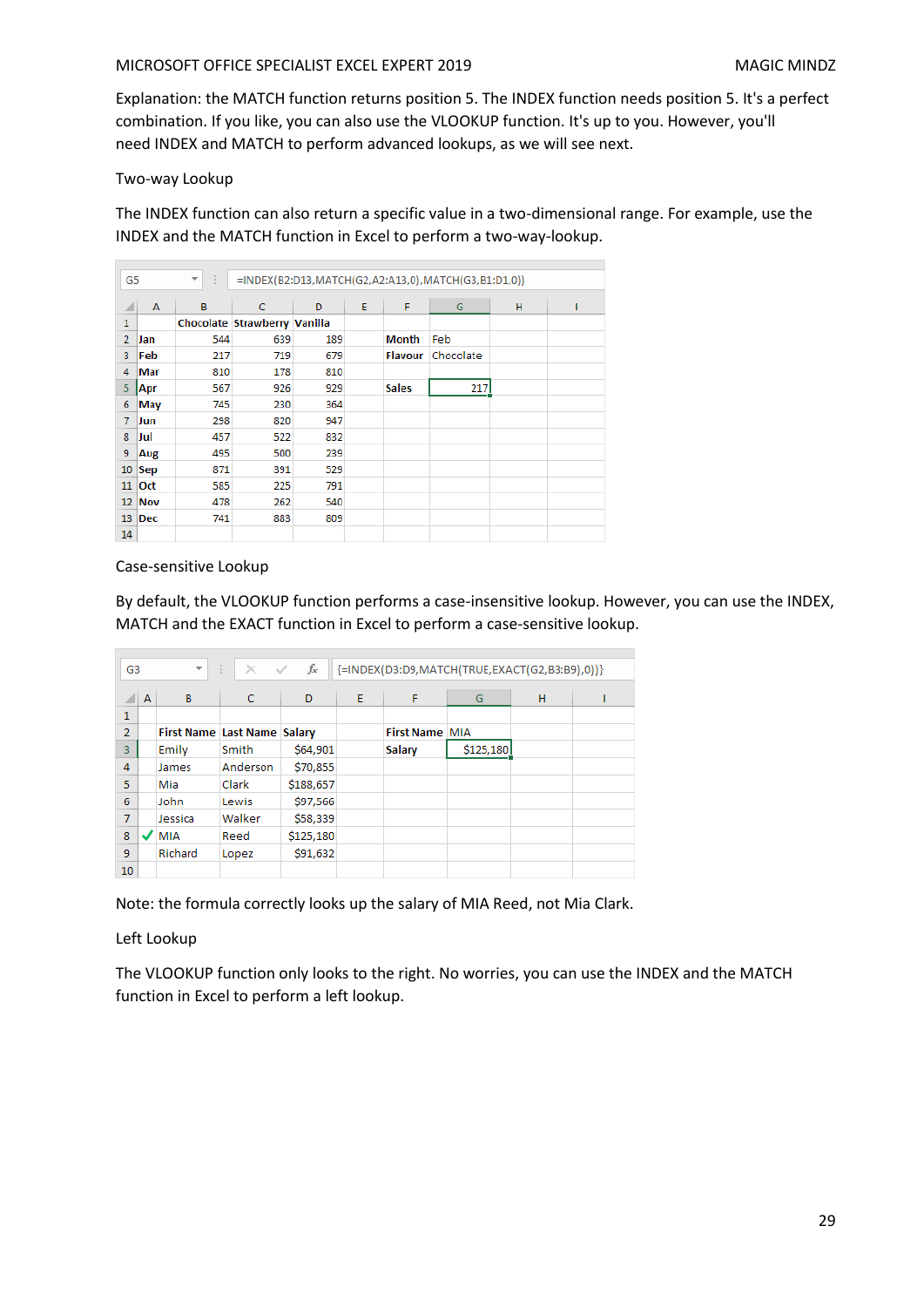|                | fx<br>÷.<br>=INDEX(\$E\$4:\$E\$7,MATCH(A2,\$G\$4:\$G\$7,0))<br>$\overline{\mathbf{v}}$<br>$\times$ $\checkmark$<br><b>B2</b> |                |   |   |                |              |     |   |  |  |  |
|----------------|------------------------------------------------------------------------------------------------------------------------------|----------------|---|---|----------------|--------------|-----|---|--|--|--|
| ◢              | A                                                                                                                            | B              | c | D | E              | F            | G   | H |  |  |  |
| 1              | ID                                                                                                                           | <b>Product</b> |   |   |                |              |     |   |  |  |  |
| $\overline{2}$ |                                                                                                                              | 104 Printer    |   |   |                |              |     |   |  |  |  |
| 3              | 103                                                                                                                          |                |   |   | <b>Product</b> | <b>Brand</b> | ID  |   |  |  |  |
| 4              | 104                                                                                                                          |                |   |   | Computer Dell  |              | 101 |   |  |  |  |
| 5              | 101                                                                                                                          |                |   |   | Keyboard       | Logitech     | 102 |   |  |  |  |
| 6              | 102                                                                                                                          |                |   |   | Mouse          | Logitech     | 103 |   |  |  |  |
| 7              | 103                                                                                                                          |                |   |   | Printer        | <b>HP</b>    | 104 |   |  |  |  |
| 8              | 101                                                                                                                          |                |   |   |                |              |     |   |  |  |  |
| 9              | 104                                                                                                                          |                |   |   |                |              |     |   |  |  |  |
| 10             | 101                                                                                                                          |                |   |   |                |              |     |   |  |  |  |
| 11             | 102                                                                                                                          |                |   |   |                |              |     |   |  |  |  |
| 12             |                                                                                                                              |                |   |   |                |              |     |   |  |  |  |

Note: when we drag this formula down, the absolute references (\$E\$4:\$E\$7 and \$G\$4:\$G\$7) stay the same, while the relative reference (A2) changes to A3, A4, A5, etc.

#### Two-column Lookup

Do you want to look up a value based on multiple criteria? Use the INDEX and the MATCH function in Excel to perform a two-column lookup.

| G <sub>4</sub> |   | $\overline{\phantom{a}}$           | ÷<br>$\times$ | fx<br>$\checkmark$ |   |                         | {=INDEX(D3:D9,MATCH(G2&G3,B3:B9&C3:C9,0))} |   |  |
|----------------|---|------------------------------------|---------------|--------------------|---|-------------------------|--------------------------------------------|---|--|
|                | A | B                                  | C             | D                  | E | F                       | G                                          | н |  |
| 1              |   |                                    |               |                    |   |                         |                                            |   |  |
| $\overline{2}$ |   | <b>First Name Last Name Salary</b> |               |                    |   | <b>First Name James</b> |                                            |   |  |
| 3              |   | James                              | Smith         | \$64,901           |   | <b>Last Name</b>        | Clark                                      |   |  |
| 4              |   | James                              | Anderson      | \$70,855           |   | <b>Salary</b>           | \$188,657                                  |   |  |
| 5              |   | James                              | Clark         | \$188,657          |   |                         |                                            |   |  |
| 6              |   | John                               | Lewis         | \$97,566           |   |                         |                                            |   |  |
| 7              |   | John                               | Walker        | \$58,339           |   |                         |                                            |   |  |
| 8              |   | Mark                               | Reed          | \$125,180          |   |                         |                                            |   |  |
| 9              |   | Richard                            | Lopez         | \$91,632           |   |                         |                                            |   |  |
| 10             |   |                                    |               |                    |   |                         |                                            |   |  |

Note: the array formula above looks up the salary of James Clark, not James Smith, not James Anderson.

#### Closest Match

To find the closest match to a target value in a data column, use the INDEX, MATCH, ABS and the MIN function in Excel.

|                | F <sub>3</sub><br>$\overline{\phantom{a}}$ |             | ÷            | {=INDEX(B3:B9,MATCH(MIN(ABS(C3:C9-F2)),ABS(C3:C9-F2),0)}} |               |       |   |   |  |   |  |  |
|----------------|--------------------------------------------|-------------|--------------|-----------------------------------------------------------|---------------|-------|---|---|--|---|--|--|
|                | A                                          | B           | $\mathsf{C}$ | D                                                         | E             | F     | G | н |  | J |  |  |
| 1              |                                            |             |              |                                                           |               |       |   |   |  |   |  |  |
| $\overline{2}$ |                                            | <b>Name</b> | Data         |                                                           | <b>Target</b> | 720   |   |   |  |   |  |  |
| 3              |                                            | Emily       | 681          |                                                           | <b>Match</b>  | James |   |   |  |   |  |  |
| $\overline{4}$ |                                            | James       | 734          |                                                           |               |       |   |   |  |   |  |  |
| 5              |                                            | Mia         | 683          |                                                           |               |       |   |   |  |   |  |  |
| 6              |                                            | John        | 704          |                                                           |               |       |   |   |  |   |  |  |
| 7              |                                            | Jessica     | 698          |                                                           |               |       |   |   |  |   |  |  |
| 8              |                                            | Mark        | 736          |                                                           |               |       |   |   |  |   |  |  |
| 9              |                                            | Richard     | 703          |                                                           |               |       |   |   |  |   |  |  |
| 10             |                                            |             |              |                                                           |               |       |   |   |  |   |  |  |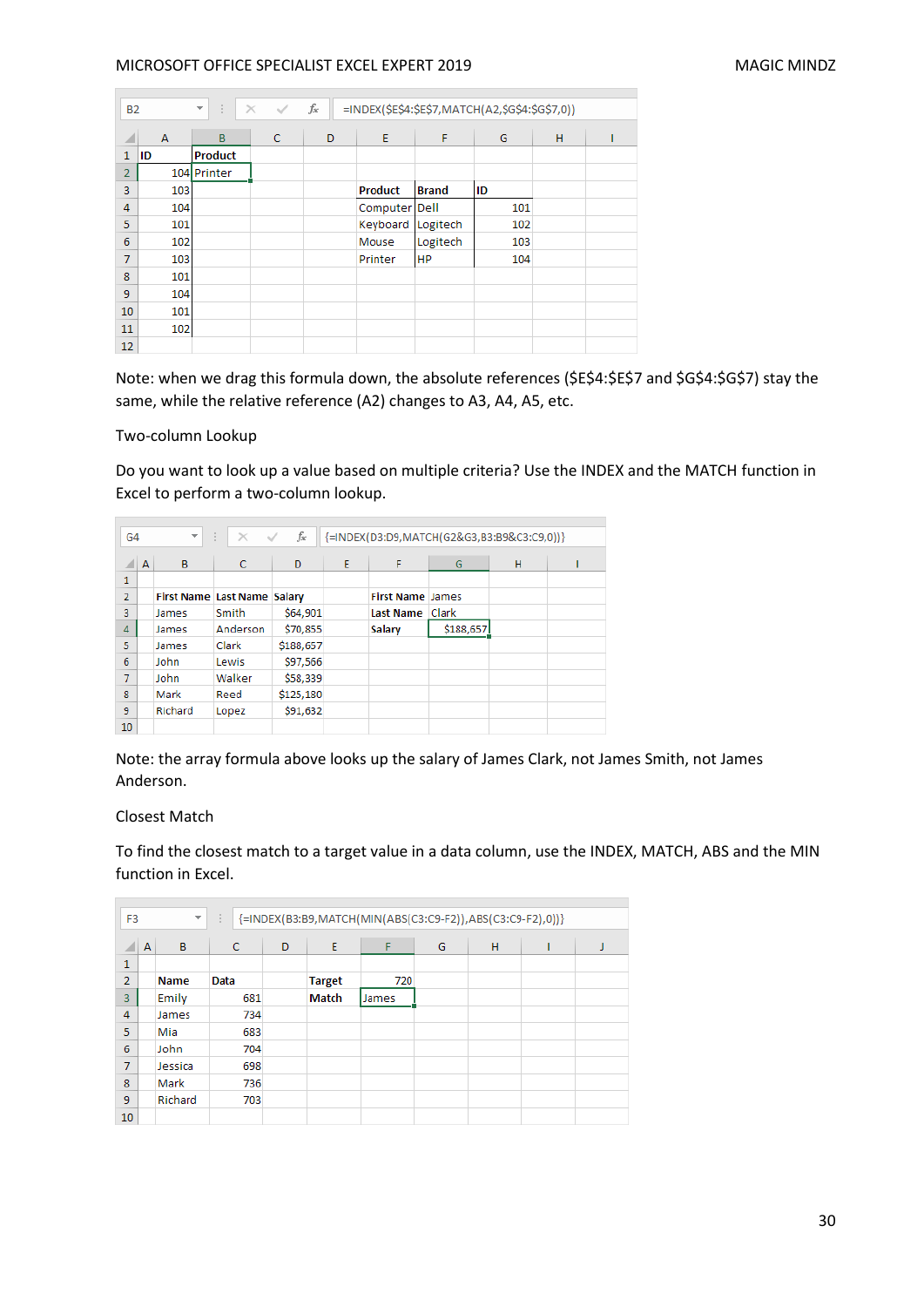## Two-way Lookup

This example teaches you how to lookup a value in a two-dimensional range. We use the INDEX and the MATCH function in Excel.

Below you can find the sales of different ice cream flavors in each month.

1. To find the position of Feb in the range A2:A13, use the MATCH function. The result is 2.

|                 | fx<br>÷<br>×<br>=MATCH(G2,A2:A13,0<br><b>SUMIF</b><br>$\overline{\phantom{a}}$ |     |                              |     |   |                |                                                 |                    |  |  |  |
|-----------------|--------------------------------------------------------------------------------|-----|------------------------------|-----|---|----------------|-------------------------------------------------|--------------------|--|--|--|
| ⊿               | A                                                                              | B   | c                            | D   | Ε | F              | G                                               | H                  |  |  |  |
| 1               |                                                                                |     | Chocolate Strawberry Vanilla |     |   |                |                                                 |                    |  |  |  |
| $\overline{2}$  | Jan                                                                            | 544 | 639                          | 189 |   | Month          | <b>Feb</b>                                      | =MATCH(G2,A2:A13,0 |  |  |  |
| 3               | Feb                                                                            | 217 | 719                          | 679 |   | <b>Flavour</b> | Chocolate                                       |                    |  |  |  |
| 4               | <b>Mar</b>                                                                     | 810 | 178                          | 810 |   |                | MATCH(lookup_value, lookup_array, [match_type]) |                    |  |  |  |
| 5               | Apr                                                                            | 567 | 926                          | 929 |   | <b>Sales</b>   |                                                 |                    |  |  |  |
| 6               | May                                                                            | 745 | 230                          | 364 |   |                |                                                 |                    |  |  |  |
| $\overline{7}$  | <b>Jun</b>                                                                     | 298 | 820                          | 947 |   |                |                                                 |                    |  |  |  |
| 8               | Jul                                                                            | 457 | 522                          | 832 |   |                |                                                 |                    |  |  |  |
| 9               | Aug                                                                            | 495 | 500                          | 239 |   |                |                                                 |                    |  |  |  |
| 10              | <b>Sep</b>                                                                     | 871 | 391                          | 529 |   |                |                                                 |                    |  |  |  |
| 11              | <b>Oct</b>                                                                     | 585 | 225                          | 791 |   |                |                                                 |                    |  |  |  |
|                 | 12 Nov                                                                         | 478 | 262                          | 540 |   |                |                                                 |                    |  |  |  |
| 13 <sup>°</sup> | Dec                                                                            | 741 | 883                          | 809 |   |                |                                                 |                    |  |  |  |
| 14              |                                                                                |     |                              |     |   |                |                                                 |                    |  |  |  |

2. To find the position of Chocolate in the range B1:D1, use the MATCH function. The result is 1.

|                 | <b>SUMIF</b> | ÷<br>$\overline{\phantom{a}}$ | $\times$<br>✓                | fx  |   | $=MATCH(G3,B1:D1,0$ |                                                 |   |  |  |  |  |
|-----------------|--------------|-------------------------------|------------------------------|-----|---|---------------------|-------------------------------------------------|---|--|--|--|--|
|                 | A            | B                             | c                            | D   | Ε | F                   | G                                               | H |  |  |  |  |
| 1               |              |                               | Chocolate Strawberry Vanilla |     |   |                     |                                                 |   |  |  |  |  |
| $\overline{2}$  | Jan          | 544                           | 639                          | 189 |   | <b>Month</b>        | Feb                                             | 2 |  |  |  |  |
| 3               | Feb          | 217                           | 719                          | 679 |   |                     | Flavour Chocolate  =MATCH(G3,B1:D1,0            |   |  |  |  |  |
| 4               | Mar          | 810                           | 178                          | 810 |   |                     | MATCH(lookup_value, lookup_array, [match_type]) |   |  |  |  |  |
| 5               | Apr          | 567                           | 926                          | 929 |   | <b>Sales</b>        |                                                 |   |  |  |  |  |
| 6               | May          | 745                           | 230                          | 364 |   |                     |                                                 |   |  |  |  |  |
| 7               | Jun          | 298                           | 820                          | 947 |   |                     |                                                 |   |  |  |  |  |
| 8               | Jul          | 457                           | 522                          | 832 |   |                     |                                                 |   |  |  |  |  |
| 9               | Aug          | 495                           | 500                          | 239 |   |                     |                                                 |   |  |  |  |  |
| 10              | Sep          | 871                           | 391                          | 529 |   |                     |                                                 |   |  |  |  |  |
| 11              | Oct          | 585                           | 225                          | 791 |   |                     |                                                 |   |  |  |  |  |
| 12              | <b>Nov</b>   | 478                           | 262                          | 540 |   |                     |                                                 |   |  |  |  |  |
| 13 <sup>7</sup> | <b>Dec</b>   | 741                           | 883                          | 809 |   |                     |                                                 |   |  |  |  |  |
| 14              |              |                               |                              |     |   |                     |                                                 |   |  |  |  |  |

3. Use these results and the INDEX function to find the sales of Chocolate in February.

| ÷.<br>G <sub>5</sub><br>$\overline{\phantom{a}}$ |               | $\times$<br>✓ | fx<br>$=$ INDEX(B2:D13,H2,H3) |     |   |              |           |                |  |
|--------------------------------------------------|---------------|---------------|-------------------------------|-----|---|--------------|-----------|----------------|--|
| ◢                                                | A             | B             | c                             | D   | E | F            | G         | н              |  |
| $\mathbf{1}$                                     |               |               | Chocolate Strawberry Vanilla  |     |   |              |           |                |  |
| $\overline{2}$                                   | Jan           | 544           | 639                           | 189 |   | <b>Month</b> | Feb       | $\overline{2}$ |  |
| 3                                                | Feb           | 217           | 719                           | 679 |   | Flavour      | Chocolate | 1              |  |
| 4                                                | Mar           | 810           | 178                           | 810 |   |              |           |                |  |
| 5                                                | Apr           | 567           | 926                           | 929 |   | <b>Sales</b> | 217       |                |  |
| 6                                                | May           | 745           | 230                           | 364 |   |              |           |                |  |
| $\overline{7}$                                   | Jun           | 298           | 820                           | 947 |   |              |           |                |  |
| 8                                                | Jul           | 457           | 522                           | 832 |   |              |           |                |  |
| 9                                                | Aug           | 495           | 500                           | 239 |   |              |           |                |  |
| 10                                               | Sep           | 871           | 391                           | 529 |   |              |           |                |  |
| 11                                               | <b>Oct</b>    | 585           | 225                           | 791 |   |              |           |                |  |
|                                                  | <b>12 Nov</b> | 478           | 262                           | 540 |   |              |           |                |  |
|                                                  | $13$ Dec      | 741           | 883                           | 809 |   |              |           |                |  |
| 14                                               |               |               |                               |     |   |              |           |                |  |

Explanation: 217 found at the intersection of row 2 and column 1 in the range B2:D13.